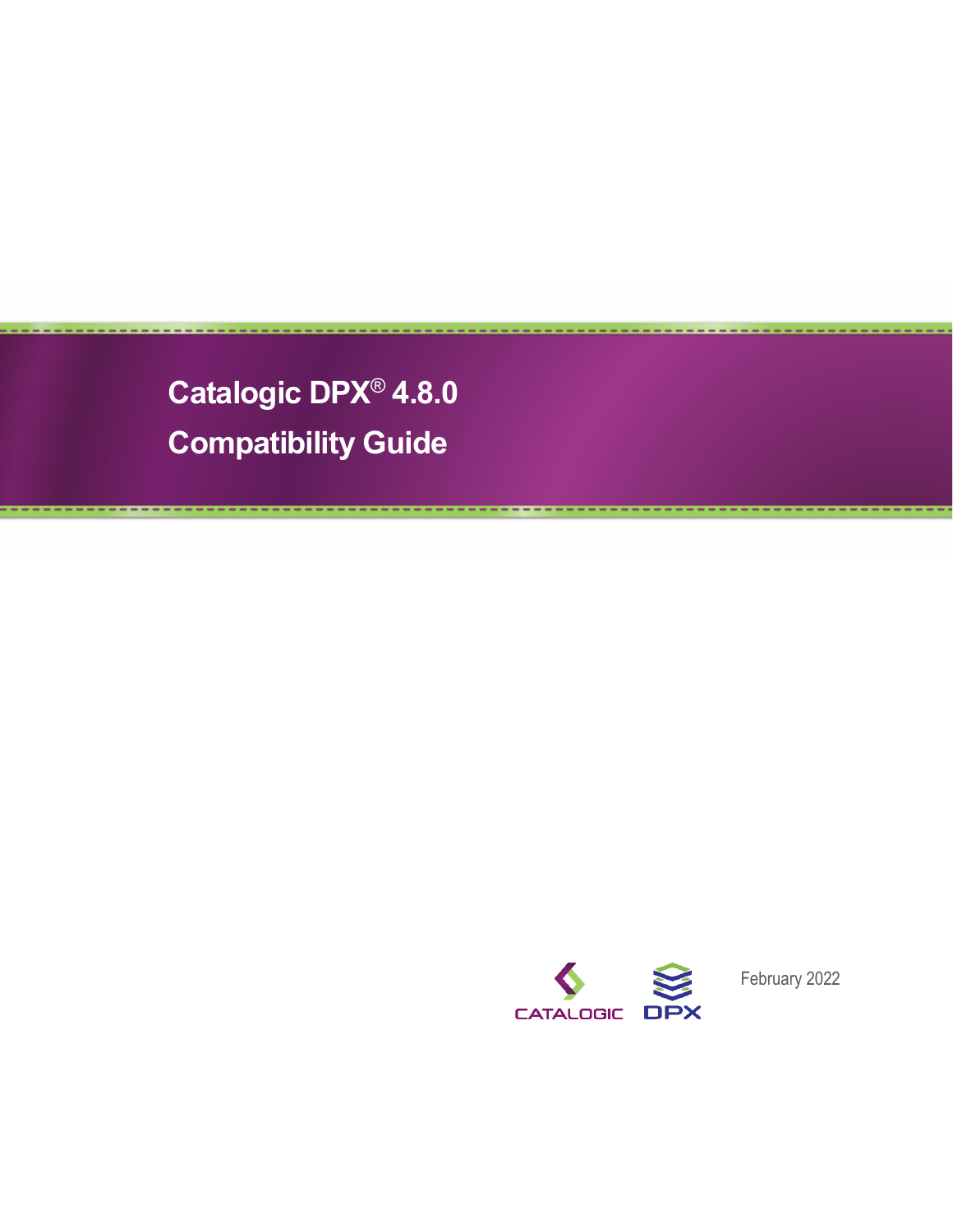© Catalogic Software, Inc.™, 2022. All rights reserved.

This publication contains proprietary and confidential material, and is only for use by licensees of Catalogic DPX™ or Catalogic BEX™ proprietary software systems. This publication may not be reproduced in whole or in part, in any form, except with written permission from Catalogic Software.

Catalogic, Catalogic Software, DPX, BEX, and NSB are trademarks of Catalogic Software, Inc. Backup Express is a registered trademark of Catalogic Software, Inc. All other company and product names used herein may be the trademarks of their respective owners.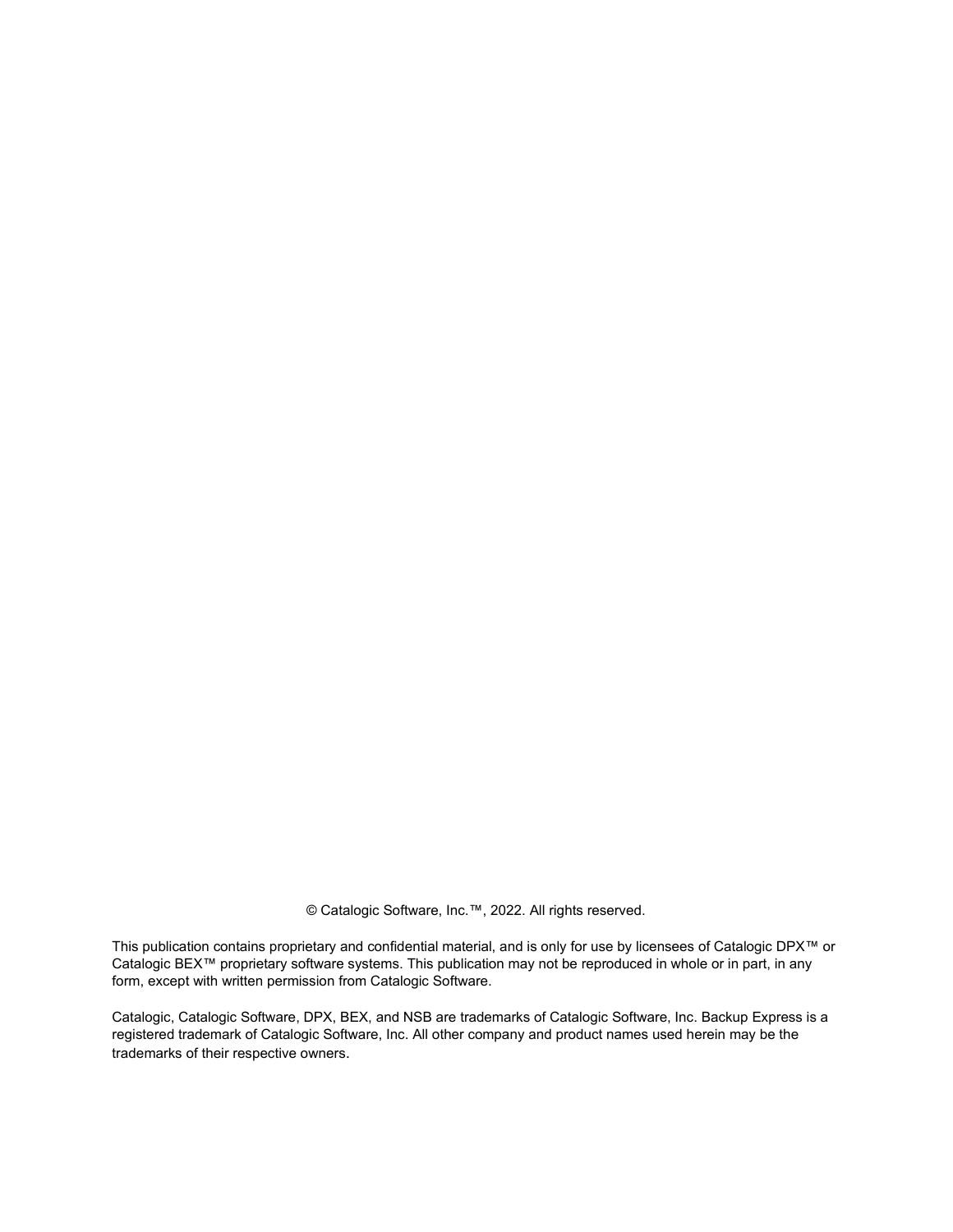# **Contents**

| Supported cloud storage services for agentless archive, block archive, and NDMP-level backups13 |  |
|-------------------------------------------------------------------------------------------------|--|
|                                                                                                 |  |
|                                                                                                 |  |
|                                                                                                 |  |
|                                                                                                 |  |
|                                                                                                 |  |
|                                                                                                 |  |
|                                                                                                 |  |
|                                                                                                 |  |
|                                                                                                 |  |
|                                                                                                 |  |
|                                                                                                 |  |
|                                                                                                 |  |
|                                                                                                 |  |
|                                                                                                 |  |
|                                                                                                 |  |
|                                                                                                 |  |
|                                                                                                 |  |
|                                                                                                 |  |
|                                                                                                 |  |
|                                                                                                 |  |
|                                                                                                 |  |
|                                                                                                 |  |
|                                                                                                 |  |
|                                                                                                 |  |
|                                                                                                 |  |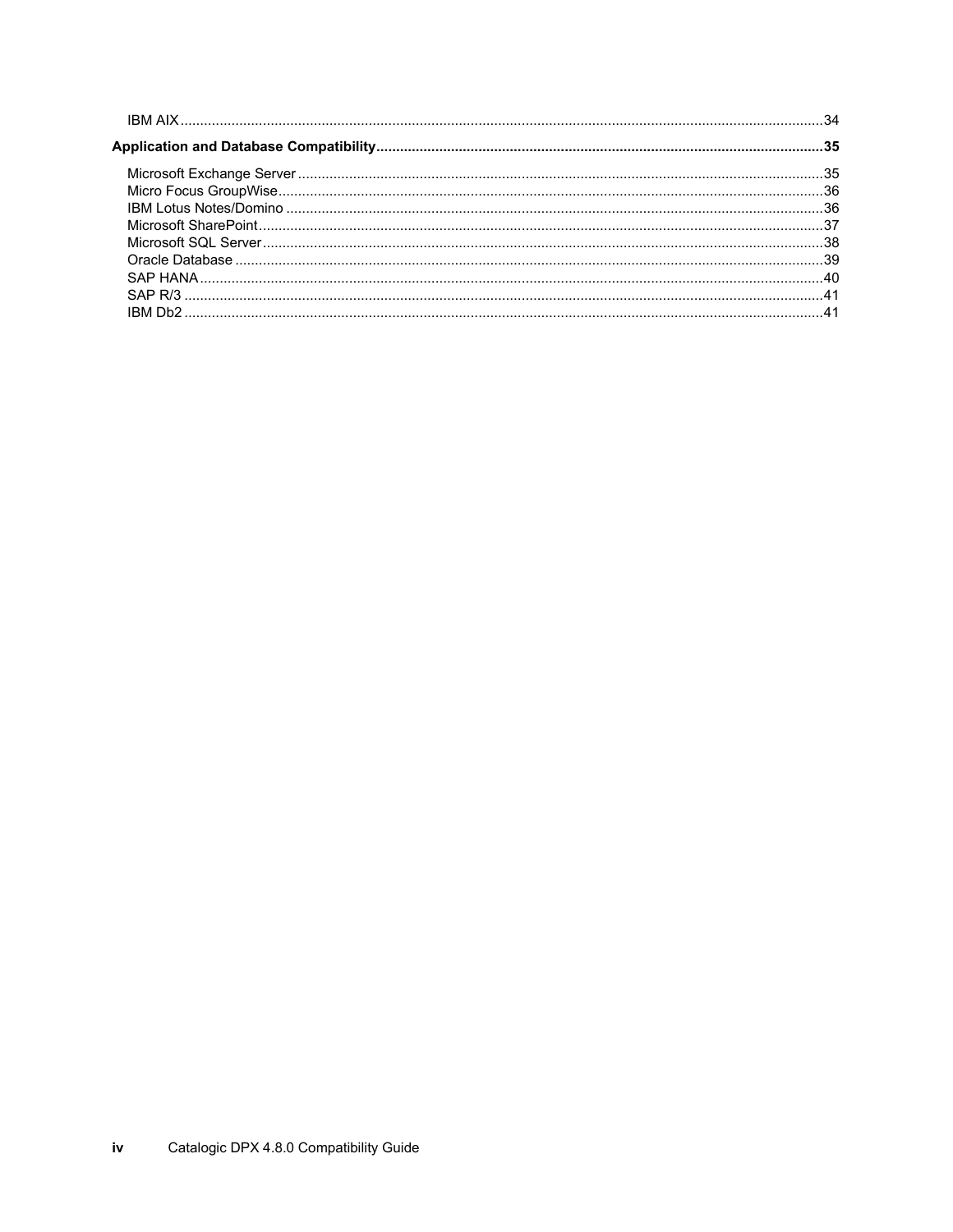# <span id="page-4-0"></span>**Compatibility Overview**

Catalogic DPX can protect several different operating systems, databases, and applications. This table provides an at-a-glance view of the different operating systems, applications, and databases that can be protected at both blocklevel and file-level or file-level only.

# <span id="page-4-1"></span>Virtual Environments

You can use **Catalogic DPX Agentless Backup** with the following virtual environments:

- [Agentless Backup for VMware](#page-19-2) (pag[e 20\)](#page-19-2)
- [Agentless Backup for Microsoft Hyper-V](#page-20-0) (pag[e 21\)](#page-20-0)

# <span id="page-4-2"></span>Operating Systems

Block-level and file-level features are available for major versions of the following operating systems:

- [Microsoft Windows](#page-21-1) (pag[e 22\)](#page-21-1)
- [CentOS Linux](#page-24-0) (page [25\)](#page-24-0)
- [Red Hat Enterprise Linux \(RHEL\)](#page-26-0) (page [27\)](#page-26-0)
- [SUSE Linux Enterprise Server \(SLES\)](#page-28-0) (pag[e 29\)](#page-28-0)
- [Oracle Linux](#page-30-0) (pag[e 31\)](#page-30-0)
- [Canonical Ubuntu](#page-31-0) (pag[e 32\)](#page-31-0)

File-level features are available for major versions of the following operating systems.

- [Debian GNU/Linux](#page-32-0) (page [33\)](#page-32-0)
- [Micro Focus Open Enterprise Server \(OES\)](#page-32-1) (pag[e 33\)](#page-32-1)
- [FreeBSD](#page-33-0) (page [34\)](#page-33-0)
- [IBM AIX](#page-33-1) (page [34\)](#page-33-1)

## <span id="page-4-3"></span>Applications and Databases

Block-level and file-level features are available for major versions of the following databases and applications:

- [Microsoft Exchange Server](#page-34-1) (page [35\)](#page-34-1)
- [Microsoft SharePoint](#page-36-0) (pag[e 37\)](#page-36-0)
- [Microsoft SQL Server](#page-37-0) (page [38\)](#page-37-0)

File-level features are available for major versions of the following databases or applications:

- [Micro Focus GroupWise](#page-35-0) (pag[e 36\)](#page-35-0)
- [IBM Lotus Notes/Domino](#page-35-1) (page [36\)](#page-35-1)
- [SAP HANA](#page-39-0) (pag[e 40\)](#page-39-0)
- [SAP R/3](#page-40-0) (pag[e 41\)](#page-40-0)
- [IBM Db2](#page-40-1) (page [41\)](#page-40-1)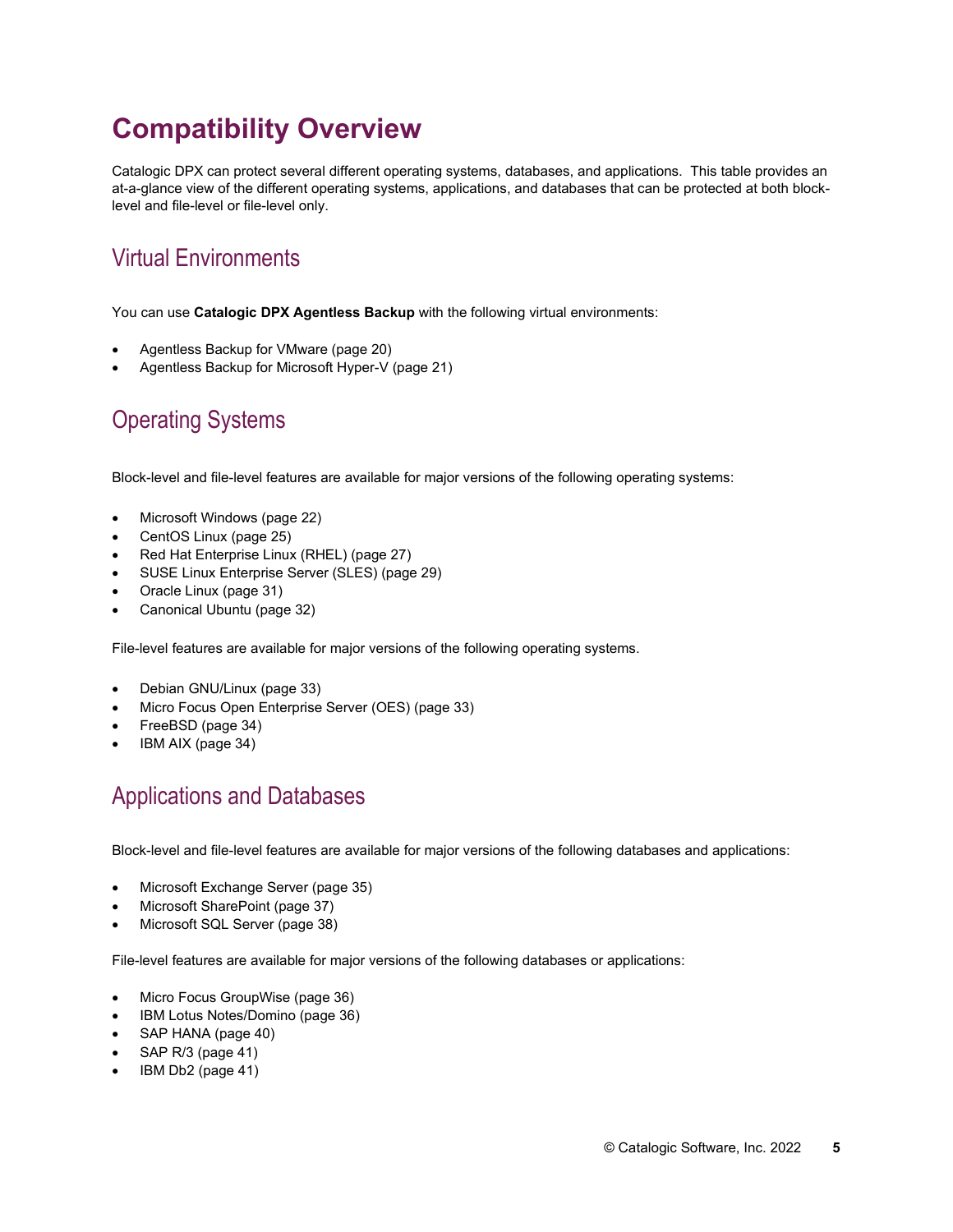# <span id="page-5-0"></span>**General Information**

### <span id="page-5-1"></span>Revision

This reference applies to Catalogic DPX 4.8. Compatibility Guide last revised on January 2022. If you are using an earlier release of DPX, see the Compatibility Guide for that release, available on Catalogic Software's MySupport page.

### <span id="page-5-2"></span>Scope

The Catalogic DPX Compatibility Guide contains the latest system requirements and compatibility details regarding supported hardware, file systems, applications, operating systems, and service packs.

### <span id="page-5-3"></span>Terms

- **Master Server (Appliance):** A server that contains the DPX product, including the catalog and modules that control media management, scheduling, and distributed processing. This is deployed in the form of a VMware OVA or Hyper-V template and may be referenced as the DPX Master, DPX Master Server virtual appliance, or DPX virtual appliance.
- **Device Server:** A node to which one or more storage devices (tape, VTL, disk) are attached.
- **Management Console:** A graphic user interface with visual methods for performing product functions.
- **Basic Client:** A computer that contains the data, applications, and operating systems that are protected at filelevel.
- **DPX Block Data Protection (Block Backup):** A protection and recovery model that comprehensively backs up open systems such as Windows and Linux to disk-based storage using Catalogic Software's block-level agent. Features include block-level incremental snapshot technology, Instant Access and Instant Virtualization, source and target side data reduction, Bare Metal Recovery, and application recovery. DPX Block Data Protection supports the following features:
	- **DPX Open Storage Server (OSS; formerly called AROS or DOSS):** A computer that can store protected data on local or attached disk storage. This is one destination for Block backups. This feature applies to DPX 4.2 and later.
	- **DPX Client:** A computer that contains the data, applications, volumes, and operating systems that are protected with Block backup.
	- **Bare Metal Recovery (BMR):** A feature that provides point-in-time server recovery of a DPX Client using Block backups.
	- **Application Recovery:** A DPX Block Protection feature that rapidly recovers data from Microsoft SQL Server, Microsoft Exchange, and Oracle.
	- **Instant Access (IA):** A feature that provides instantly writable access to data and application recovery points. A Block backup snapshot is mapped to a target server where it can be accessed, copied, or put immediately into production use as needed.
	- **Instant Virtualization (IV):** A feature that enables customers to create a virtual machine in an ESXi server from any recovery point on any Windows and Linux physical or virtual server. IV creates a virtual machine in the virtual machine host without restoring data from the selected recovery point. This operation does not physically transfer data to the virtual machine and makes it possible to complete a disaster recovery operation of a physical or virtual server in minutes, without recovery storage requirements.
	- **Full Virtualization (FV):** A feature that enables customers to create a virtual machine in an ESXi server from any recovery point on any Windows and Linux physical or virtual backed up instance. FV creates a virtual machine in the virtual machine host that contains a clone of the backed-up server. If the backed-up server is physical, FV performs a physical-to-virtual (P2V) operation.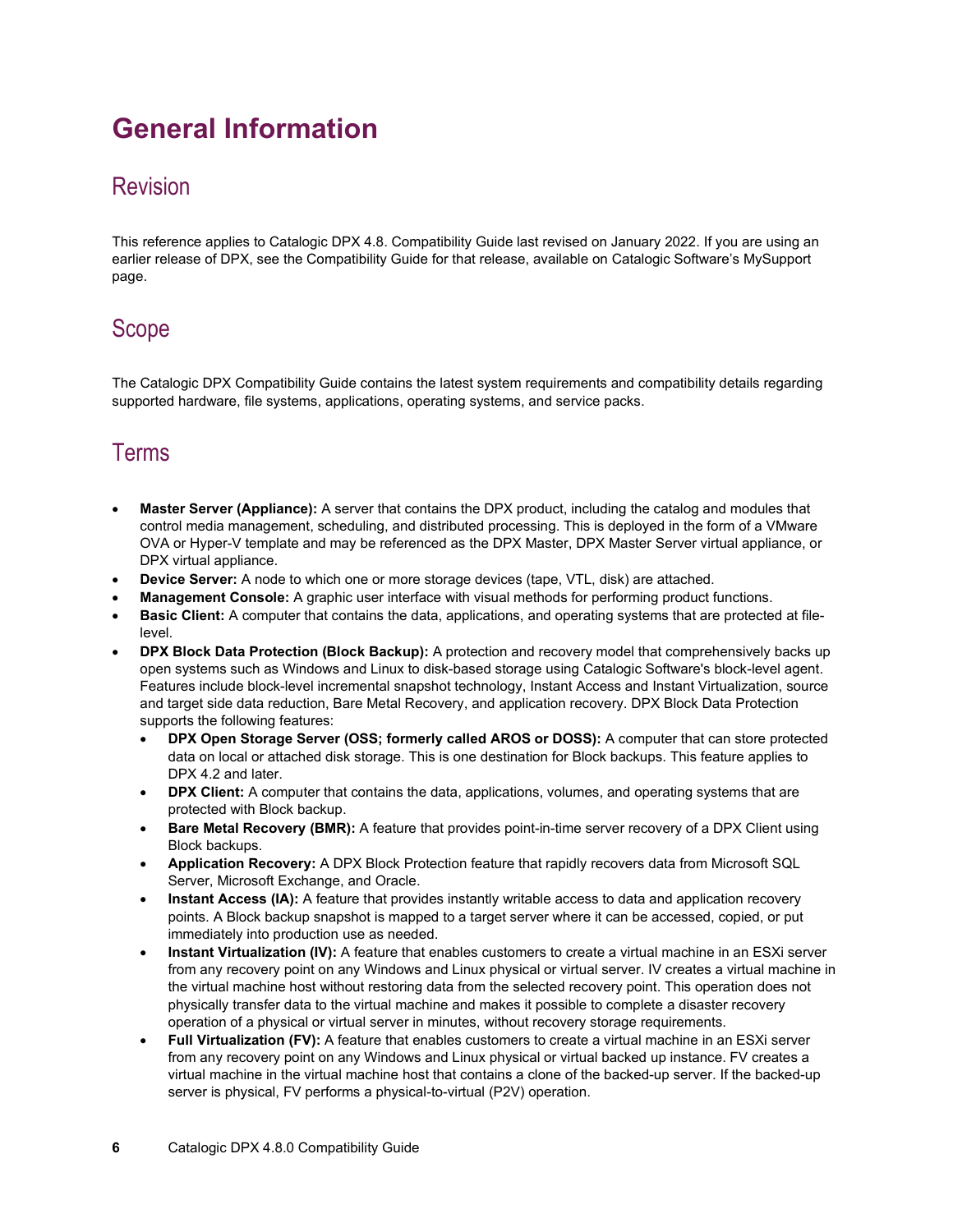- **VMware Backup:** A feature that exploits VMware vStorage application programming interface for data protection and Change Block Tracking to enable off-host backup of vSphere virtual machines through DPX proxy servers, eliminating the need to install and run a backup agent on virtual machines or ESXi servers.
- **Hyper-V Backup:** A feature that allows for the off-host backup and the restoration of Microsoft Hyper-V virtual machines to a primary backup destination such as the vStor Server.
- **vStor Server:** A physical or virtual appliance that can serve as your DPX primary backup destination. vStor servers can store with Block, Hyper-V or VMware backups.
- **SAN Device Server:** A device attached to Storage Area Network. Catalogic Software supports any combination of UNIX, Windows, NetWare/OES, Linux, and NDMP/NAS in a SAN.
- **Image Backup for seeding:** A technology used to transfer a Block Backup base to a remote location via tape. This is useful for initiating the Block Backup relationship when nodes exist across low bandwidth WAN links.
- **Application Interfaces:** A set of features that interface with Microsoft Exchange, Microsoft SQL Server, Microsoft SharePoint, Oracle, IBM DB2, IBM Lotus Notes, Novell (Micro Focus) GroupWise, and SAP R/3.
- **NDMP Backup:** A feature that uses Network Data Management Protocol (NDMP) to coordinate backup and restore operations between NDMP compliant devices using vendor-specific data formats. NetApp supports DUMP and SMTAPE data formats. Other vendors may support TAR or other data formats. Vendor data formats are proprietary, thus restore operations must be performed to systems similar to the backup source.

## <span id="page-6-0"></span>Backward Compatibility

Catalogic DPX Master Server, device server, Open Storage Server (OSS) and all nodes operating as proxy servers for NDMP communication and for Virtualization functions must be on the same release version.

Catalogic DPX Master Server supports Catalogic DPX Clients with the same version and the past two versions, that is, DPX 4.8, DPX 4.6, and DPX 4.5. This backward compatibility is intended for migrating user's Enterprises.

| <b>Catalogic DPX Master Server</b>          | <b>Compatible Catalogic DPX Clients</b>     |
|---------------------------------------------|---------------------------------------------|
| <b>Catalogic DPX Master Server 4.8</b>      | Catalogic DPX Client 4.8, 4.7, 4.6          |
| Catalogic DPX Master Server 4.7 (reference) | Catalogic DPX Client 4.7, 4.6, 4.5*         |
| Catalogic DPX Master Server 4.6 (reference) | Catalogic DPX Client 4.6, $4.5^*$ , $4.4^*$ |

\* Catalogic DPX 4.4 and 4.5 are no longer supported by the Catalogic support policy.

To assure the most reliable operation and enable the most efficient support, it is strongly recommended that clients be upgraded to the same version as the master server as soon as it is practical and that all components (servers and clients) are kept current to the latest patch level for their release version.

New features or enhancements to features in a new release will not be available for prior versions. New technical issues found with older client software may require upgrade to correct or continue troubleshooting.

## <span id="page-6-1"></span>Catalogic DPX Master Server and Requirements

The DPX Master Server can be deployed as a VMware or Hyper-V template. The default deployment template will include the following configuration.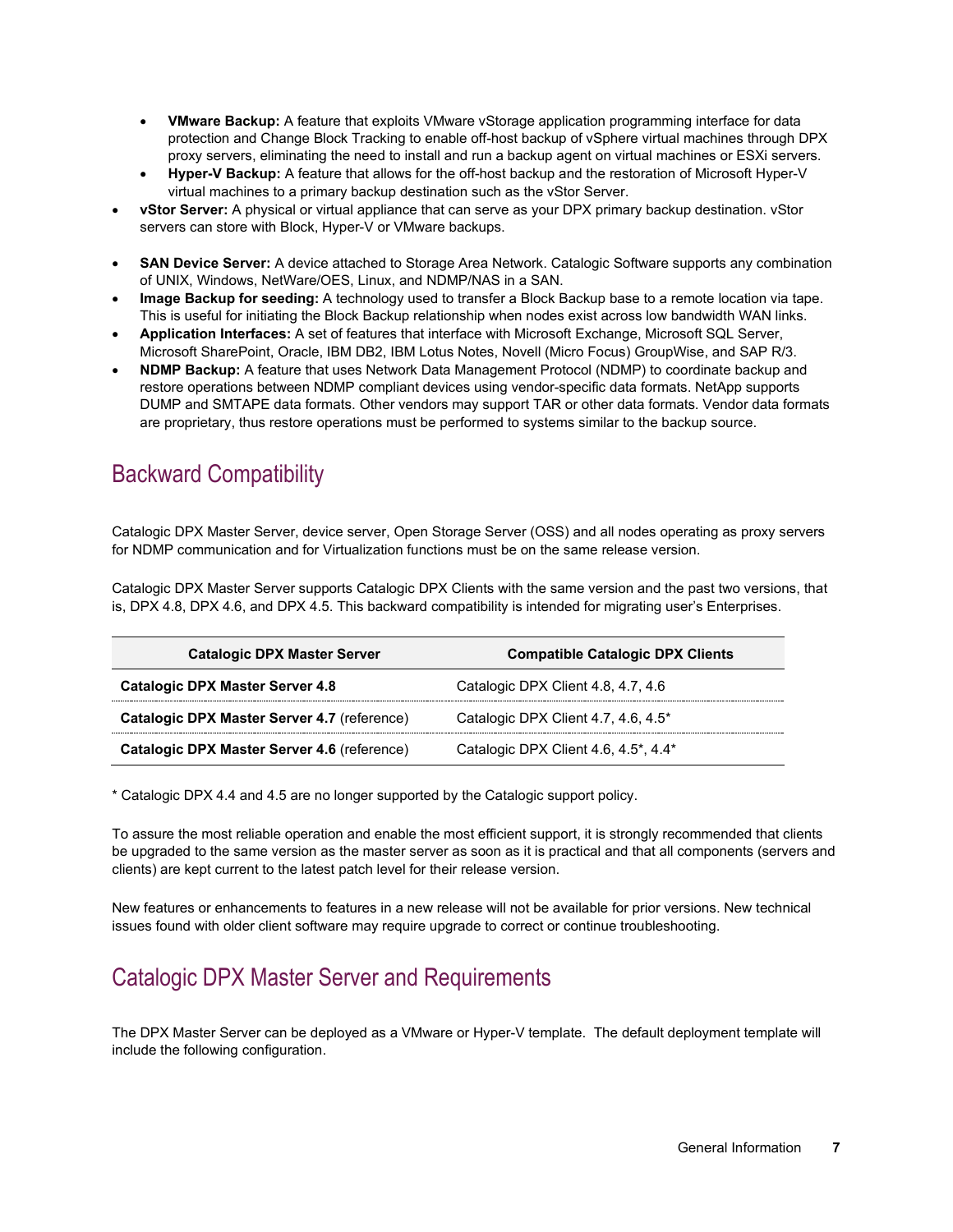| <b>System Component</b> | <b>Specification</b>      |
|-------------------------|---------------------------|
| <b>Processor</b>        | Recommended: 4 CPUs       |
| <b>Memory</b>           | Recommended: 16GB         |
| <b>Operating System</b> | CentOS Linux 7.9          |
| Data Disk Subsystem     | Required: 270GB HDD space |
| <b>Network Adapter</b>  | Recommended: 10Gbps       |
|                         | Minimum: 1Gbps            |

### <span id="page-7-0"></span>Catalogic DPX Device Server Requirements

| <b>System Component</b> | <b>Specification</b>                |
|-------------------------|-------------------------------------|
| <b>Processor</b>        | Recommended: 4 CPUs                 |
| <b>Memory</b>           | Recommended: 16GB                   |
| <b>Operating System</b> | Linux or Microsoft Windows          |
| <b>Network Adapter</b>  | Recommended: 10Gbps, Minimum: 1Gbps |

## <span id="page-7-1"></span>Catalogic vStor Server Requirements

For a quick, safe, complete, and versatile data protection and recovery strategy, Catalogic has developed the vStor server. The vStor server, connected to disk storage pools, is a reliable streamlined tool that can serve as your DPX primary backup destination.

- vStor servers can be installed on a physical machine or deployed as virtual appliances in a VMware or Hyper-V environment.
- For backups to and recoveries from a vStor server, both Block backups and Agentless backups are supported. File, NDMP, or archive backups are supported if DPX is installed on the vStor server and scanned in as a DPX node.
- BMR recovery is supported for Windows and Linux Block backup to vStor servers. Linux client node requires kernel 3.10 or later.
- For Block backups to vStor, the Backup client must be running DPX 4.5.2 or later. For Agentless backups to vStor, the virtualization proxy server must be running DPX 4.5.2 or later.
- Disk to vStor to media archiving is supported for Block and Agentless backups.

The recommended hardware specifications for a virtual vStor server is shown below.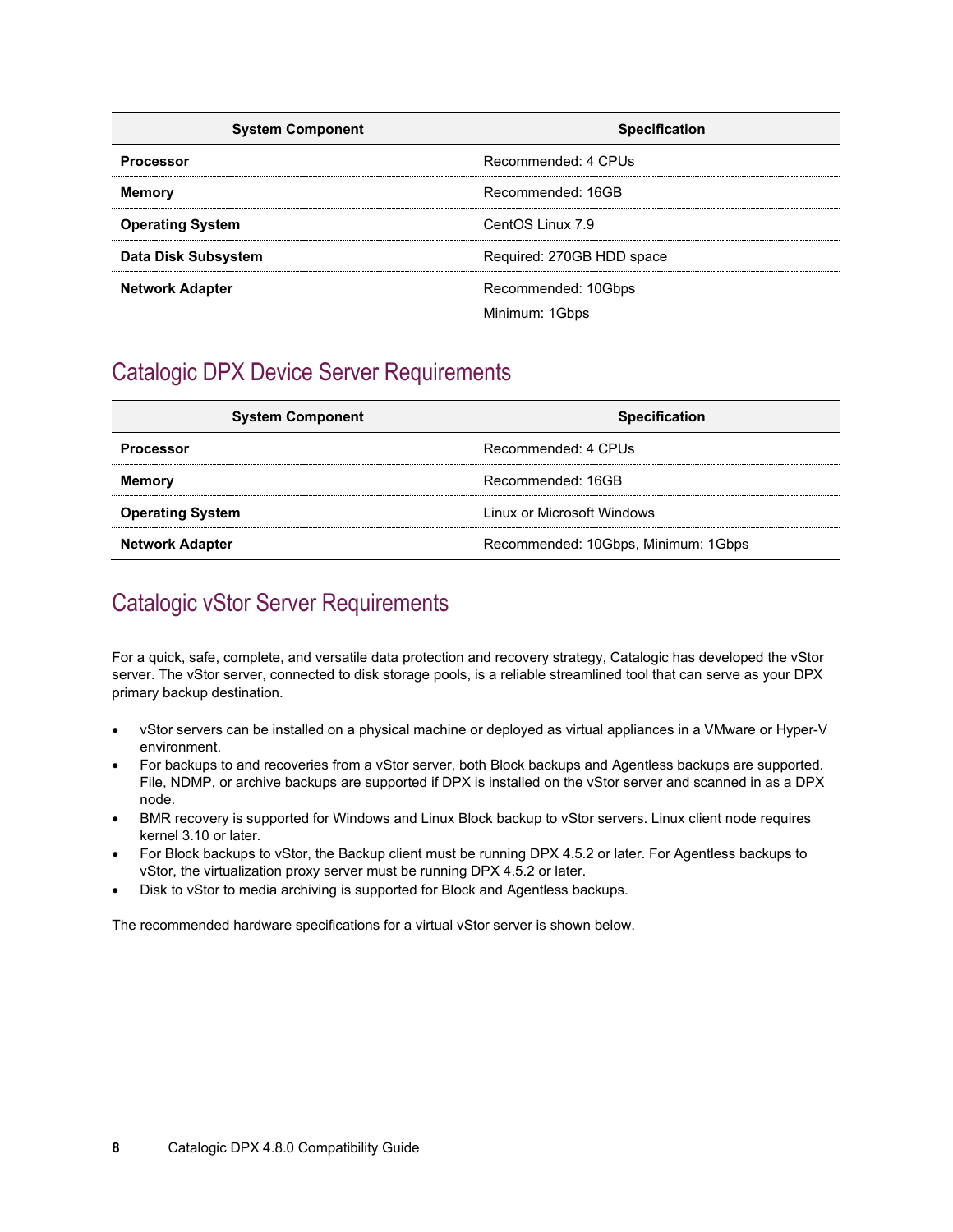| <b>System Component</b> | <b>Specification</b>                                                                 |
|-------------------------|--------------------------------------------------------------------------------------|
| <b>Processor</b>        | Minimum: 4 CPUs                                                                      |
| <b>Memory</b>           | Minimum: 32GB (no deduplication)<br>Minimum: 64GB (with deduplication)               |
| <b>Operating System</b> | CentOS Linux                                                                         |
| Data Disk Subsystem     | Recommended: DAS; Prefer pRDM over standard VMDK<br>Minimum sustained rate: 120 MB/s |
| Log Disk                | Recommended: 2x10GB LUNs<br>Improves general write performance and resilience        |
| <b>Cache Disk</b>       | Minimum: 100GB Required when using deduplication                                     |
| <b>Network Adapter</b>  | Recommended: 10Gbps<br>Minimum: 1Gbps                                                |

The recommended hardware specifications for a physical vStor server is shown below.

| <b>System Component</b> | <b>Specification</b>                                                          |
|-------------------------|-------------------------------------------------------------------------------|
| <b>Processor</b>        | Minimum: Quad Core x64                                                        |
| <b>Memory</b>           | Minimum: 32GB (no deduplication);<br>Minimum: 64GB (with deduplication)       |
| <b>Operating System</b> | Recommended: CentOS Linux 7.9                                                 |
| Data Disk Subsystem     | Recommended: DAS<br>Minimum sustained rate: 120 MB/s                          |
| <b>Log Disk</b>         | Recommended: 2x10GB LUNs<br>Improves general write performance and resilience |
| <b>Cache Disk</b>       | Minimum: 100GB<br>Required when using deduplication                           |
| <b>Network Adapter</b>  | Recommended: 10Gbps<br>Minimum: 1Gbps                                         |

The following Linux operating systems are supported for physical vStor installations:

- CentOS Linux 7.8 (x86\_64) Minimal Server
- CentOS Linux 7.7 (x86\_64) Minimal Server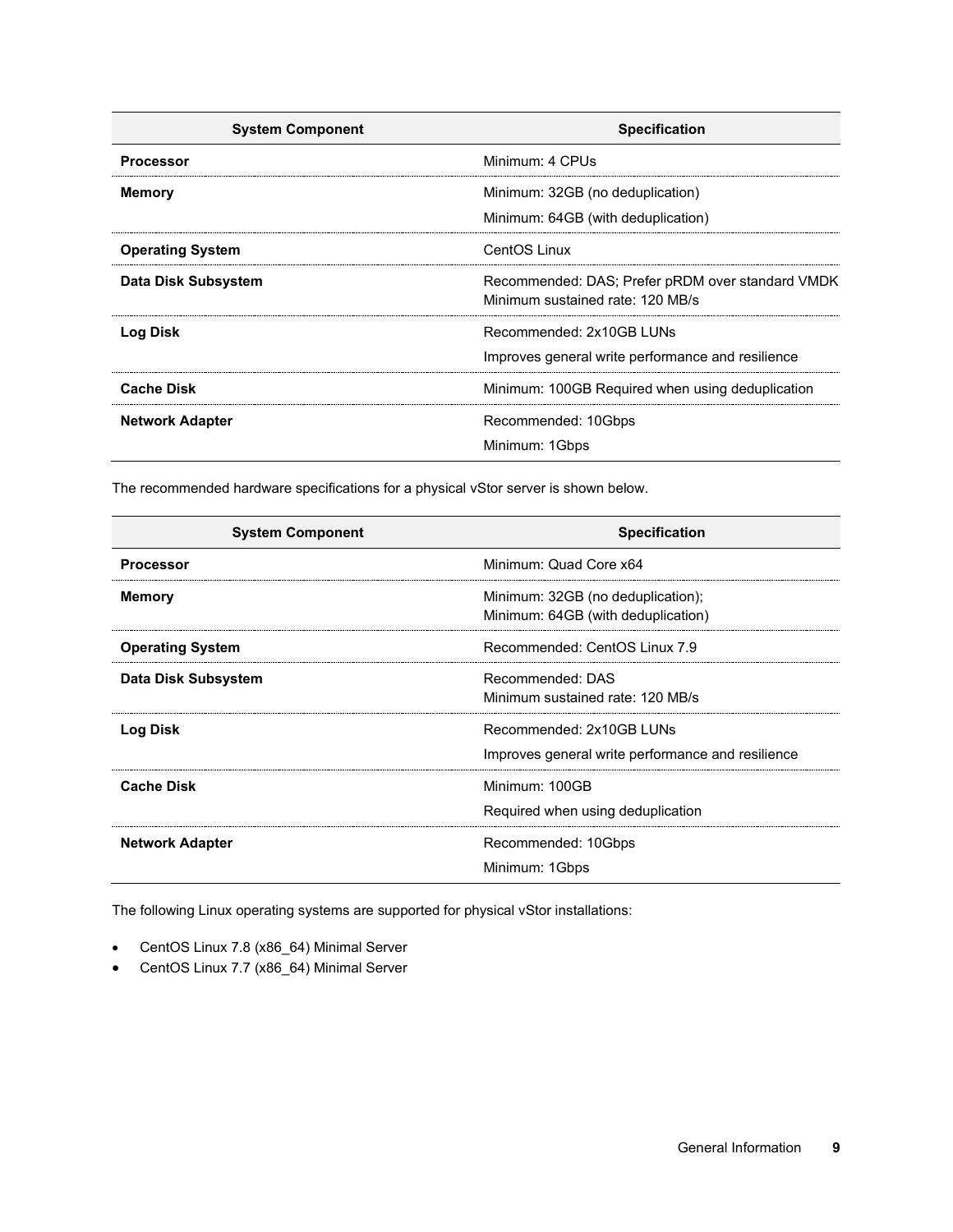# <span id="page-9-0"></span>**Support Lifecycle Schedule**

The Support Lifecycle Schedule provides advanced notification of planned changes in product support. This information helps customers and partners with product planning and information technology decisions. Catalogic regularly reviews system and application popularity and will include and exclude various features on a regular basis.

Full support includes software maintenance updates, content updates, software fixes, knowledge base support and access to Catalogic support engineers per terms of the maintenance agreement. DPX releases typically reach General Availability (GA) approximately once a year.

The extended support starts when full support has ended and includes access to Catalogic support engineers per terms of the maintenance agreement, access to already existing software updates/fixes and knowledge base support but excludes new software maintenance and new content updates. The investigation of new issues is limited and does not include any software development.

Catalogic support of operating systems and applications parallels that of the third-party vendors: when third-party vendor products go into extended support, self-serve support, or end of life, Catalogic generally does the same.

## <span id="page-9-1"></span>End-of-Support Schedule for Catalogic DPX Versions

| Release                                 | <b>Release Date for GA</b> | <b>End of Full Support</b> | <b>End of Extended Support</b> |
|-----------------------------------------|----------------------------|----------------------------|--------------------------------|
| Catalogic DPX 4.8                       | January 13, 2022           | December 13, 2023          | December 13, 2025              |
| <b>Catalogic DPX 4.7</b>                | November 30, 2020          | November 30, 2022          | November 30, 2024              |
| <b>Catalogic DPX 4.6</b>                | November 11, 2019          | November 11, 2021          | November 11, 2023              |
| <b>Catalogic DPX 4.5</b><br>(Reference) | April 28, 2017             | June 25, 2019              | June 25, 2021                  |

## <span id="page-9-2"></span>End-of-Support Schedule for Catalogic DPX Feature Support

DPX features listed in the table below are not available for sale. Extended support for these features will be available through the dates shown.

The extended support includes access to Catalogic support engineers per terms of the maintenance agreement, access to already existing software updates/fixes and knowledge base support but excludes new software maintenance and content updates. The investigation of new issues is limited and will not include any software development.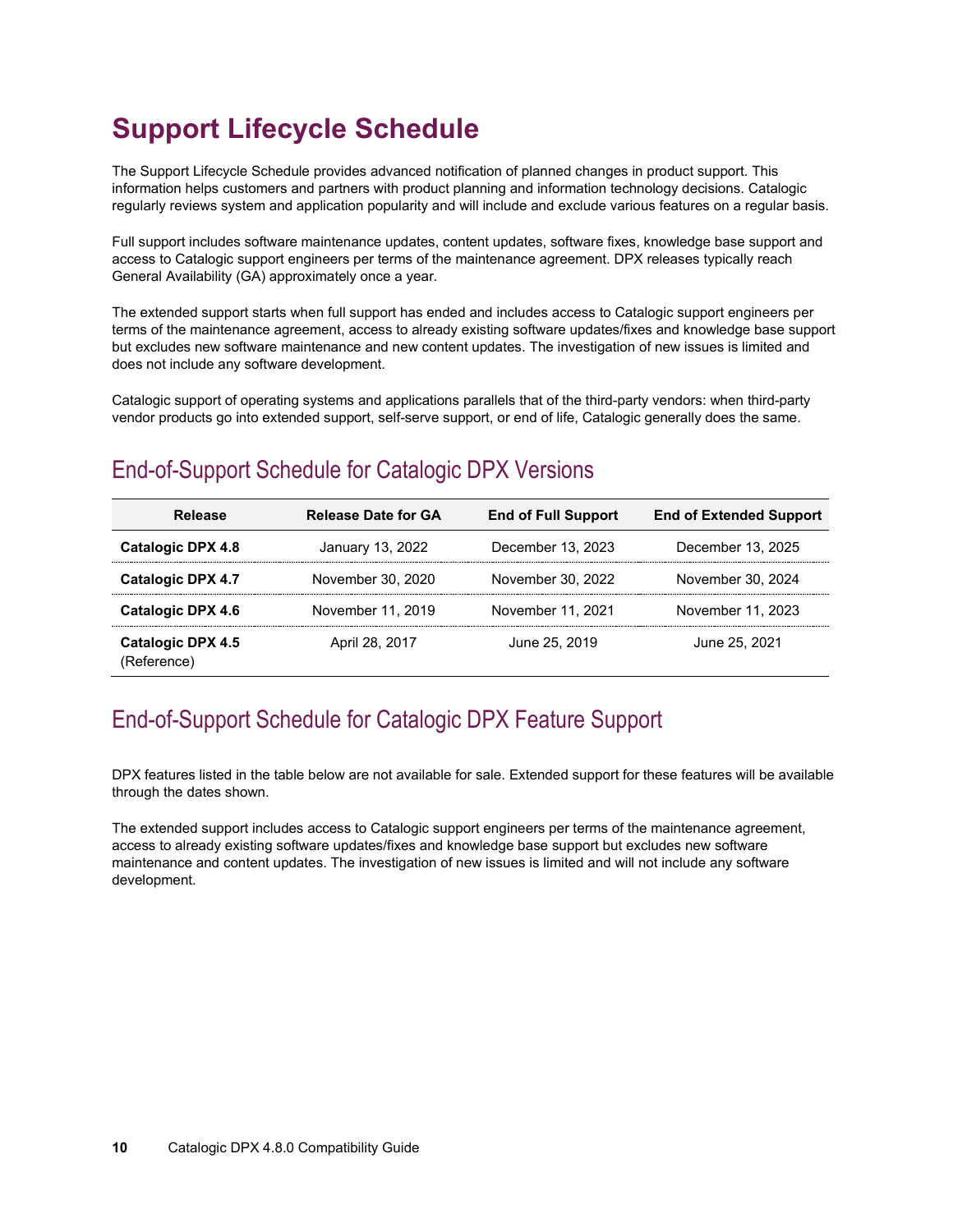The following table is a list of virtualization systems Catalogic DPX might be able to protect and their end of extended support by Catalogic Software:

| <b>Virtualization systems</b> | <b>End of Extended Support</b><br>by Catalogic Software |
|-------------------------------|---------------------------------------------------------|
| VMware                        |                                                         |
| VMware vSphere 6 series       | March 31, 2021                                          |

The following table is a list of operating systems Catalogic DPX might be able to protect and their end of extended support by Catalogic Software:

| <b>Operating systems</b>                                                 | <b>End of Extended Support</b><br>by Catalogic Software |
|--------------------------------------------------------------------------|---------------------------------------------------------|
| Linux                                                                    |                                                         |
| Red Hat Enterprise Linux (RHEL) 6 series                                 | December 30, 2024                                       |
| Red Hat Enterprise Linux 5 series                                        | April 30, 2017                                          |
| Oracle Linux 6 series                                                    | September 30, 2024                                      |
| CentOS Linux 6 series                                                    | June 30, 2021                                           |
| CentOS Linux 5 series                                                    | April 30, 2017                                          |
| Debian 7 series                                                          | November 11, 2021                                       |
| Canonical Ubuntu 20.04                                                   | April 30, 2030                                          |
| Canonical Ubuntu 12.04*                                                  | April 26, 2017                                          |
| Novell SUSE Linux Enterprise Server (SLES) 10*                           | July 31, 2016                                           |
| Macro Focus Open Enterprise Server 2018 Service Pack 2<br>(OES 2018 SP2) | July 31, 2022                                           |
| All Linux x86 (32bit) series                                             | December 31, 2016                                       |
| <b>UNIX</b>                                                              |                                                         |
| IBM AIX 7.2 TL3                                                          | March 30, 2022                                          |
| <b>IBM AIX 6 series</b>                                                  | June 30, 2021                                           |
| HP-UX 11i v2 (B.11.23)*                                                  | December 31, 2015                                       |
| NetApp Data ONTAP 7-mode                                                 | June 30, 2021                                           |
| NetApp Clustered Data ONTAP (CDOT) 9.1 or older                          | June 30, 2021                                           |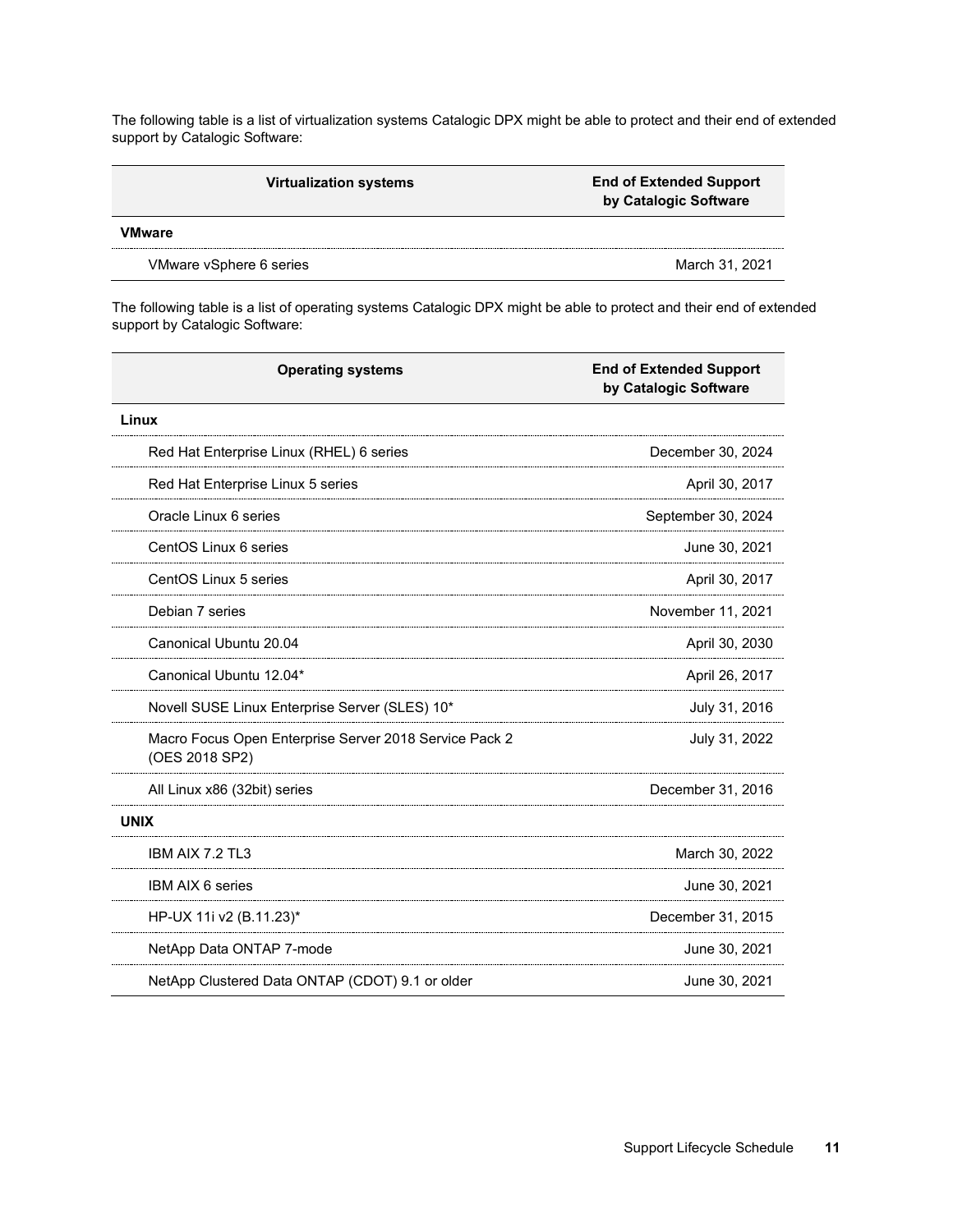| <b>Operating systems (continued)</b> |  |  |
|--------------------------------------|--|--|
|--------------------------------------|--|--|

#### **Operating systems (***continued***) End of Extended Support by Catalogic Software**

#### **Microsoft Windows**

| Microsoft Windows Server 2008 R2                                  | September 30, 2020 |
|-------------------------------------------------------------------|--------------------|
| Microsoft Windows Server 2008                                     | September 30, 2020 |
| Microsoft Windows Server 2003<br>and applications for this system | December 31, 2015  |
| All Microsoft Windows x86 (32-bit) series                         | April 30, 2017     |

\* The product names with the asterisks (\*) indicate that these operating systems are no longer supported by their respective vendors.

The following table is a list of applications Catalogic DPX might be able to protect and their end of extended support by Catalogic Software:

| <b>Applications</b>                                                    | <b>End of Extended Support</b><br>by Catalogic Software |  |  |
|------------------------------------------------------------------------|---------------------------------------------------------|--|--|
| <b>Oracle Databases</b>                                                |                                                         |  |  |
| Oracle 11g R1*                                                         | August 31, 2015                                         |  |  |
| Oracle 11g R2 (64-bit)                                                 | June 30, 2021                                           |  |  |
| <b>Microsoft SQL Server</b>                                            |                                                         |  |  |
| Microsoft SQL Server 2005*                                             | April 12, 2016                                          |  |  |
| <b>Micro Focus GroupWise</b>                                           |                                                         |  |  |
| Microfocus GroupWise 2014<br>for Novel Open Enterprise Server (OES) 11 | November 30, 2021                                       |  |  |

\* The product names with the asterisks (\*) indicate that these applications are no longer supported by their respective vendors.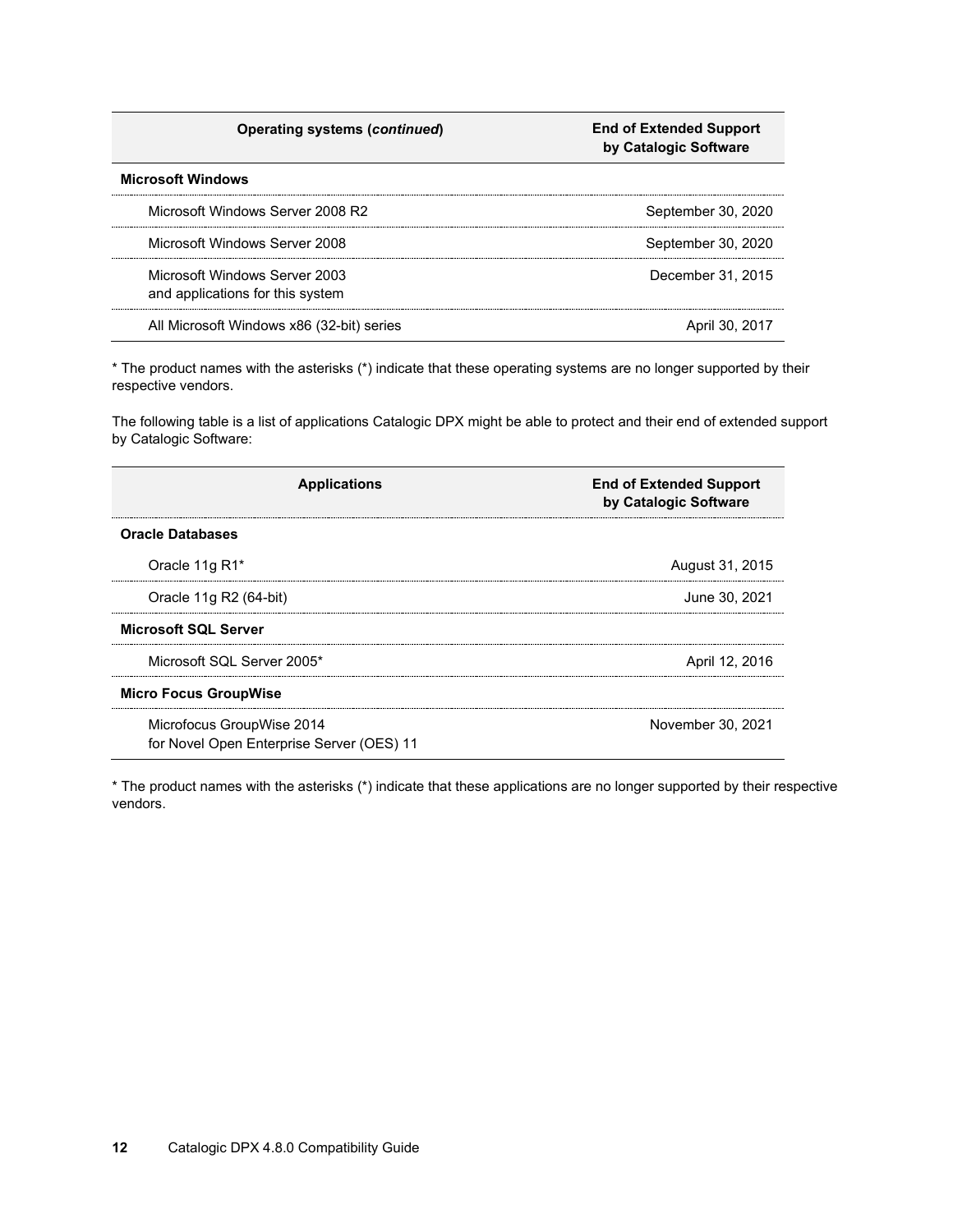# <span id="page-12-0"></span>**Cloud Storage**

You can use Catalogic DPX with supported cloud storage services to store your backup or archive data.

# <span id="page-12-1"></span>Supported cloud storage services for file-level backup and NDMP-level backup

You can use the following cloud storage services for file-level backups and NDMP-level backups:

| <b>Cloud Storage</b>       | <b>DPX Destination Device</b>                 |  |  |  |  |
|----------------------------|-----------------------------------------------|--|--|--|--|
| <b>NetApp AltaVault</b>    | Disk Directory                                |  |  |  |  |
| Amazon Web Services (AWS)* | Disk Directory and VTL (Virtual Tape Library) |  |  |  |  |
| <b>Microsoft Azure</b>     | Disk Directory and VTL (Virtual Tape Library) |  |  |  |  |

\* AWS Storage gateway and virtual tape libraries are support. For NDMP and agentless archive are supported on Catalogic vStor via S3 API.

# <span id="page-12-2"></span>Supported cloud storage services for agentless archive, block archive, and NDMP-level backups

You can use Catalogic DPX with the following Amazon S3 series:

- Amazon S3 Standard
- Amazon S3 Glacier
- Amazon S3 Glacier Deep Archive

In addition to the Amazon S3 series, you can use the following generic cloud storage services for the Agentless Archive, Block Archive, and NDMP-level backups. These storage services can be on-premise or cloud devices:

- Backblaze B2
- Cloudian HyperStore
- MinIO
- NetApp StorageGRID
- **Scality RING**
- Wasabi Object Storage

# <span id="page-12-3"></span>Amazon S3 features

You can use Catalogic DPX with the following features for Amazon S3 as well as compatible cloud storage services: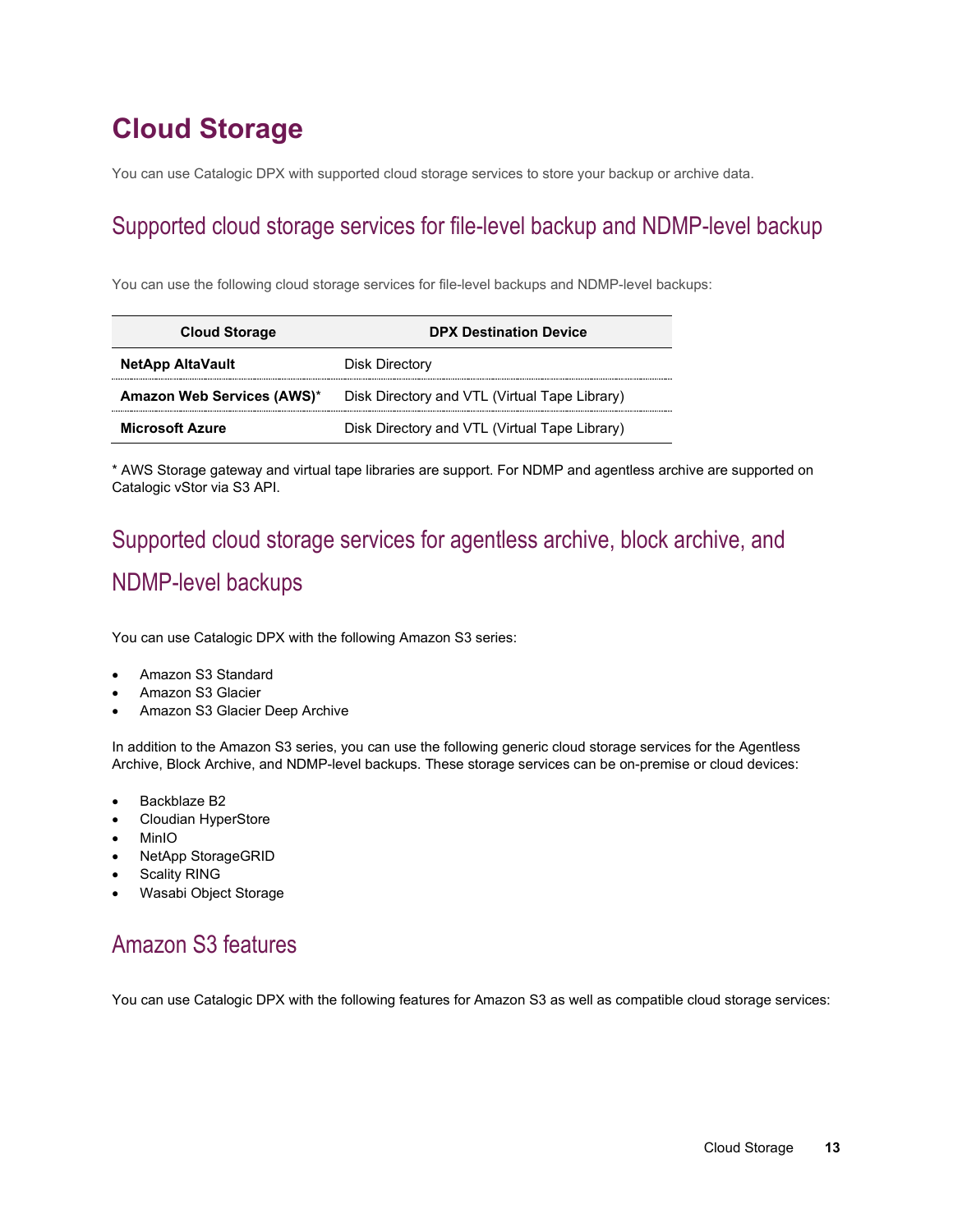| <b>Cloud Storage</b>       | <b>Amazon S3 Object Lock</b> |
|----------------------------|------------------------------|
| <b>Amazon S3 series</b>    |                              |
| Backblaze B2               |                              |
| <b>MinIO</b>               |                              |
| <b>NetApp StorageGRID</b>  |                              |
| <b>Cloudian HyperStore</b> |                              |
| <b>Scality RING</b>        |                              |
| Wasabi Object Storage      |                              |

**Restrictions:** Specifying the retention periods or placing legal holds for each storage object is not supported.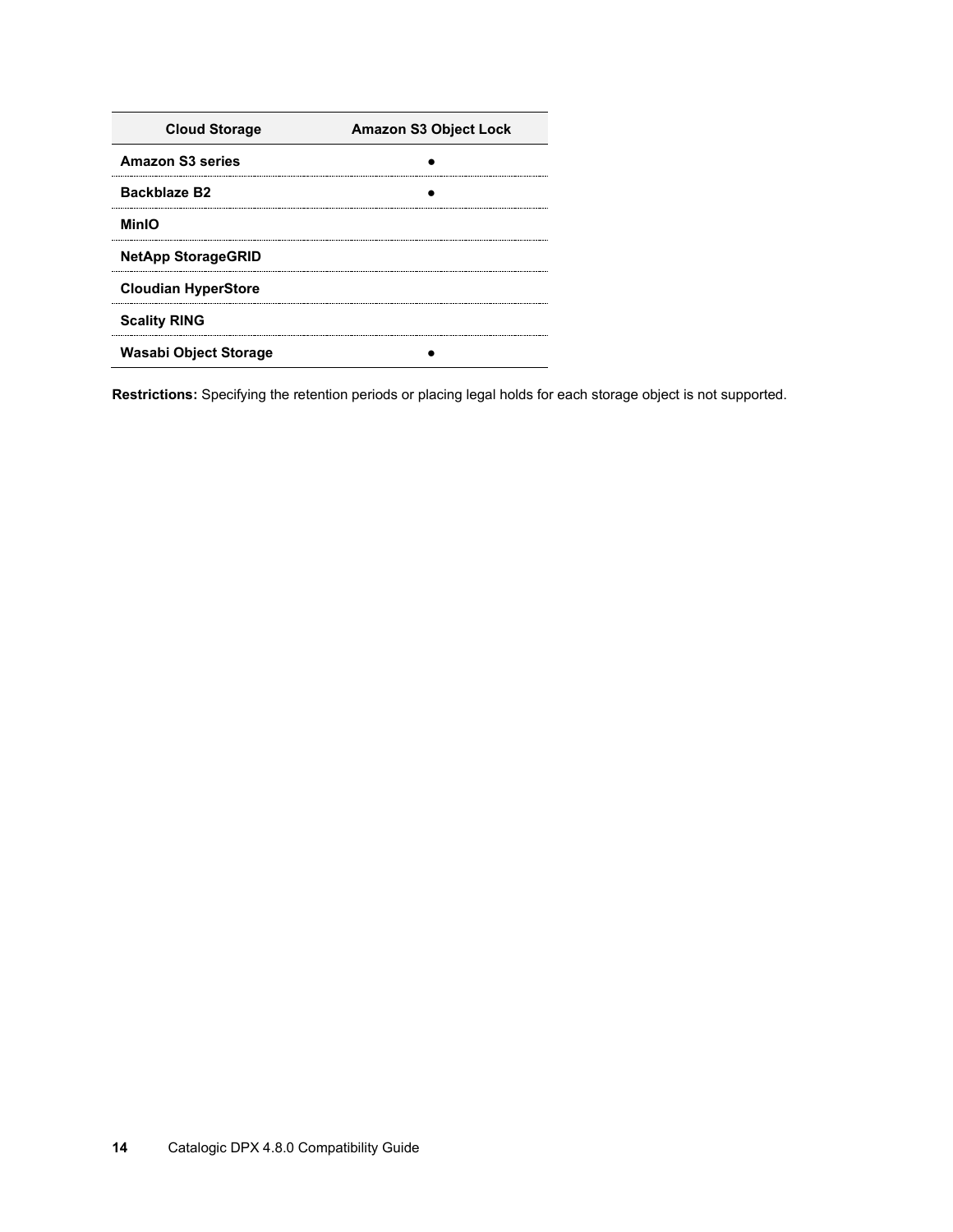# <span id="page-14-0"></span>**NetApp Compatibility**

DPX supports NetApp storage systems, running Data ONTAP. DPX supports the following features with NetApp:

- **Block backup**
- NetApp OSSV backup
- SnapVault management

| Data ONTAP<br><b>Versions</b>                                                                | <b>NetApp Software</b>                      | <b>Supported Agents</b>                                                                                                                                                                                                                | <b>Requirements</b>                                                                                                                                      |
|----------------------------------------------------------------------------------------------|---------------------------------------------|----------------------------------------------------------------------------------------------------------------------------------------------------------------------------------------------------------------------------------------|----------------------------------------------------------------------------------------------------------------------------------------------------------|
| 9.7, 9.6, 9.5, 9.4,<br>9.3, 9.2, 9.1,<br>$9.0[8]$ ;<br>8.3.0 or later,<br>8.2.3 or later [1] | Clustered Data<br>$\bullet$<br>ONTAP (CDOT) | Catalogic DPX Agentless [9]<br>Catalogic DPX Agent for Windows [6]<br>Catalogic DPX Agent for Linux [7,9]                                                                                                                              | FlexClone license is<br>$\bullet$<br>required<br>iSCSI license is required.<br>$\bullet$<br>NFS license is required<br>only for DPX Agent for<br>Windows |
| 8.2.0 or later,<br>8.1.0 or later,<br>8.0.1 or later,<br>7.3.1 or later<br>[1,2,3]           | Data ONTAP 7-<br>mode<br>$\bullet$          | Catalogic DPX Agentless [5][9]<br>Catalogic DPX Agent for<br>Microsoft Windows and Linux [9]<br>NetApp OSSV Agent for<br>Oracle Solaris and IBM AIX [4]<br>Data ONTAP SnapVault Primary to<br>Secondary (controller to controller) [4] | SnapVault Secondary<br>$\bullet$<br>license is required<br>FlexClone license is<br>$\bullet$<br>required<br>iSCSI license is required<br>$\bullet$       |

**Note:**

- 1. Compression is supported for Data ONTAP 8.0.1P4 or later; NetApp's Advanced Single Instance Storage (A-SIS) deduplication is supported for Data ONTAP 7.3.1 or later.
- 2. NetApp ONTAP Edge-T is supported as a data protection target.
- 3. vFiler use (MultiStore licensing) for NDMP and Block backup is only supported for Data ONTAP 8.2.1 and later.
- 4. SnapVault support is limited to 7-mode. SnapVault backup between 7-mode and Clustered Data ONTAP is not supported.
- 5. DPX Agentless supports Data ONTAP 8.1 and later.
- 6. Backup of Oracle on Windows to a NetApp CDOT target is not supported.
- 7. Uses iSCSI transport protocol. Support for remote locations is limited.
- 8. Supported with compatibility mode only. DPX does not support new features specifically introduced in ONTAP 9.x release.
- 9. BMR recovery for machines using GPT disk is now supported for Linux. Instant Virtualization and Full Virtualization for machines using GPT disk are now supported for Linux.

## <span id="page-14-1"></span>NDMP Backup Support

All NetApp supported versions of Data ONTAP are supported for NDMP Backup SMTAPE incremental is not supported.

NAS devices from other vendors that fully support NDMP V3 or V4 can be supported for NDMP backups.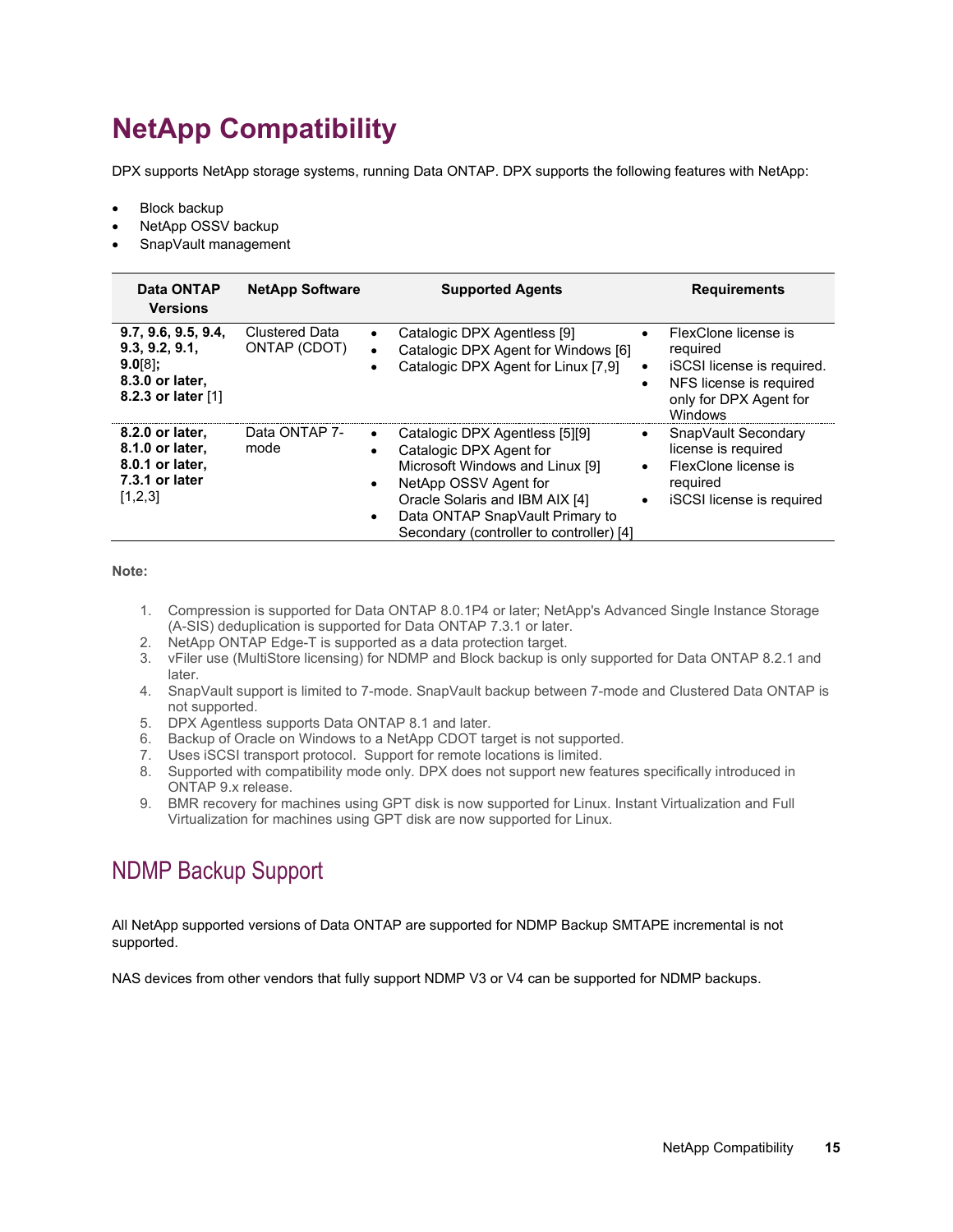# <span id="page-15-0"></span>**Encryption Compatibility**

## <span id="page-15-1"></span>DPX Software Encryption Compatibility

The requirements for the Catalogic DPX Device Servers in the table below must be met for software encryption. Encryption support is limited to the Catalogic DPX Basic Clients. The following Device Servers support software encryption compatibility:

- Microsoft Windows Server 2019
- Microsoft Windows Server 2016
- Microsoft Windows Server 2012 R2 (x64)
- Microsoft Windows Server 2012 (x64)
- SUSE Linux Enterprise Server 15 (x64) or later
- SUSE Linux Enterprise Server 12 (x64) or later
- SUSE Linux Enterprise Server 11 SP1 (x64) or later
- Red Hat Enterprise Linux and CentOS Linux 7 (x64) or later
- Red Hat Enterprise Linux and CentOS Linux 6 (x64) or later
- Oracle Solaris 11 and 10 SPARC (64-bit)
- IBM AIX 6 (64-bit) (RISC) or later

### <span id="page-15-2"></span>DPX Hardware Encryption Compatibility

| Device Server (File support)<br>/ Proxy Server (NDMP support)       | <b>IBM LTO</b> [1,2] | HP LTO $[1,3]$ | Quantum LTO[1,4] |
|---------------------------------------------------------------------|----------------------|----------------|------------------|
| Microsoft Windows Server 2012 R2 (x64)                              |                      |                |                  |
| Microsoft Windows Server 2012 (x64)                                 |                      |                |                  |
| <b>SUSE Linux Enterprise Server</b><br>(SLES) 11 SP1 (x64) or later |                      |                |                  |
| Red Hat Enterprise Linux (RHEL),<br>CentOS Linux 6 (x64) or later   |                      |                |                  |
| <b>Oracle Solaris 11</b>                                            |                      |                |                  |
| Oracle Solaris 10 SPARC (64-bit) or later                           |                      |                |                  |
| IBM AIX 6 (64-bit) (RISC) or later                                  |                      |                |                  |
| <b>NetApp</b> [5]                                                   |                      |                |                  |

- 1. Encryption support is limited to DPX Basic clients.
- 2. IBM Drives with IBM driver.
- 3. HP Drives with BEXSPTAPE interface.
- 4. Quantum Drives with BEXSPTAPE interface.
- 5. NDMP hardware encryption requires that the tape device be connected to a NetApp Storage System. Clustered Data ONTAP Vserver support is available in DPX 4.2.0 and later with Data ONTAP 8.2 and later. Tape Drive is local or connected to another NetApp controller.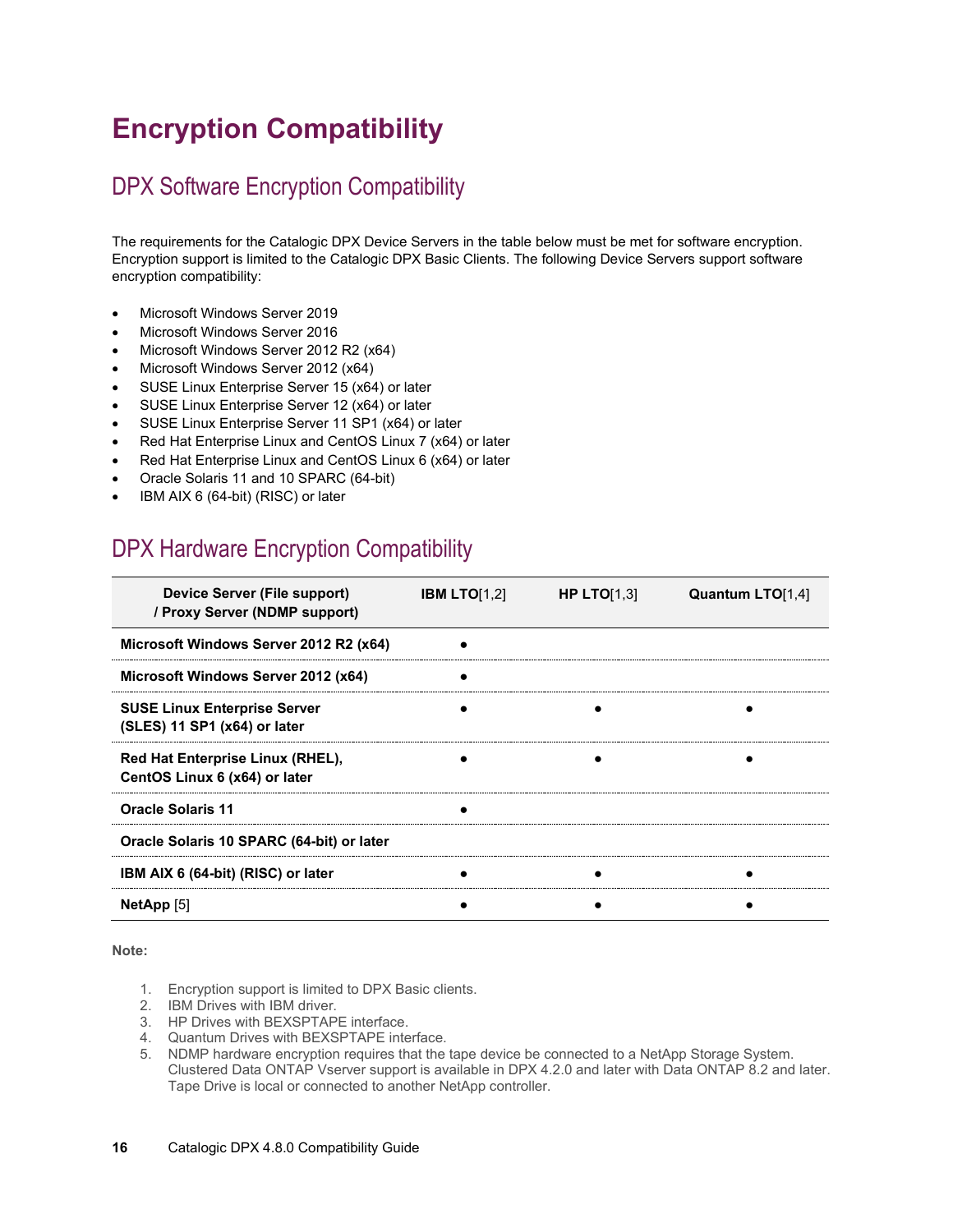# <span id="page-16-0"></span>NDMP Encryption Compatibility

The requirements for the Catalogic DPX proxy servers in the table below must be met. NDMP hardware encryption requires that the tape device be connected to a NetApp Storage System. Clustered Data ONTAP SVM support is available in DPX 4.2 and later with Data ONTAP 8.2 and later. The following platforms are supported for NDMP Proxy servers:

- Microsoft Windows Server 2016
- Microsoft Windows Server 2012 and 2008 R2 (x64)
- SUSE Linux Enterprise Server 11 SP1 (x64) or later
- Red Hat Enterprise Linux and CentOS Linux 6 (x64) or later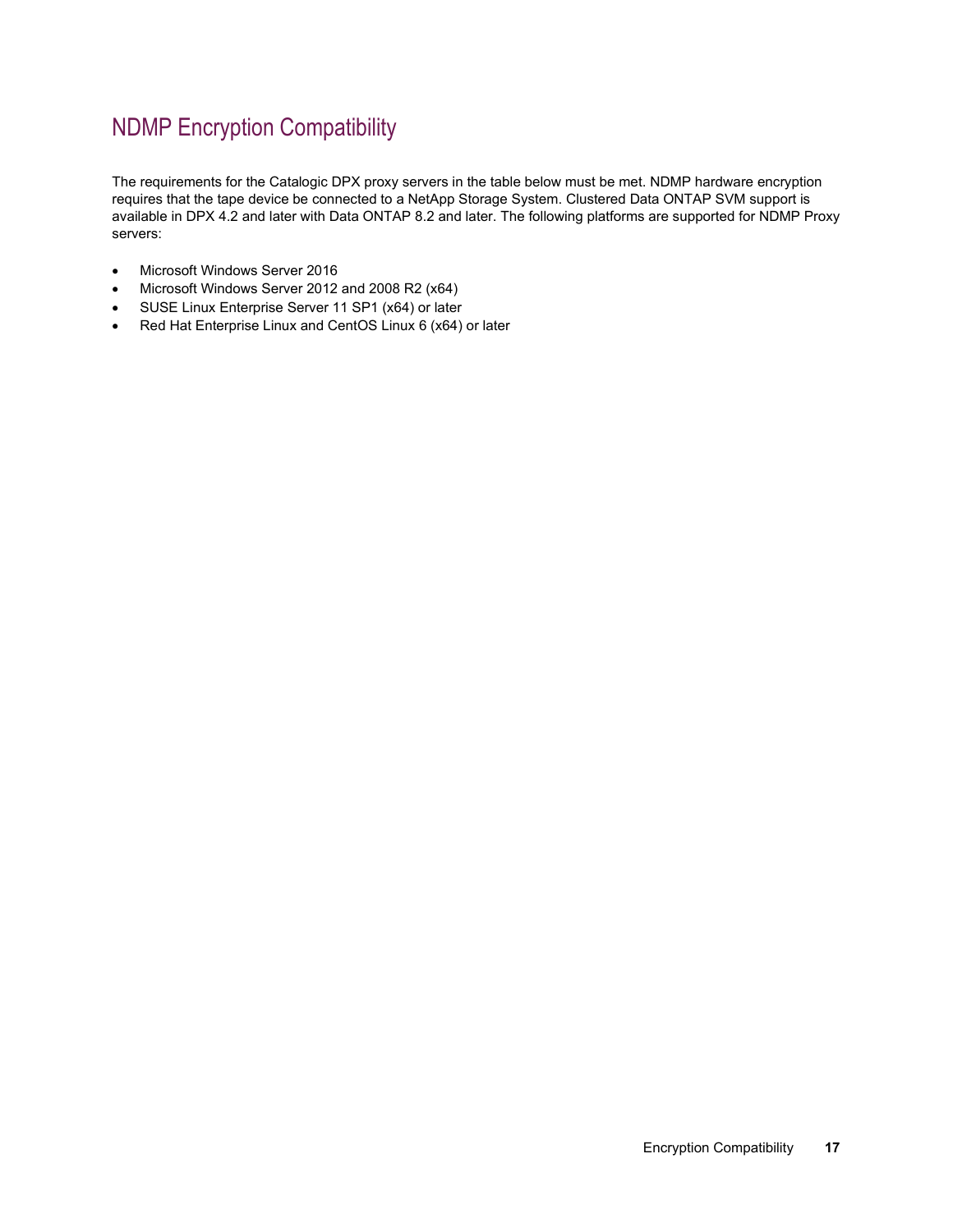# <span id="page-17-0"></span>**Hardware Compatibility**

## <span id="page-17-1"></span>Tape Libraries, Virtual Tape Libraries, and Standalone Tape Device

Catalogic Software supports tape devices that are compliant with the SCSI-2 standard. Tape drives must support variable length records and allow a minimum transfer size of 32 KB.

Catalogic Software supports media changers that are compliant with the SCSI-2 standard. Additionally, media changer support on Windows requires Windows NT SCSI Pass-Through support from the HBA driver or a vendorsupplied media changer driver supporting Windows NT SCSI Pass-Through.

Unless otherwise advised by Catalogic Data Protection Technical Support, the operating system of the Device Server that connects the tape or tape library device should have properly installed drivers that are recommended by the device manufacturer.

No troubleshooting or bug fix support is offered for devices that are no longer supported by the hardware vendor. Minimal troubleshooting and no new development will be done for devices connected to operating systems that are no longer supported by the vendor.

Catalogic DPX treats a Virtual Tape Library (VTL) device as a regular tape library and supports it the same way it does for tape libraries.

Tape library and tape drive support includes, but is not limited to, the following:

- HP LTO8
- HP LTO7
- HP LTO6
- HP LTO5
- **IBM LTO7**
- IBM LTO6
- IBM LTO5
- HPE MSL 3040
- HPE MSL 6480
- Oracle SL150
- Dell TL2000
- Overland NEOxl 80
- Quantum i500
- Quantum Scalar i6000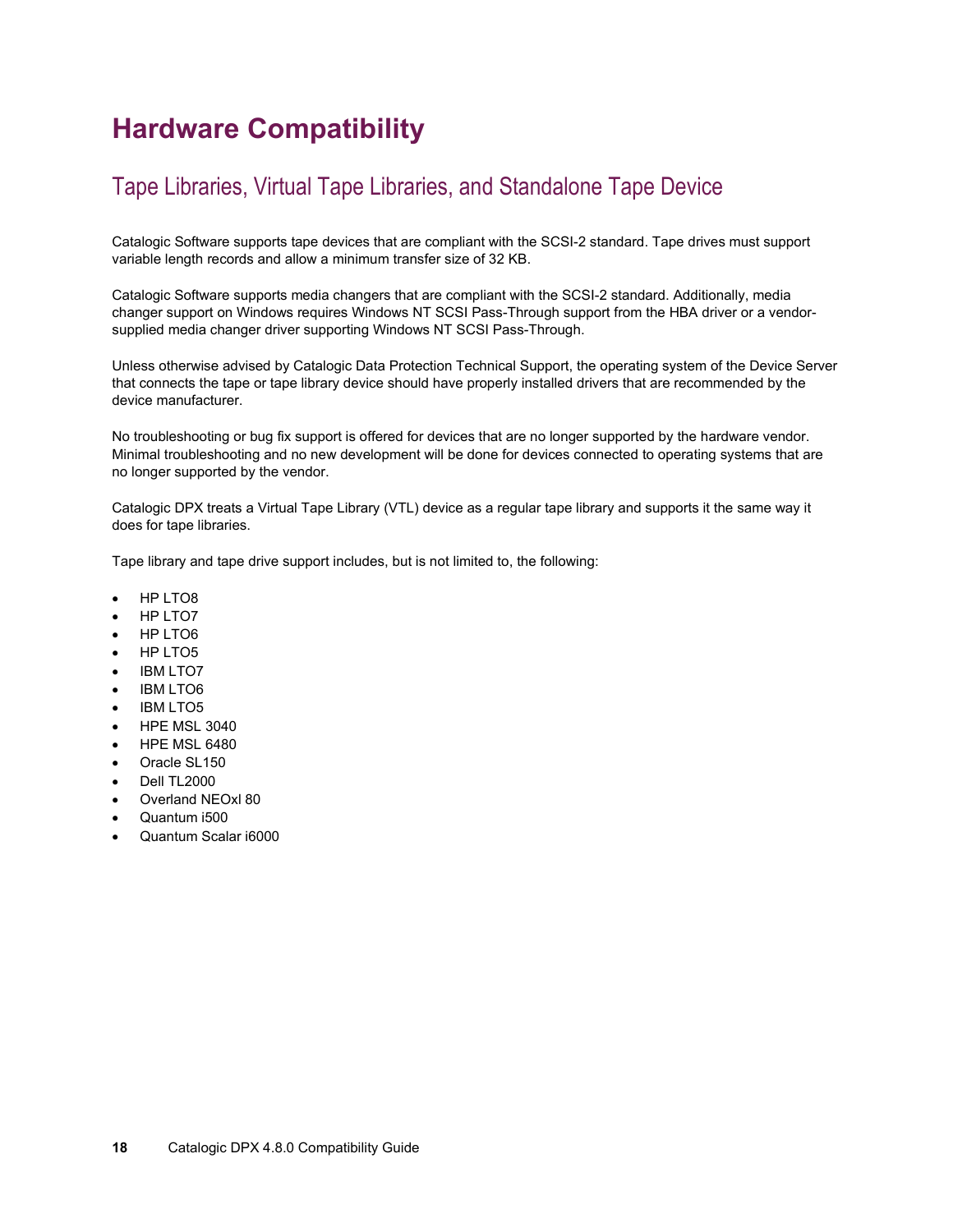# <span id="page-18-0"></span>**Catalogic DPX Management Interfaces**

There are two types of Catalogic DPX Management Interfaces: **the HTML5-based DPX Management Interface** that you can use on your web browser and **the Java-based DPX Management Interface**, which is a cross-platform desktop application.

# <span id="page-18-1"></span>HTML5-based DPX Management Interface

To use the HTML5-based Management Interface, ensure that you are using the latest version of either one the following web browsers:

- Mozilla Firefox
- Mozilla Firefox Extended Support Release (ESR)
- Google Chrome
- Microsoft Edge
- Apple Safari for Apple macOS

Moreover, ensure that you are using either one of the following operating systems on your workstation to use the HTML5-based DPX Management Interface:

- **Microsoft Windows**
- Apple macOS

Some features are only available in the Java-based DPX Management Interface which does not support Apple macOS.

## <span id="page-18-2"></span>Java-based DPX Management Interface

Each release of the management console has specific requirements for the Oracle Java Runtime Environment (JRE). The following Java versions are required for the DPX Management Interface operations:

• Java Runtime Environment (JRE) 1.8 TLS protocol must be enabled on NetApp targets.

**Note**: Oracle Corporation has changed its licensing model for Oracle Java Runtime Environment. An alternative to JRE is Oracle OpenJDK 8, 9, or 10 for Microsoft Windows nodes or Linux nodes. For more information about Oracle OpenJDK versions, see the following website:

• AdoptOpenJDK [\(adoptopenjdk.net/releases.html\)](https://adoptopenjdk.net/releases.html)

Access Catalogic DPX Master Server with the Java-based DPX Management Interface of the same appliance. Do not access Catalogic DPX Master Server from the Java-based DPX Management Interface of different appliances, especially when these two have different versions.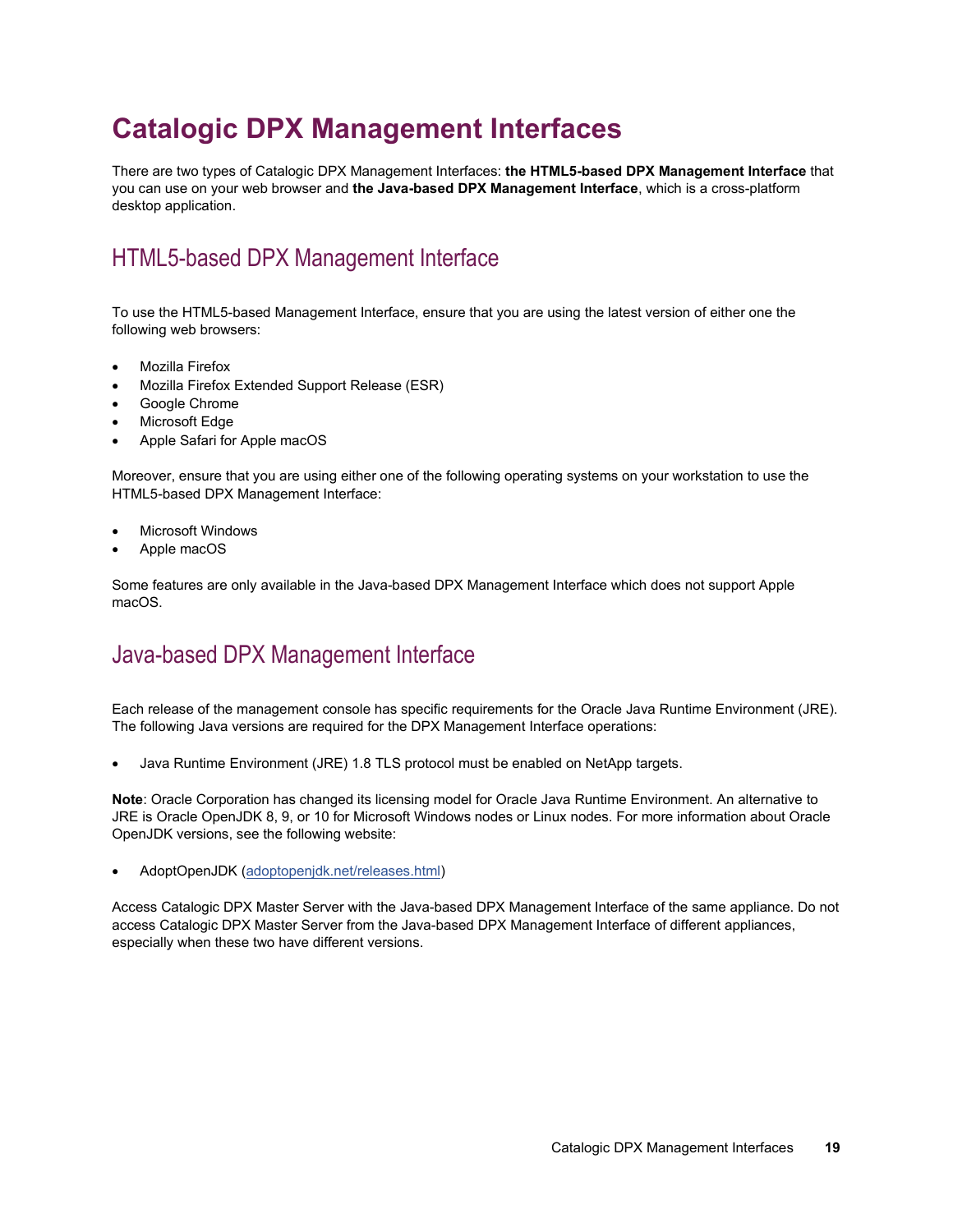# <span id="page-19-0"></span>**Virtual Systems Compatibility**

DPX provides the following types of protection for VMs:

- Agent-based Block Backup
- Agentless Backup

# <span id="page-19-1"></span>Agent-based Block Backup

Agent-based Block Backup for Virtualization is a Virtual Machine (VM) backup solution in which DPX client software is installed on each VM you want to protect. DPX supports agent-based Block Backup for Virtualization with VMware vApps, vFolders and resource pools.

Agent-based Block Backup is recommended for protecting applications such as Microsoft Exchange, Microsoft SharePoint, and Microsoft SQL Server residing on a virtual machine, assuring application consistent backups and proper transaction log truncation. Additionally, Kroll tools provide granular application object recovery support. Kroll Ontrack tool provides for granular search and recovery of individual mailbox items (emails, calendar, contacts, etc.), and provides for search and recovery of entire Microsoft SharePoint sites or individual Microsoft SharePoint server objects such as documents, lists, libraries, and folders. Kroll SQL tool provides the ability to preview table contents and to restore SQL tables without restoring the entire database.

The current version supported by DPX is Kroll OnTrack PowerControls 9.0.

## <span id="page-19-2"></span>Agentless Backup for VMware

Agentless VMware Backup eliminates the overhead of installing and maintaining a backup agent on each VM. DPX backs up the VMs through the vCenter and DPX virtualization proxy server, each of which must be added to the DPX Enterprise. The DPX virtualization proxy server handles VMware snapshot processing and communicates with the storage destination and master server. Agentless VMware Backup supports auto-discovery and protection of new and modified VMs. For a complete list of operating system versions, please refer to [VMware Compatibility Guide](http://www.vmware.com/resources/compatibility/search.php) at VMware website.

Using Agentless VMware Backup to protect VMs has significant advantages, including simplified administration and tight integration with VMware vCenter. Users have a wide range of recovery options available. These include the same Instant Virtualization and Full Virtualization features available with DPX agent-based backups. In addition, "Instant VMDK" allows rapid mapping of VMDK (Virtual Machine Disk) images back to the same VM or an alternate VM. VMDKs can also be mapped to physical servers to share data across physical/virtual boundaries.

DPX supports crash-consistent backup of all guest operating systems that are supported by vSphere 6.0 and later using the VADP interface and DPX's agentless feature. Please refer to VMware's compatibility website [\(http://www.vmware.com/resources/compatibility/search.php\)](http://www.vmware.com/resources/compatibility/search.php) for a complete list of operating system versions.

DPX supports application-consistent backup using DPX's Agentless feature. Refer to the Agentless VMware Backup Chapter in DPX Users Guide.

#### **Supported VMware vSphere**

- VMware vSphere 7.0
- VMware vSphere 6.7
- VMware vSphere 6.5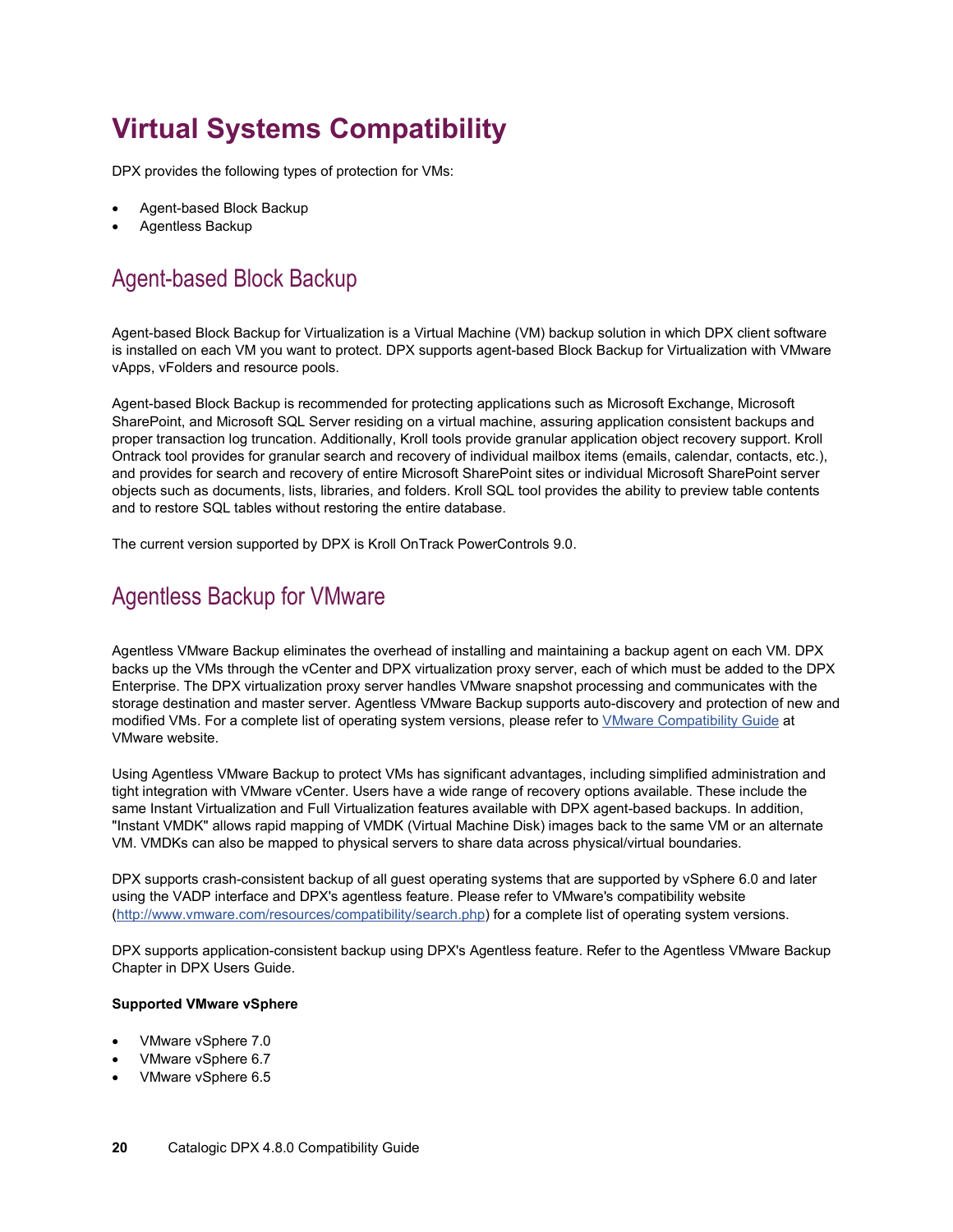#### **Restrictions:**

- DPX supports Virtual Volume (VVol) datastores for Agentless VMware backup to NetApp and vStor storage. VMware Virtual SAN (vSAN), a network-based storage solution with direct attached disks, does not support the SAN transport mode for VADP backup. Because vSAN uses modes that are incompatible with SAN transport mode, if the virtual disk library detects the presence of vSAN, VADP SAN transport modes are automatically disabled. The other transport modes for VADP backup will continue to operate.
- Rapid Return to Production (RRP) requires a Storage vMotion and valid ESXi license on vSphere. See the "Rapid Return to Production" section in the DPX User's Guide.
- Ensure the latest version of VMware Tools is installed for your vCenter version.

# <span id="page-20-0"></span>Agentless Backup for Microsoft Hyper-V

Catalogic Software provides DPX Block and Agentless data protection for virtualization to protect Microsoft Hyper-V environments. The DPX agent must be installed on each guest virtual machine that is protected by DPX. Both hosts and clusters are supported.

Agentless Hyper-V Backup eliminates the overhead of installing and maintaining a backup agent on each VM. DPX backs up the VMs through the Hyper-V host by using an agent installed on each Hyper-V host or cluster which must be added to the DPX Enterprise. The agent handles Hyper-V snapshot processing and communicates with the storage destination and master server. Agentless Hyper-V Backup supports auto-discovery and protection of new and modified VMs. For a complete list of OS versions, please refer to th[e Microsoft](https://docs.microsoft.com/en-us/windows-server/virtualization/hyper-v/supported-windows-guest-operating-systems-for-hyper-v-on-windows) website. Hyper-V backup and restore jobs can only be run through the HTML5-based DPX Management Interface.

Catalogic DPX supports crash-consistent backup of all guest operating systems that are supported by Microsoft Windows Server 2016 and later using the Catalogic DPX agentless feature.

You can use Catalogic DPX with the following Microsoft Hyper-V versions:

- Microsoft Hyper-V for Windows Server 2019
- Microsoft Hyper-V for Windows Server 2016

The VMs to protect must be the Microsoft Hyper-V configuration versions of 8.0 or later.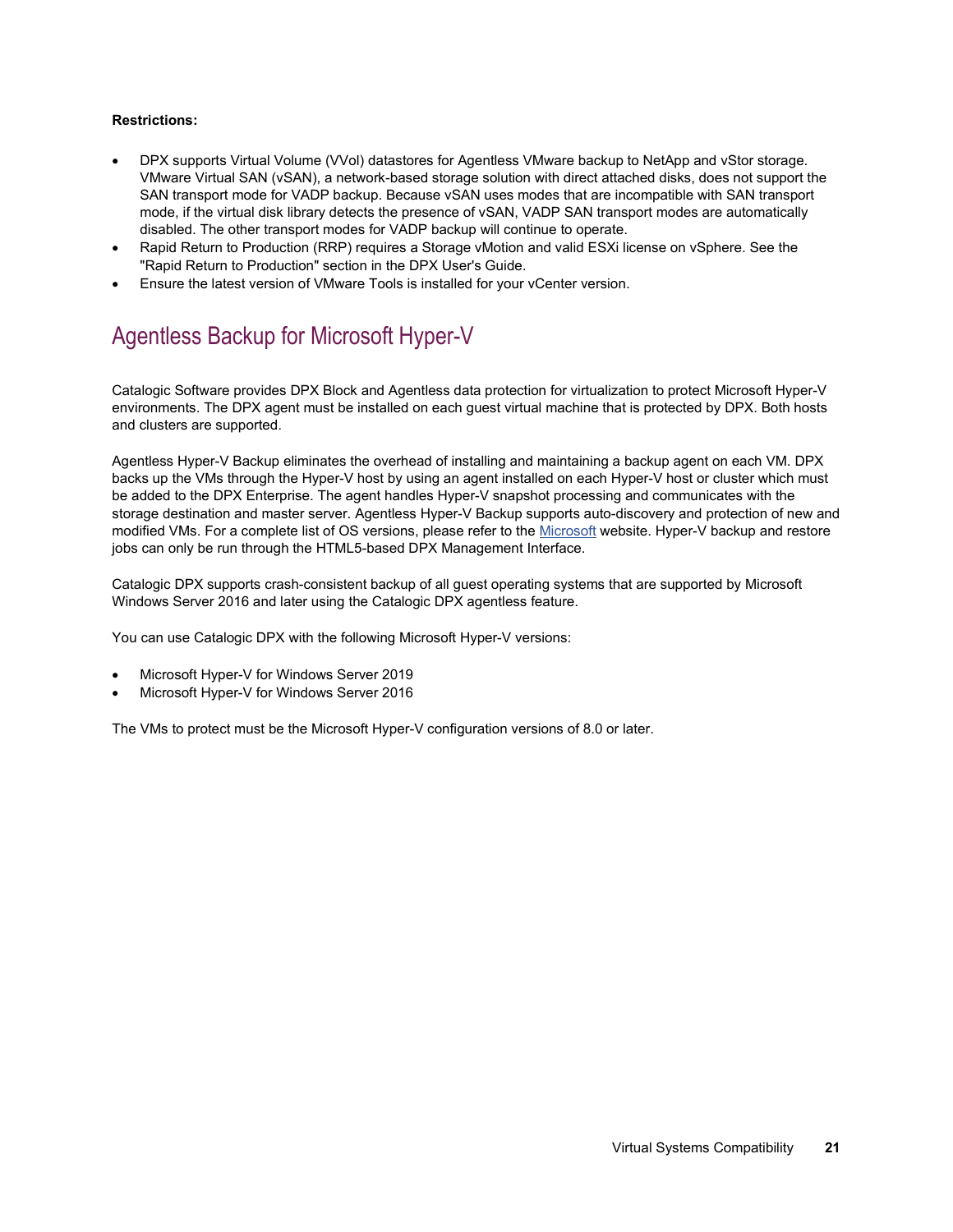# <span id="page-21-0"></span>**Operating System Compatibility**

# <span id="page-21-1"></span>Microsoft Windows

| <b>Operating System</b>                                                  | <b>Master Server or</b><br><b>OVA Appliance</b> | Device or<br><b>SAN Device Server</b> | <b>DPX Open Storage</b><br>Server (OSS) |
|--------------------------------------------------------------------------|-------------------------------------------------|---------------------------------------|-----------------------------------------|
| <b>Microsoft Windows</b><br>Server 2019                                  | $\bullet$ [16]                                  |                                       | $\bullet$ [14]                          |
| <b>Microsoft Windows</b><br>Server 2016                                  | $\bullet$ [16]                                  |                                       | $\bullet$ [14]                          |
| <b>Microsoft Windows</b><br>Server Core 2016 x64                         |                                                 |                                       |                                         |
| <b>Microsoft Windows</b><br>Server 2012 R2 x64                           | $\bullet$ [16]                                  |                                       | $\bullet$ [14]                          |
| <b>Microsoft Windows</b><br>Server Core 2012 R2 x64                      | $\bullet$ [16]                                  |                                       |                                         |
| <b>Microsoft Windows</b><br><b>Server 2012 x64</b>                       | $\bullet$ [16]                                  |                                       | $\bullet$ [14]                          |
| <b>Microsoft Windows</b><br>Server 2012 core x64                         | $\bullet$ [16]                                  |                                       |                                         |
| Microsoft Windows 10 x64                                                 |                                                 |                                       |                                         |
| Microsoft Windows 8.1 x64<br>(Professional, Enterprise,<br>Ultimate) [8] |                                                 |                                       |                                         |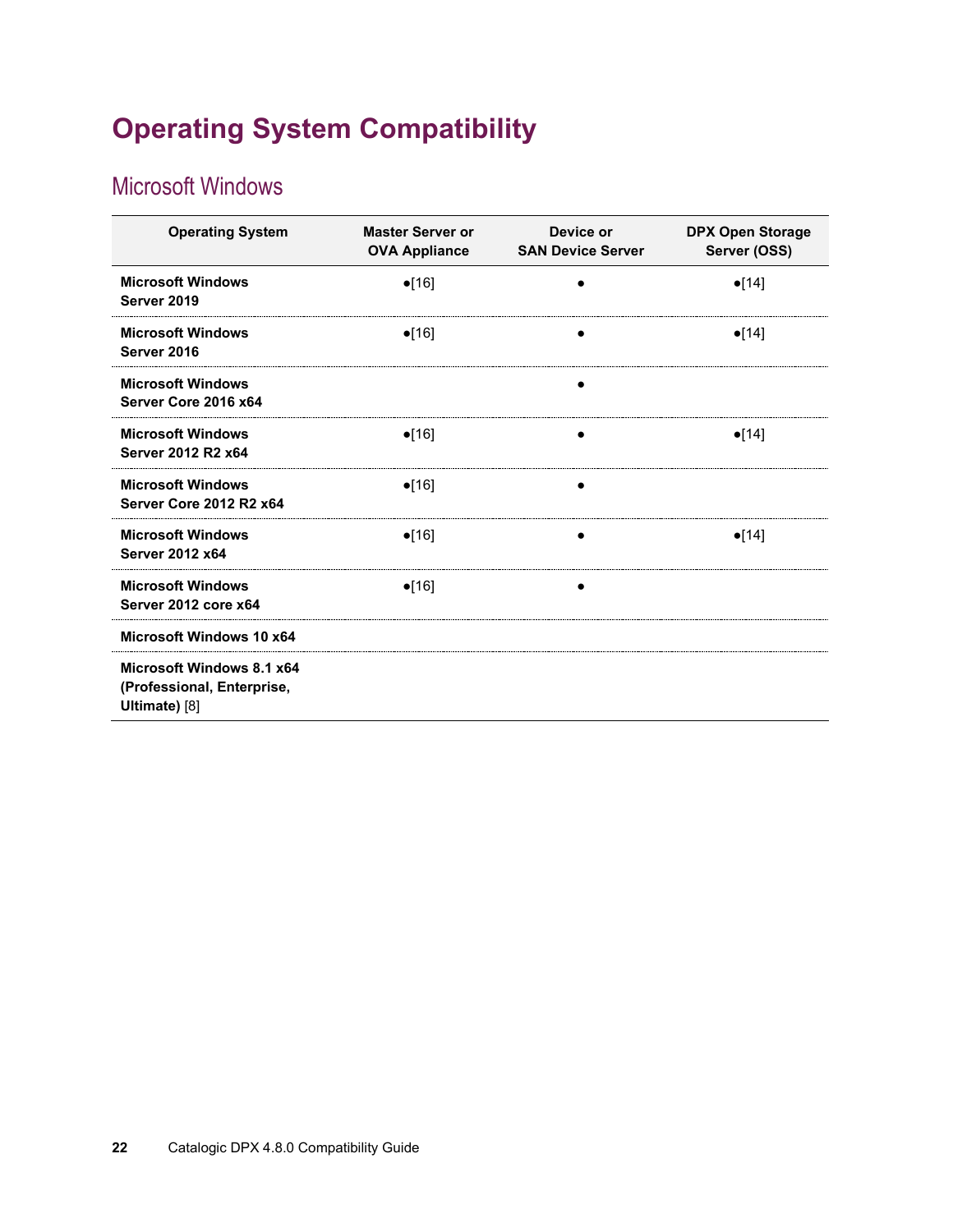#### (Continued)

| <b>Operating System</b>                                                  | <b>Basic Client</b> | <b>DPX Client</b> | <b>Management</b><br><b>Console</b> | <b>Open File</b><br><b>Management</b> |
|--------------------------------------------------------------------------|---------------------|-------------------|-------------------------------------|---------------------------------------|
| <b>Microsoft Windows</b><br>Server 2019                                  | $\bullet$ [2,6]     | $\bullet$ [5,9]   |                                     | $\bullet$ [6]                         |
| <b>Microsoft Windows</b><br>Server 2016                                  | $\bullet$ [2,6]     | $\bullet$ [5,9]   |                                     | $\bullet$ [6]                         |
| <b>Microsoft Windows</b><br>Server Core 2016 x64                         | $\bullet$ [2]       |                   |                                     | $\bullet$ [6]                         |
| <b>Microsoft Windows</b><br>Server 2012 R2 x64                           | $\bullet$ [2,6]     | $\bullet$ [5,9]   |                                     | $\bullet$ [6]                         |
| <b>Microsoft Windows</b><br>Server Core 2012 R2 x64                      | $\bullet$ [2]       |                   |                                     | $\bullet$ [6]                         |
| <b>Microsoft Windows</b><br><b>Server 2012 x64</b>                       | $\bullet$ [2,6]     | $\bullet$ [5,9]   |                                     | $\bullet$ [6]                         |
| <b>Microsoft Windows</b><br>Server 2012 core x64                         | $\bullet$ [2]       |                   |                                     | $\bullet$ [6]                         |
| Microsoft Windows 10 x64                                                 | $\bullet$ [2,6]     | $\bullet$ [5]     |                                     | $\bullet$ [6]                         |
| Microsoft Windows 8.1 x64<br>(Professional, Enterprise,<br>Ultimate) [8] | $\bullet$ [2,6]     | $\bullet$ [5]     |                                     | $\bullet$ [6]                         |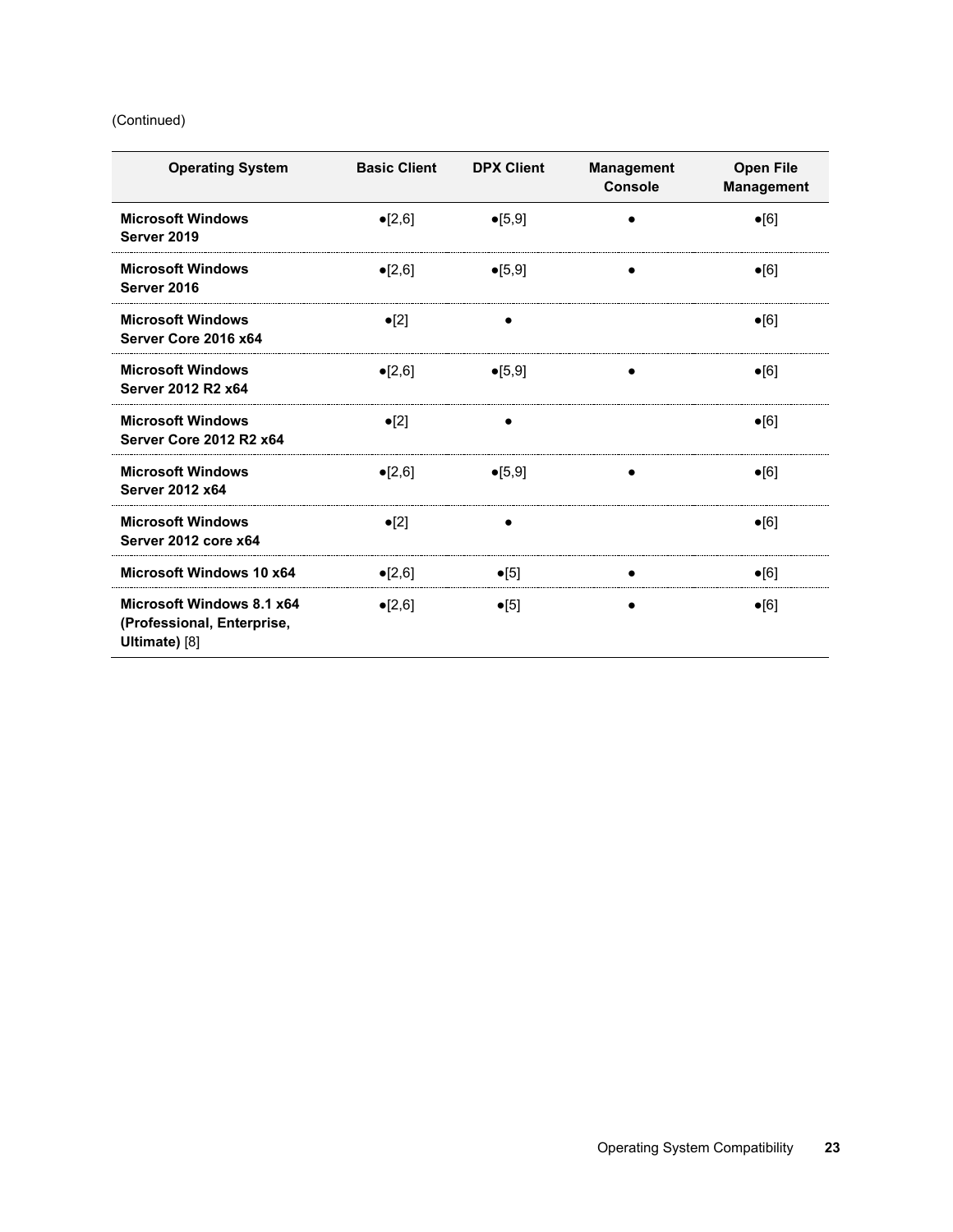#### (Continued)

| <b>Operating System</b>                                                            | Image Backup<br>for Seeding | <b>BMR</b>        | <b>NDMP</b><br><b>Proxy</b> | <b>Cluster</b><br><b>Support</b> | <b>Supported File</b><br><b>Systems for</b><br><b>Block Backup</b> |
|------------------------------------------------------------------------------------|-----------------------------|-------------------|-----------------------------|----------------------------------|--------------------------------------------------------------------|
| <b>Microsoft</b><br><b>Windows Server 2019</b>                                     | $\bullet$ [10][11]          | [16, 17]          | $\bullet$ [7]               | $\bullet$ [4,15]                 | NTFS[1][10],<br>ReFS[11],<br><b>DFS[12]</b>                        |
| <b>Microsoft</b><br><b>Windows Server 2016</b>                                     | $\bullet$ [10][11]          | $\bullet$ [3, 17] | $\bullet$ [7]               | $\bullet$ [4,15]                 | NTFS[1][10],<br>ReFS[11],<br><b>DFS[12]</b>                        |
| Microsoft<br><b>Windows Server Core 2016</b><br>x64                                |                             | $\bullet$ [3, 17] | $\bullet$ [7]               |                                  | NTFS[1][10]                                                        |
| <b>Microsoft</b><br><b>Windows Server 2012 R2</b><br>x64                           | $\bullet$ [10][11]          | $\bullet$ [3, 17] | $\bullet$ [7]               | $\bullet$ [4,10,15]              | NTFS[1][10],<br>ReFS[11],<br><b>DFS[12]</b>                        |
| <b>Microsoft</b><br><b>Windows Server Core 2012 R2</b><br>x64                      |                             | $\bullet$ [3, 17] | $\bullet$ [7]               | $\bullet$ [4,10]                 | NTFS[1][10]                                                        |
| <b>Microsoft</b><br><b>Windows Server 2012</b><br>x64                              | $\bullet$ [10][11]          | $\bullet$ [3,17]  | $\bullet$ [7]               | $\bullet$ [4,10,15]              | NTFS[1][10],<br>ReFS[11],<br><b>DFS[12]</b>                        |
| <b>Microsoft</b><br><b>Windows Server 2012 core</b><br>x64                         |                             | $\bullet$ [3,17]  | $\bullet$ [7]               | $\bullet$ [4,10]                 | NTFS[1][10]                                                        |
| <b>Microsoft</b><br>Windows 10 x64                                                 |                             | $\bullet$ [3, 17] | $\bullet$ [7]               |                                  | NTFS[1][10]                                                        |
| <b>Microsoft</b><br>Windows 8.1 x64<br>(Professional, Enterprise,<br>Ultimate) [8] |                             | $\bullet$ [3, 17] | $\bullet$ [7]               |                                  | NTFS[1][10]                                                        |

**Note:**

- 1. a) Extended file system attributes are supported; b) FAT file system is not supported by Block backup.
- 2. File-level backup supports most operating system supported file systems including extended file system attributes support for NTFS.
- 3. a) Recovery to dissimilar hardware is supported; c) BMR is supported for GPT drives, including clusters; e).
- 4. a) Master server installation on cluster is not supported; b) Active directory on cluster or application node is not supported; c) Device / SAN device servers on physical nodes are supported, but device servers are not cluster-aware and will not follow failover. Please refer to the Cluster Support documentation.
- 5. Active Directory can be backed up.
- 6. Can be used as a proxy for NDMP backup.
- 
- 7. Supported only when the operating system is used as a server.<br>8. System level restore (IV/FV/BMR) has one limitation: Storage sp 8. System level restore (IV/FV/BMR) has one limitation: Storage space configuration will not be restored.
- 9. Failover cluster is supported where resources are owned by one node at a time.

#### **24** Catalogic DPX 4.8.0 Compatibility Guide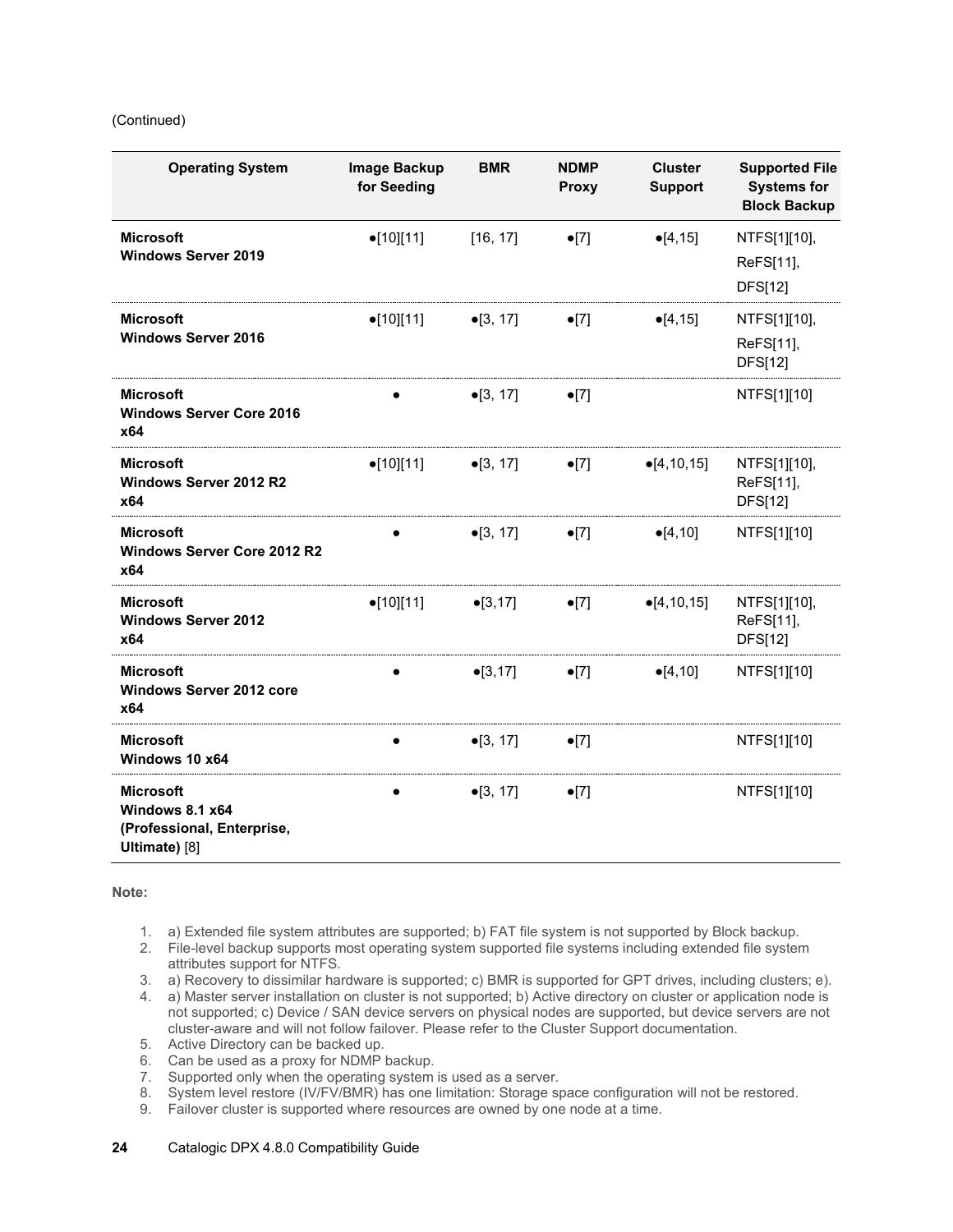- 10. NTFS deduplication is supported with Block Backup: a) File History is not supported and disabled; b) Image Backup is not supported. Deduplication should be disabled on the server or volume for the duration of Image backup for seeding; c) Volume restore is optimized and selective file restore is not optimized; d) Do not enable deduplication on a DPX product volume for master and OSS, except the deduplication support for OSS; e) DPX Archive (sometimes refer to as Double protection) is not supported for client source volumes with deduplication set and OSS backup.
- 11. Microsoft ReFS is supported for Exchange 2016 and SQL Server 2016 and later on ReFS volumes.b) File History is not supported and disabled; c) Image Backup is not supported; d) DPX Archive is not supported.
- 12. Windows DFS support: a) Recovery to original location is supported; b) Restore to alternate location requires user intervention; c) DFS is not supported on Windows Cluster.
- 13. DPX open storage server supports direct attached storage, SAN, or iSCSI-attached storage devices. a) A minimum of 4 GB of available memory and a dual core CPU or two CPUs must be available; b) A highly reliable configuration such as RAID 5 with hot spares is recommended; c) This server is not supported on Windows Domain Controller machines; e) Backup data can be migrated from one DPX open storage server to another. See [KB 46746](http://doc.catalogicsoftware.com/kb/index.htm#kb/46746.html) for details on setup and implementation;
- 14. Windows Server 2012 R2 with Cluster Shared Volumes (CSV) configuration has limited support. For SQL Server support, refer to Microsoft SQL Server table.
- 15. When restoring from a Block Archive, only files and folders can be recovered. Bare metal recovery, instant virtualization, and full virtualization are not supported when restoring from Block Archive.
- 16. DPX Master Server can no longer be installed on Windows Servers. Users using DPX 4.5.4 can still upgrade DPX 4.5.4 to the most recent version. For new deployments, use the DPX Master Server virtual appliance.
- 17. DPX Data Protection does not support Veritas volume management and Veritas cluster.

# <span id="page-24-0"></span>CentOS Linux

| <b>Operating System</b>               | Device or<br><b>SAN Device Server</b> | <b>File Level</b> | <b>Block Level</b> | <b>Management</b><br>Console | <b>Open File</b><br><b>Management</b> |
|---------------------------------------|---------------------------------------|-------------------|--------------------|------------------------------|---------------------------------------|
| <b>CentOS Linux</b><br>8.2 x64 [12]   |                                       |                   |                    |                              | $\bullet$ [5]                         |
| <b>CentOS Linux</b><br>8.1 x64 [12]   |                                       |                   |                    |                              | $\bullet$ [5]                         |
| <b>CentOS Linux</b><br>8.0 $x64$ [12] |                                       |                   |                    |                              | $\bullet$ [5]                         |
| <b>CentOS Linux</b><br>7.8 x64        |                                       |                   |                    |                              | $\bullet$ [5]                         |
| <b>CentOS Linux</b><br>7.7 x64        |                                       |                   |                    |                              | $\bullet$ [5]                         |
| <b>CentOS Linux</b><br>7.6 x64        |                                       |                   |                    |                              | $\bullet$ [5]                         |
| <b>CentOS Linux</b><br>7.5 x64        |                                       |                   |                    |                              | $\bullet$ [5]                         |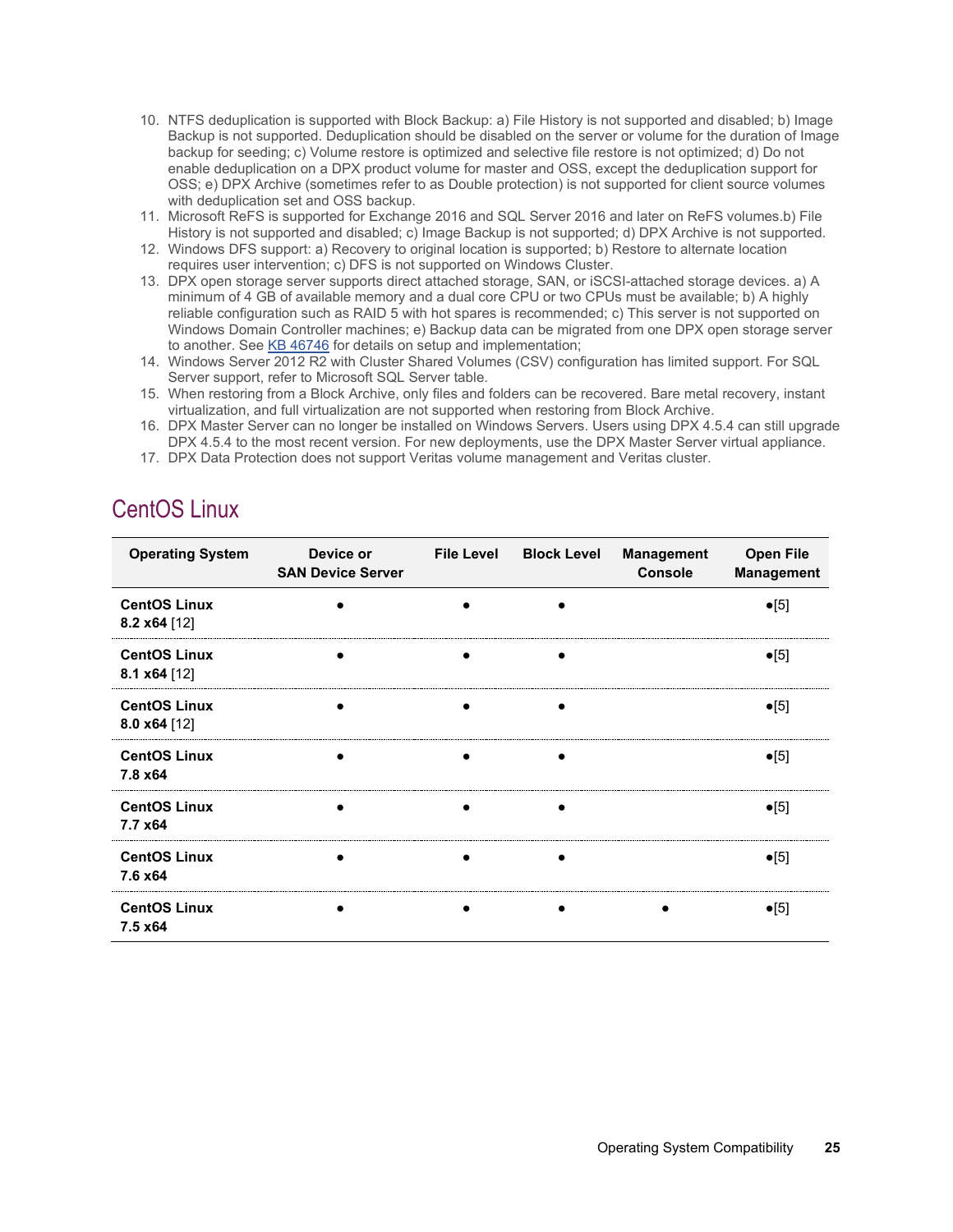#### (Continued)

| <b>Operating System</b>               | Image Backup<br>for Seeding | <b>BMR</b>    | <b>NDMP Proxy</b> | <b>Cluster</b><br><b>Support</b> | <b>Supported File</b><br><b>Systems for Block</b><br><b>Backup</b> |
|---------------------------------------|-----------------------------|---------------|-------------------|----------------------------------|--------------------------------------------------------------------|
| <b>CentOS Linux</b><br>8.2 $x64$ [12] |                             |               |                   |                                  | ext3, ext4, XFS[9]                                                 |
| <b>CentOS Linux</b><br>8.1 $x64$ [12] |                             |               |                   |                                  | ext3, ext4, XFS[9]                                                 |
| <b>CentOS Linux</b><br>8.0 $x64$ [12] |                             |               |                   |                                  | ext3, ext4, XFS[9]                                                 |
| <b>CentOS Linux</b><br>7.8 x 64       |                             | $\bullet$ [4] | $\bullet$         |                                  | ext3, ext4, XFS[9]                                                 |
| <b>CentOS Linux</b><br>7.7 x64        |                             | $\bullet$ [4] |                   |                                  | ext3, ext4, XFS[9]                                                 |
| <b>CentOS Linux</b><br>7.6 x64        |                             | $\bullet$ [4] |                   |                                  | ext3, ext4, XFS[9]                                                 |
| <b>CentOS Linux</b><br>7.5 x64        |                             | $\bullet$ [4] |                   |                                  | ext3, ext4, XFS[9]                                                 |

- 1. Extended file attributes are supported.
- 2. DPX file-level backup is supported with most OS supported file systems. Extended file system attributes are supported with EXT4/3/2, and XFS. File-level backup for XFS file system is not supported for partitions above 1 TB; use block level backup technology to back up XFS partitions more than 1 TB.
- 3. LVM2 is required. Only the default uniprocessor or SMP kernel packages provided by the Linux vendor for the distribution are supported.
- 4. For BMR: a) Restoring to IDE or GPT disks on the target machine is not supported, however DPX 4.5.1 and later supports RHEL/Centos 7.3 and 7.4 using UEFI boot with GPT disk; b) Recovery to dissimilar hardware is supported but manual driver installation may be needed; d) The physical disk size on the target machine must be less than 2 TB; e) Linux BMR support when the whole system is on multipath device is not supported. BMR for Linux using UEFI boot is unsupported.
- 5. Open file management is supported for block-level backup only.
- 6. Only base backup is supported (for seeding purpose).
- 7. Can be used as a proxy for NDMP backup.
- 8. File-level support qualified up to V6.7 with DPX 4.4.0 and later. Agentless protection qualified.
- 9. XFS BLI support requires V7.2 or later; 64-bit inodes are not supported.
- 10. When restoring from a Block Archive, only files and folders can be recovered. Bare metal recovery, instant virtualization, and full virtualization are not supported when restoring from Block Archive.
- 11. Libnsl library must be installed for DPX client support.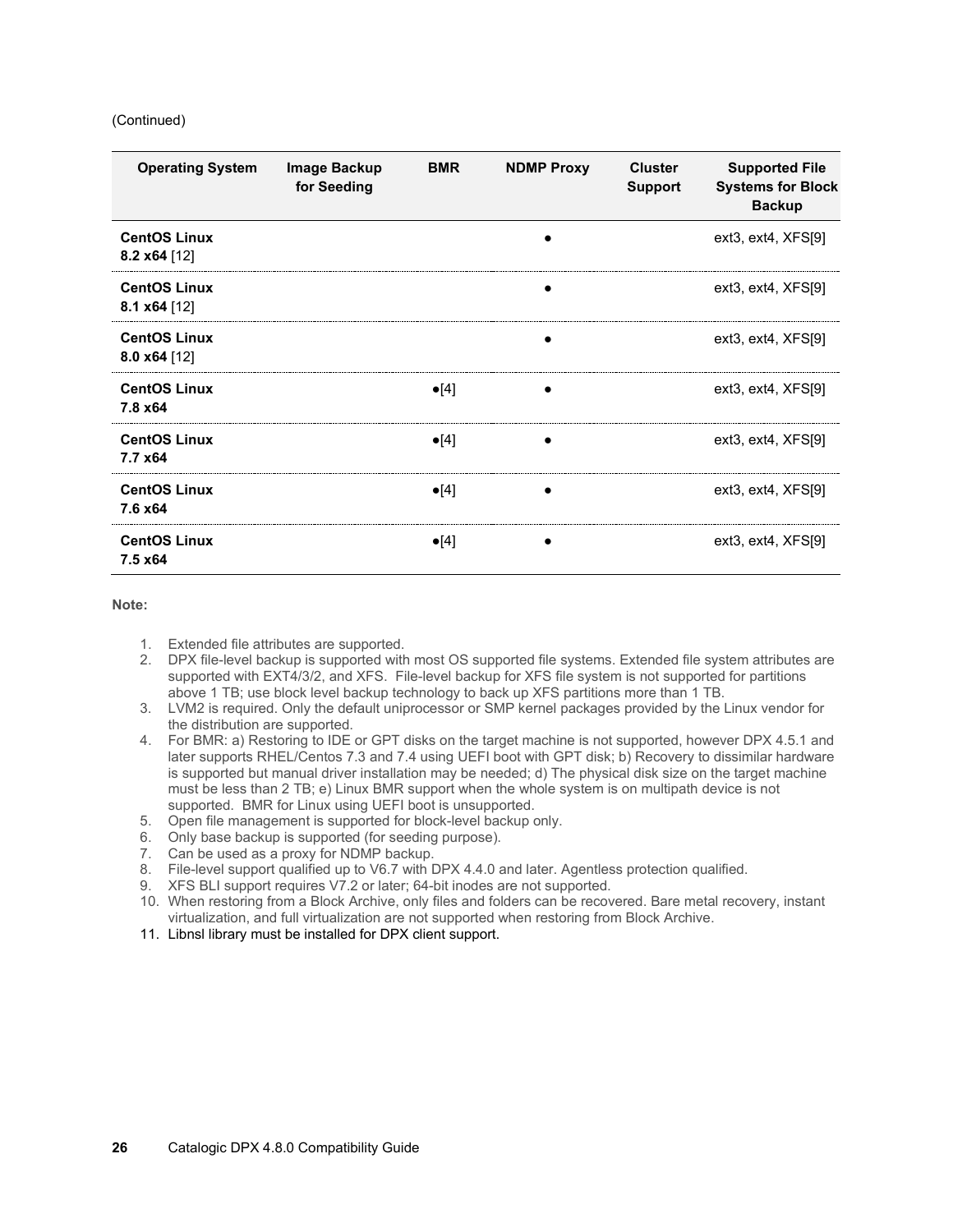# <span id="page-26-0"></span>Red Hat Enterprise Linux (RHEL)

| <b>Operating System</b>                                   | Device / SAN<br><b>Device Server</b> |               | File Level Block Level | <b>Management</b><br><b>Console</b> | <b>Open File</b><br><b>Management</b> |
|-----------------------------------------------------------|--------------------------------------|---------------|------------------------|-------------------------------------|---------------------------------------|
| <b>Red Hat Enterprise Linux</b><br>8.2 x64 [12]           |                                      |               |                        |                                     | $\bullet$ [5]                         |
| <b>Red Hat Enterprise Linux</b><br>8.1 $x64$ [12]         |                                      |               |                        |                                     | $\bullet$ [5]                         |
| <b>Red Hat Enterprise Linux</b><br>8.0 $x64$ [12]         |                                      |               |                        |                                     | $\bullet$ [5]                         |
| <b>Red Hat Enterprise Linux</b><br>7.8 x64                |                                      |               |                        |                                     | $\bullet$ [5]                         |
| <b>Red Hat Enterprise Linux</b><br>7.7 x64                |                                      |               |                        |                                     | $\bullet$ [5]                         |
| <b>Red Hat Enterprise Linux</b><br>7.6 x64                |                                      |               |                        |                                     | $\bullet$ [5]                         |
| <b>Red Hat Enterprise Linux</b><br>7.5 x64                |                                      |               |                        |                                     | $\bullet$ [5]                         |
| <b>Red Hat Enterprise Linux</b><br>$7.0 - 7.4$ x64 [9,12] |                                      | $\bullet$ [2] | $\bullet$ [3,11]       |                                     | $\bullet$ [5]                         |
| <b>Red Hat Enterprise Linux</b><br>$6.7 - 6.9 x64$        |                                      | $\bullet$ [2] | $\bullet$ [3]          |                                     | $\bullet$ [5]                         |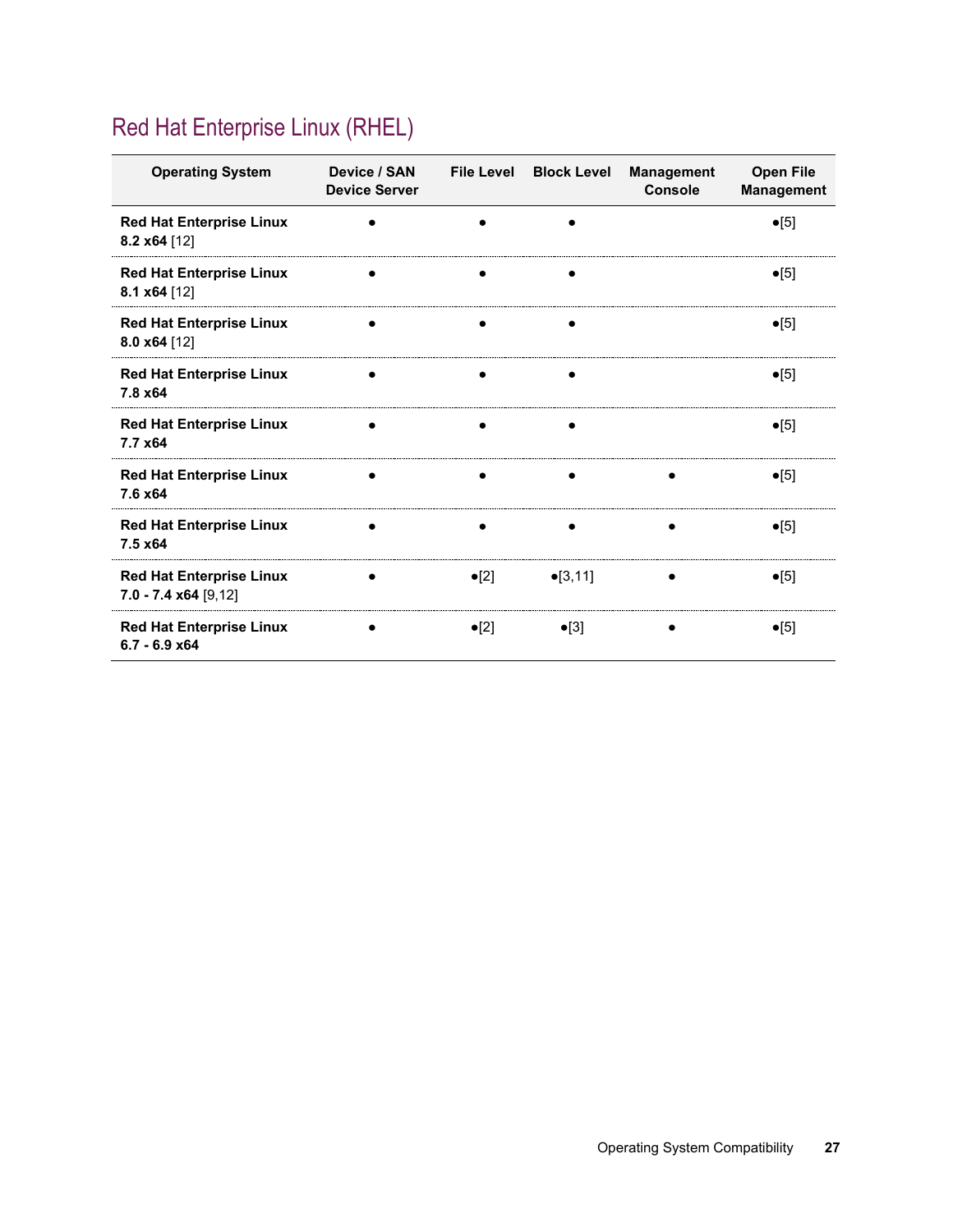#### (Continued)

| <b>Operating System</b>                                         | Image Backup<br>for Seeding | <b>BMR</b>    | <b>NDMP</b><br><b>Proxy</b> | <b>Cluster</b><br><b>Support</b> | <b>Supported File</b><br><b>Systems for</b><br><b>Block Backup</b> |
|-----------------------------------------------------------------|-----------------------------|---------------|-----------------------------|----------------------------------|--------------------------------------------------------------------|
| <b>Red Hat Enterprise Linux</b><br>8.2 $x64$ [12]               |                             |               |                             |                                  | Ext3, Ext4, $XFS[9]$                                               |
| <b>Red Hat Enterprise Linux</b><br>8.1 $x64$ [12]               |                             |               |                             |                                  | Ext3, Ext4, XFS[9]                                                 |
| <b>Red Hat Enterprise Linux</b><br>$8.0 x64$ [12]               |                             |               |                             |                                  | Ext <sub>3</sub> , Ext <sub>4</sub> , $XFS[9]$                     |
| <b>Red Hat Enterprise Linux</b><br>7.8 x 64                     |                             | $\bullet$ [4] |                             |                                  | Ext3, Ext4, XFS[9]                                                 |
| <b>Red Hat Enterprise Linux</b><br>7.7 x64                      |                             | $\bullet$ [4] |                             |                                  | Ext3, Ext4, XFS[9]                                                 |
| <b>Red Hat Enterprise Linux</b><br>7.6 x64                      |                             | $\bullet$ [4] |                             |                                  | Ext3, Ext4, $XFS[9]$                                               |
| <b>Red Hat Enterprise Linux</b><br>$7.5 \times 64$              |                             | $\bullet$ [4] | $\bullet$                   |                                  | Ext3, Ext4, XFS[9]                                                 |
| <b>Red Hat Enterprise Linux</b><br>$7.0 - 7.4 \times 64$ [9,12] | $\bullet$ [6]               | $\bullet$ [4] | $\bullet$ [7]               |                                  | Ext3, Ext4 [1], XFS[9]                                             |
| <b>Red Hat Enterprise Linux</b><br>$6.7 - 6.9$ x64              |                             | $\bullet$ [4] | $\bullet$ [7]               |                                  | Ext <sub>3</sub> , Ext <sub>4</sub> [1]                            |

- 1. Extended file system attributes are supported.
- 2. DPX file-level backup is supported with most OS supported file systems. Extended file system attributes are supported with EXT4/3/2, and XFS. File-level backup for XFS file system is not supported for partitions above 1 TB; use block level backup technology to back up XFS partitions more than 1 TB.
- 3. LVM2 is required. Only the default uniprocessor or SMP kernel packages provided by the Linux vendor for the distribution are supported.
- 4. For BMR: a) Restoring to IDE or GPT disks on the target machine is not supported, however DPX 4.5.1 and later supports RHEL/Centos 7.3 and 7.4 using UEFI boot with GPT disk; b) Recovery to dissimilar hardware is supported but manual driver installation may be needed; d) The physical disk size on the target machine must be less than 2 TB; e) Linux BMR support when the whole system is on multipath device is not supported. BMR for Linux using UEFI boot is unsupported.
- 5. Open file management is supported for block-level backup only.
- 6. Only base backup is supported (for seeding purpose).
- 7. Can be used as a proxy for NDMP backup.
- 8. File-level support qualified up to V6.7 with DPX 4.4.0 and later. Agentless protection qualified.
- 9. XFS BLI support requires V7.2 or later; 64-bit inodes are not supported.
- 10. When restoring from a Block Archive, only files and folders can be recovered. Bare metal recovery, instant virtualization, and full virtualization are not supported when restoring from Block Archive.
- 11. Libnsl library must be installed for DPX client support.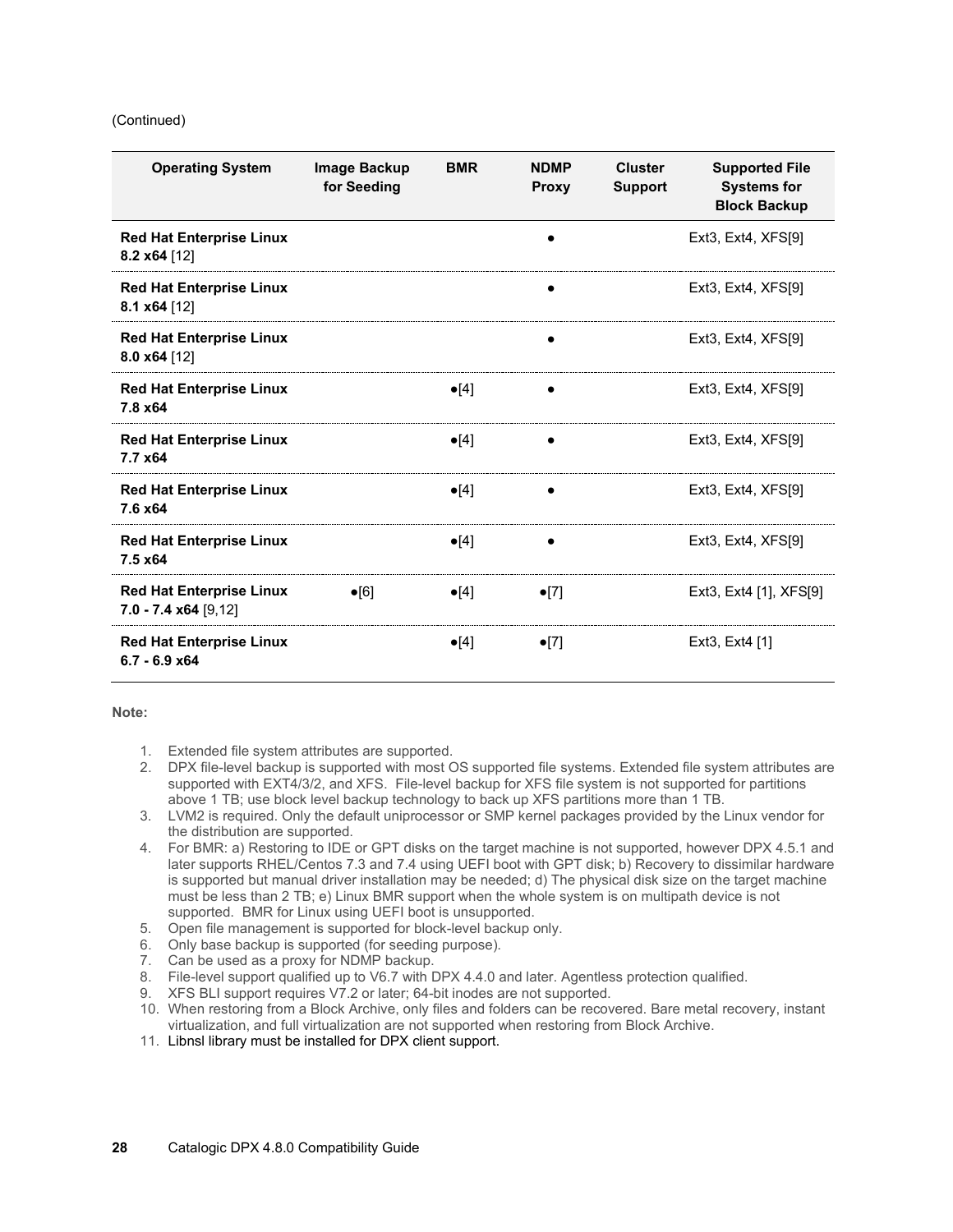# <span id="page-28-0"></span>SUSE Linux Enterprise Server (SLES)

| <b>Operating System</b>                                                  | Device or<br><b>SAN Device Server</b> |               | File Level Block Level | <b>Management</b><br><b>Console</b> | <b>Open File</b><br><b>Management</b> |
|--------------------------------------------------------------------------|---------------------------------------|---------------|------------------------|-------------------------------------|---------------------------------------|
| <b>SUSE Linux Enterprise</b><br>Server 15 SP2                            |                                       | $\bullet$ [2] | $\bullet$ [3]          |                                     | [5]                                   |
| <b>SUSE Linux Enterprise</b><br>Server 15 SP1                            |                                       | $\bullet$ [2] | $\bullet$ [3]          |                                     | [5]                                   |
| <b>SUSE Linux Enterprise</b><br>Server 15                                |                                       | $\bullet$ [2] | $\bullet$ [3]          |                                     | $[5]$                                 |
| <b>SUSE Linux Enterprise</b><br><b>Server 12 x64 SP3</b><br>[14, 15, 16] |                                       | $\bullet$ [2] | $\bullet$ [3]          |                                     |                                       |
| <b>SUSE Linux Enterprise</b><br>Server 12 x64 SP2                        |                                       | $\bullet$ [2] | $\bullet$ [3]          |                                     |                                       |
| <b>SUSE Linux Enterprise</b><br>Server 12 x64 SP1                        |                                       | $\bullet$ [2] | $\bullet$ [3]          |                                     |                                       |
| <b>SUSE Linux Enterprise</b><br>Server 12 x64                            |                                       | $\bullet$ [2] | $\bullet$ [3,10]       | $\bullet$ [10]                      |                                       |
| <b>SUSE Linux Enterprise</b><br>Server 11 x64 SP4                        |                                       | $\bullet$ [2] | $\bullet$ [3,9]        | $\bullet$ [9]                       |                                       |
| <b>SUSE Linux Enterprise</b><br>Server 11 x64 SP3                        |                                       | $\bullet$ [2] | $\bullet$ [3]          |                                     |                                       |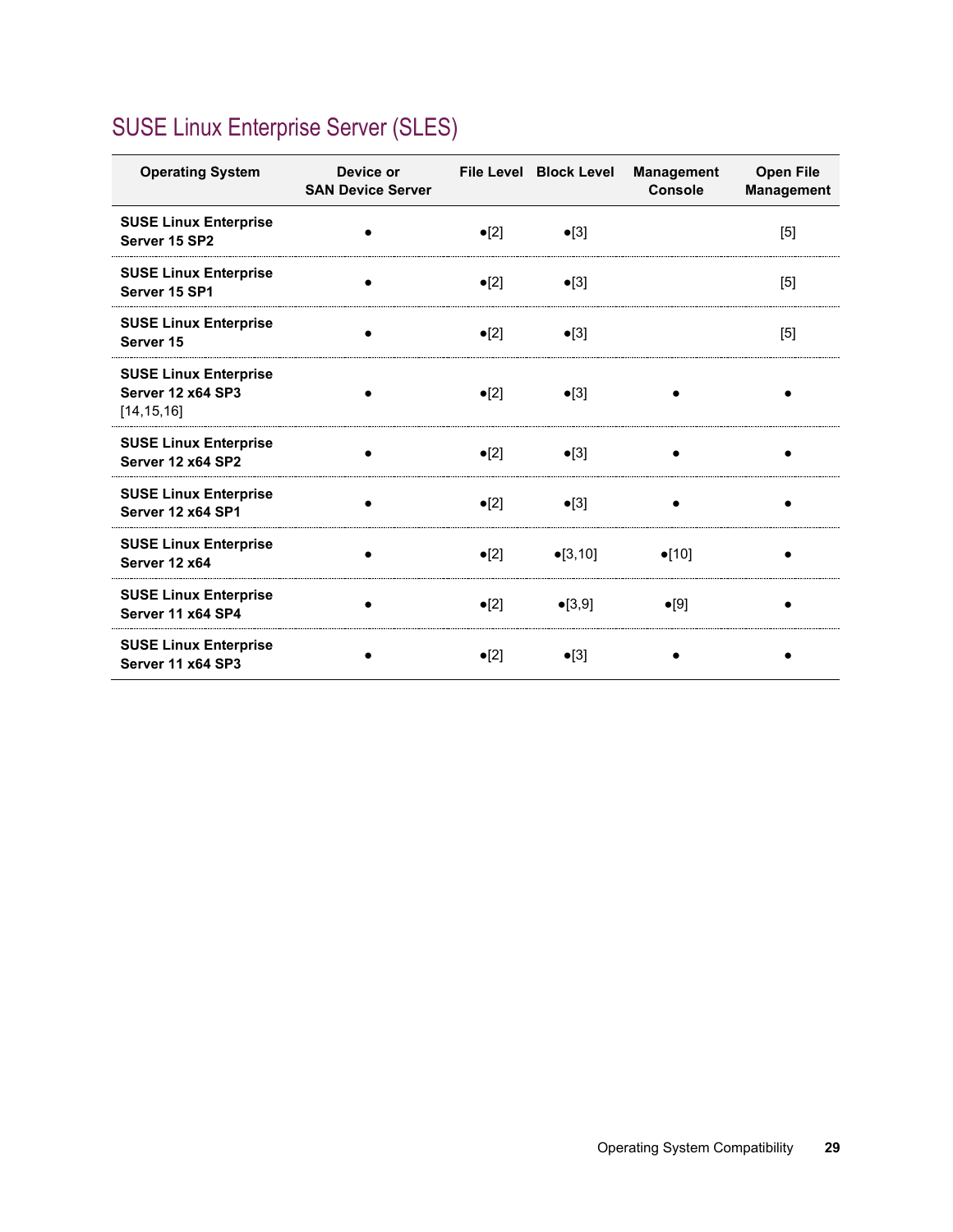#### (Continued)

| <b>Operating System</b>                                                  | Image Backup<br>for Seeding | <b>BMR</b>    | <b>NDMP</b><br><b>Proxy</b> | <b>Cluster</b><br><b>Support</b> | <b>Supported File Systems</b><br>for Block Backup  |
|--------------------------------------------------------------------------|-----------------------------|---------------|-----------------------------|----------------------------------|----------------------------------------------------|
| <b>SUSE Linux Enterprise</b><br>Server 15 SP2                            |                             |               |                             |                                  | Ext4[1], Ext3[1],<br>ReiserFS[1, 8], XFS[11]       |
| <b>SUSE Linux Enterprise</b><br>Server 15 SP1                            |                             |               |                             |                                  | $Ext4[1]$ , $Ext3[1]$ ,<br>ReiserFS[1, 8], XFS[11] |
| <b>SUSE Linux Enterprise</b><br>Server 15                                |                             |               |                             |                                  | $Ext4[1]$ , $Ext3[1]$ ,<br>ReiserFS[1, 8], XFS[11] |
| <b>SUSE Linux Enterprise</b><br><b>Server 12 x64 SP3</b><br>[14, 15, 16] |                             | $\bullet$ [4] |                             |                                  | Ext4[1], Ext3[1],<br>ReiserFS[1,8], XFS[11]        |
| <b>SUSE Linux Enterprise</b><br><b>Server 12 x64 SP2</b>                 | $\bullet$ [6]               | $\bullet$ [4] |                             |                                  | $Ext4[1]$ , $Ext3[1]$ ,<br>ReiserFS[1,8], XFS[11]  |
| <b>SUSE Linux Enterprise</b><br>Server 12 x64 SP1                        |                             |               |                             |                                  | $Ext4[1]$ , $Ext3[1]$ ,<br>ReiserFS[1,8], XFS[11]  |
| <b>SUSE Linux Enterprise</b><br>Server 12 x64                            |                             |               |                             |                                  | $Ext4[1]$ , $Ext3[1]$ ,<br>ReiserFS[1,8], XFS[11]  |
| <b>SUSE Linux Enterprise</b><br>Server 11 x64 SP4                        | $\bullet$ [6]               | $\bullet$ [4] |                             |                                  | $Ext3[1]$ , Reiser $FS[1,8]$                       |
| <b>SUSE Linux Enterprise</b><br><b>Server 11 x64 SP3</b>                 | $\bullet$ [6]               | $\bullet$ [4] |                             |                                  | $Ext3[1]$ , Reiser $FS[1,8]$                       |

- 1. Extended file system attributes are supported.
- 2. File-level backup supports most OS supported file systems. Extended file system attributes are supported for EXT3/4, ReiserFS, and XFS. Extended file system attributes are supported for ext4 for V11 SP2 and later.
- 3. LVM2 is required. Only the default uniprocessor or SMP kernel packages provided by the Linux vendor for the distribution are supported.
- 4. Open file management is supported for block-level backup only.
- 5. For BMR: a) Restoring to IDE or GPT disks on the target machine is not supported, however DPX 4.5.1 and later supports RHEL/Centos 7.3 and 7.4 using UEFI boot with GPT disk; b) Recovery to dissimilar hardware is supported but manual driver installation may be needed; d) The physical disk size on the target machine must be less than 2 TB; e) Linux BMR support when the whole system is on multipath device is not supported. BMR for Linux using UEFI boot is unsupported.
- 6. Only base backup is supported (for seeding purpose).
- 7. ReiserFS as data file system is supported. ReiserFS as /boot is not supported.
- 8. Block level support for Linux hosts using Linux Native Multipath.
- 9. Block level support for Linux hosts using UEFI boot is supported.
- 10. When restoring from a Block Archive, only files and folders can be recovered. Bare metal recovery, instant virtualization, and full virtualization are not supported when restoring from Block Archive.
- 11. 64-bit INODES are not supported for the XFS filesystem.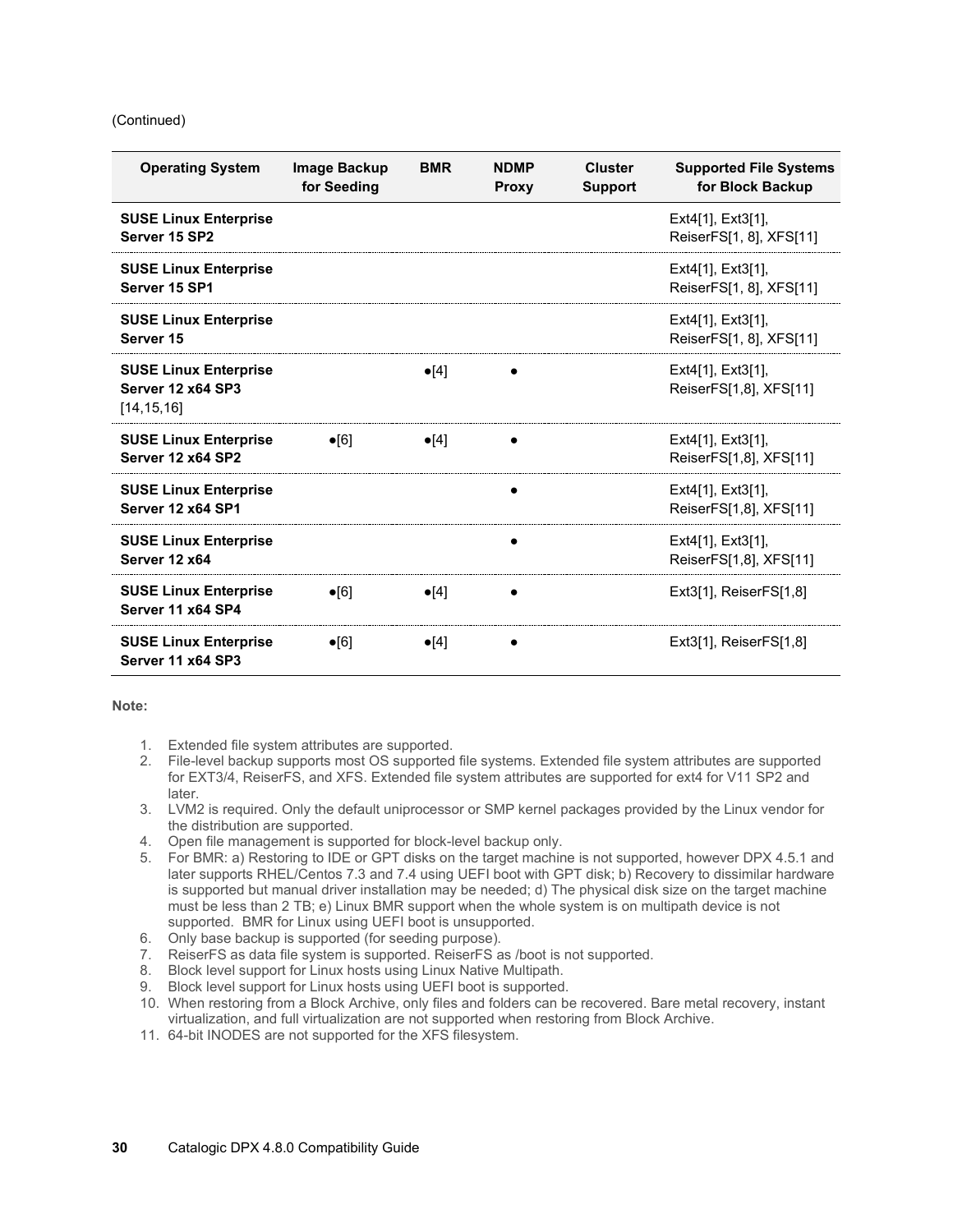# <span id="page-30-0"></span>Oracle Linux

| <b>Operating System</b>           | Device or<br><b>SAN Device Server</b> | <b>File Level</b> | <b>Block Level</b> | <b>Management</b><br>Console |
|-----------------------------------|---------------------------------------|-------------------|--------------------|------------------------------|
| Oracle Linux 8.2 x64 [3]          |                                       | $\bullet$ [1,2]   | $\bullet$ [8]      |                              |
| <b>Oracle Linux 8.1 x64 [3]</b>   |                                       | $\bullet$ [1,2]   |                    |                              |
| Oracle Linux 8.0 x64 [3]          |                                       | $\bullet$ [1,2]   | $\bullet$ [7]      |                              |
| Oracle Linux 7.9 x64              |                                       | $\bullet$ [1,2]   | $\bullet$ [6]      |                              |
| Oracle Linux 7.8 x64              |                                       | $\bullet$ [1,2]   | $\bullet$ [5]      |                              |
| Oracle Linux 7.7 x64              | ٠                                     | $\bullet$ [1,2]   | $\bullet$ [5]      |                              |
| Oracle Linux 7.6 x64              |                                       | $\bullet$ [1,2]   | $\bullet$ [5]      |                              |
| Oracle Linux 7.5 x64              |                                       | $\bullet$ [1,2]   | $\bullet$ [5]      |                              |
| Oracle Linux 7.4 x64              |                                       | $\bullet$ [1,2]   |                    |                              |
| Oracle Linux 7.3 x64              |                                       | $\bullet$ [1,2]   |                    |                              |
| Oracle Linux 7.2 x64              |                                       | $\bullet$ [1,2]   |                    |                              |
| <b>Oracle Linux 7.1 x64 [3,4]</b> |                                       | $\bullet$ [1,2]   |                    |                              |
| Oracle Linux 6.9 x64              |                                       | $\bullet$ [1,2]   |                    |                              |
| Oracle Linux 6.8 x64              |                                       | $\bullet$ [1,2]   |                    |                              |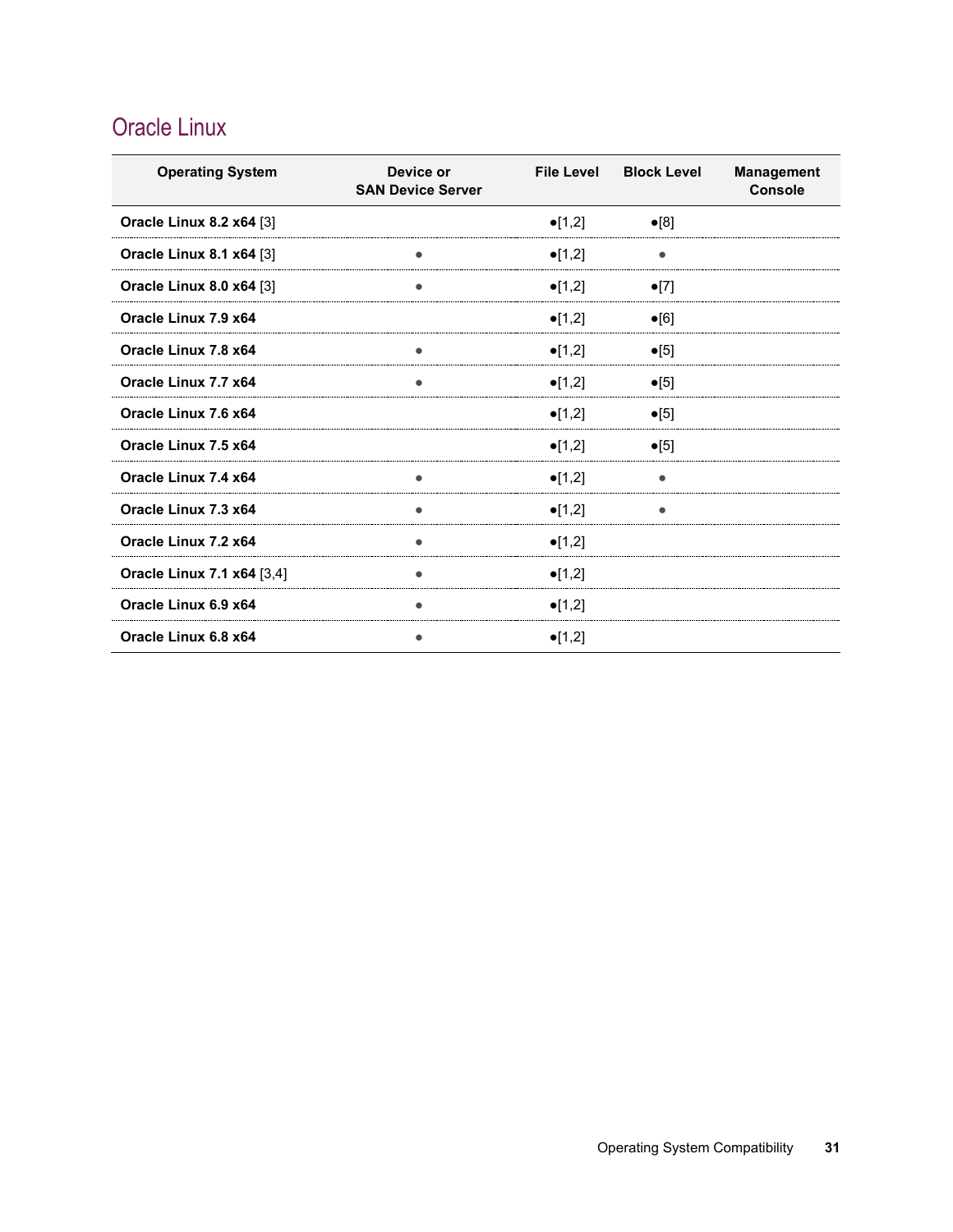#### (Continued)

| <b>Operating System</b>           | <b>Open File Management</b> | <b>BMR</b> | <b>NDMP Proxy</b> | <b>VADP Proxy</b> |
|-----------------------------------|-----------------------------|------------|-------------------|-------------------|
| <b>Oracle Linux 8.2 x64 [3]</b>   | $\bullet$ [9]               |            |                   |                   |
| <b>Oracle Linux 8.1 x64 [3]</b>   | $\bullet$ [9]               |            |                   |                   |
| Oracle Linux 8.0 x64 [3]          | $\bullet$ [9]               |            |                   |                   |
| Oracle Linux 7.9 x64              | $\bullet$ [9]               |            |                   |                   |
| Oracle Linux 7.8 x64              | $\bullet$ [9]               |            |                   |                   |
| Oracle Linux 7.7 x64              | $\bullet$ [9]               |            |                   |                   |
| Oracle Linux 7.6 x64              | $\bullet$ [9]               |            |                   |                   |
| Oracle Linux 7.5 x64              | $\bullet$ [9]               |            |                   |                   |
| Oracle Linux 7.4 x64              | $\bullet$ [9]               |            |                   |                   |
| Oracle Linux 7.3 x64              | $\bullet$ [9]               |            |                   |                   |
| Oracle Linux 7.2 x64              | $\bullet$ [9]               |            |                   |                   |
| <b>Oracle Linux 7.1 x64 [3,4]</b> | $\bullet$ [9]               |            |                   |                   |
| Oracle Linux 6.9 x64              | $\bullet$ [9]               |            |                   |                   |
| Oracle Linux 6.8 x64              | $\bullet$ [9]               |            |                   |                   |

**Notes:**

- 1. Extended file system attributes are supported.
- 2. Only the default uniprocessor or SMP kernel packages provided by the Linux vendor for the distribution are supported.
- 3. Block level support for Linux hosts using UEFI boot is supported.
- 4. Libnsl library must be installed for DPX client support.
- 5. Block backup, IA mapping, selective restore, volume restore, and Instant Virtualization are supported.
- 6. Block backup, IA mapping, selective restore, and Instant Virtualization are supported.
- 7. Block backup, IA mapping, selective restore, and volume restore are supported.
- 8. Block backup, IA mapping, and selective restore are supported.
- 9. Open file management is supported for block-level backup only.

### <span id="page-31-0"></span>Canonical Ubuntu

| <b>Operating System</b>                           | Device or<br><b>SAN Device Server</b> | <b>File Level</b> | <b>Block Level</b> | <b>Open File Management</b> |
|---------------------------------------------------|---------------------------------------|-------------------|--------------------|-----------------------------|
| <b>Canonical</b><br><b>Ubuntu 20.04 LTS [2.3]</b> |                                       | $\bullet$ [1]     |                    | $\bullet$ [4]               |

**Note:**

- 1. File-level backup supports most OS supported file systems except extended file system attributes.
- 2. Libnss3 library must be installed for DPX client support.

#### **32** Catalogic DPX 4.8.0 Compatibility Guide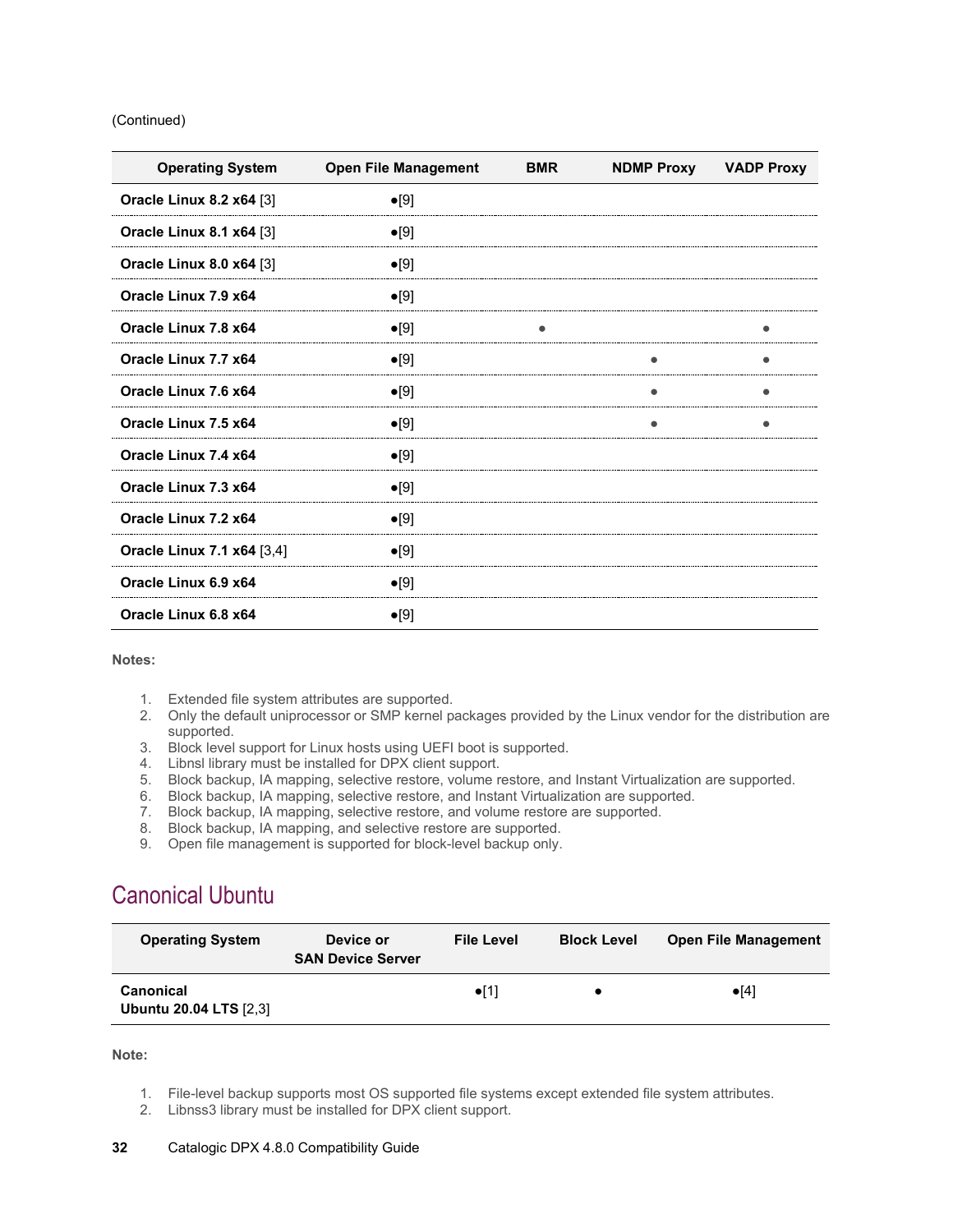- 3. Libnsl library must be installed for DPX client support.
- 4. Open file management is supported for block-level backup only.

## <span id="page-32-0"></span>Debian GNU/Linux

DPX Block Data Protection is **not** available for Debian GNU/Linux platforms.

| <b>Operating System</b>          | Device or<br><b>SAN Device Server</b> | <b>File Level</b><br><b>Management Console</b> |
|----------------------------------|---------------------------------------|------------------------------------------------|
| Debian GNU/Linux 10.0 - 10.7 x64 |                                       |                                                |
| Debian GNU/Linux 9.x x64         |                                       |                                                |
| Debian GNU/Linux 8.x x64         |                                       |                                                |
| Debian GNU/Linux 7.x x64         |                                       |                                                |

**Note:**

1. File-level backup supports most OS supported file systems except extended file system attributes.

## <span id="page-32-1"></span>Micro Focus Open Enterprise Server (OES)

| <b>Operating System</b>                                                    | Device or<br><b>SAN Device Server</b> | <b>File Level</b> | <b>Management</b><br><b>Console</b> | Cluster<br><b>Support</b> |
|----------------------------------------------------------------------------|---------------------------------------|-------------------|-------------------------------------|---------------------------|
| <b>Micro Focus Open Enterprise Server</b><br>(OES) 2018 SP2 and SP1 64-bit |                                       | $\bullet$ [1]     |                                     | $\bullet$ [2,3]           |
| <b>Micro Focus Open Enterprise Server</b><br>(OES) 2018 64-bit             |                                       | $\bullet$ [1]     |                                     | $\bullet$ [2,3]           |
| <b>Micro Focus Open Enterprise Server</b><br>(OES) 2015 SP1 64-bit         |                                       | $\bullet$ [1]     |                                     | $\bullet$ [2,3]           |
| <b>Micro Focus Open Enterprise Server</b><br>(OES) 2015 64-bit             |                                       | $\bullet$ [1]     |                                     | $\bullet$ [2,3]           |
| <b>Micro Focus Open Enterprise Server</b><br>(OES) 11 SP3 64-bit           |                                       | $\bullet$ [1]     |                                     | $\bullet$ [2,3]           |
| <b>Micro Focus Open Enterprise Server</b><br>(OES) 11 SP2 64-bit           |                                       | $\bullet$ [1]     |                                     | $\bullet$ [2,3]           |

- 1. a) DPX is fully NSS compatible; b) DPX file-level backup supports most other OS-supported file systems except extended file system attributes.
- 2. Device / SAN Device Servers on physical nodes are supported, but device servers are not cluster-aware and will not follow failover. Please refer to the Cluster Support documentation.
- 3. Cluster support is limited to NSS volumes.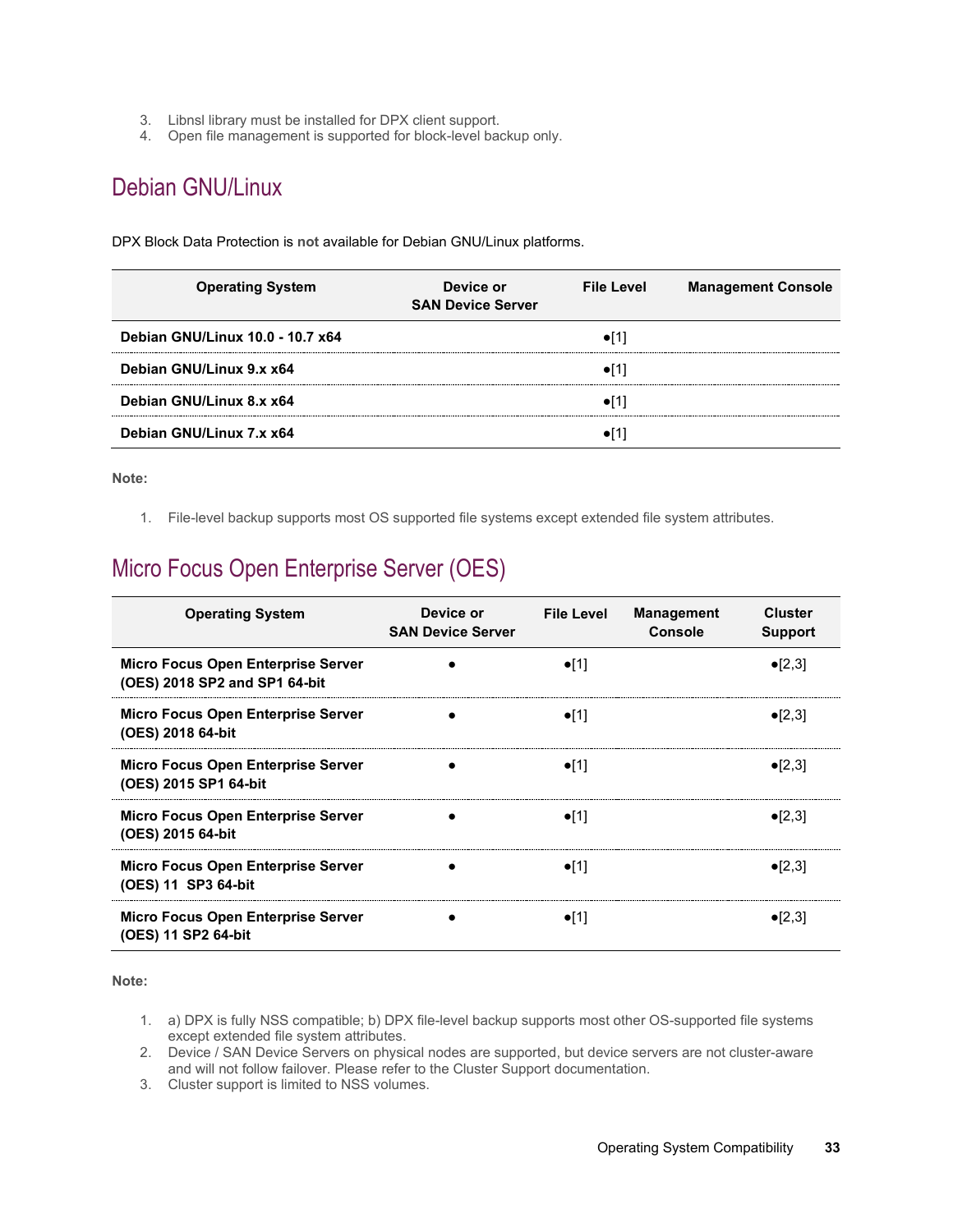## <span id="page-33-0"></span>**FreeBSD**

| <b>Operating System</b> | Device or SAN Device Server | <b>File Level</b> | <b>Management Console</b> |
|-------------------------|-----------------------------|-------------------|---------------------------|
| FreeBSD 12.1            |                             | $\bullet$ [1]     |                           |

#### **Note:**

1. File-level backup supports most operating system supported file systems except extended file system attributes.

### <span id="page-33-1"></span>IBM AIX

DPX Block Data Protection is **not** available for IBM AIX platforms.

| <b>Operating System</b>      | Device or<br><b>SAN Device Server</b> | <b>File Level</b> | <b>Management</b><br><b>Console</b> | <b>NDMP Proxy</b> |
|------------------------------|---------------------------------------|-------------------|-------------------------------------|-------------------|
| <b>IBM AIX 7.2 64bit [2]</b> |                                       | $\bullet$ [1]     |                                     |                   |
| <b>IBM AIX 7.1 64bit [3]</b> |                                       | $\bullet$ [1]     |                                     |                   |

- 1. File-level backup supports most operating system supported file systems except extended file system attributes.
- 2. Technology Level 3 Technology Level 5 supported.
- 3. Technology Level 5 support only.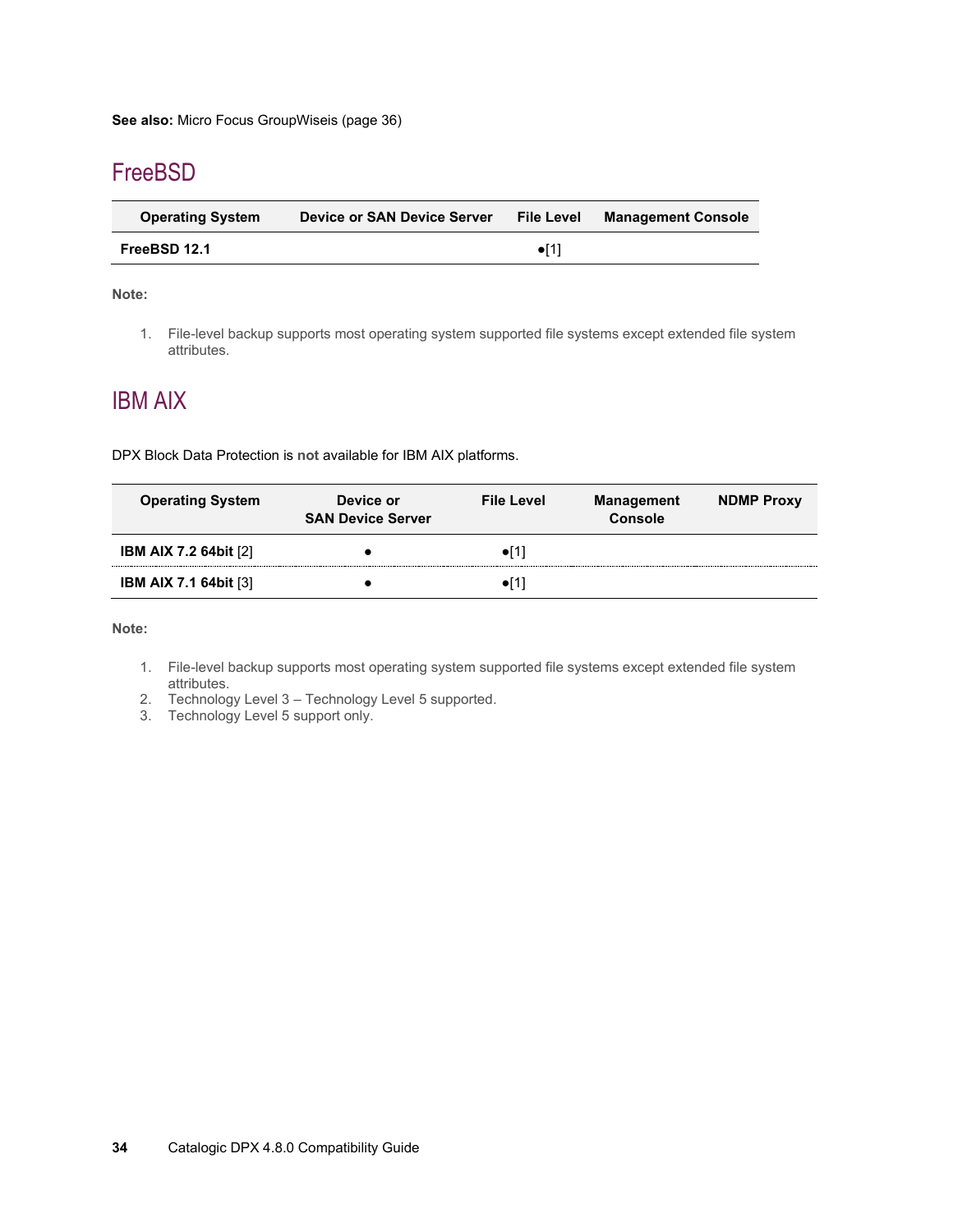# <span id="page-34-0"></span>**Application and Database Compatibility**

# <span id="page-34-1"></span>Microsoft Exchange Server

| <b>Operating System</b>                                  | <b>Microsoft</b><br><b>Exchange Server</b>               | <b>File Level</b> | <b>Block</b><br>Level | <b>Instant</b><br><b>Availability</b> | <b>Cluster Support</b> |
|----------------------------------------------------------|----------------------------------------------------------|-------------------|-----------------------|---------------------------------------|------------------------|
| <b>Microsoft</b><br><b>Windows Server</b><br>2019 [2]    | Microsoft<br><b>Exchange Server</b><br>2019 64-bit       |                   | $\bullet$ [1]         |                                       | DAG, IP-less DAG       |
| <b>Microsoft</b><br><b>Windows Server</b><br>2016 [2]    | Microsoft<br><b>Exchange Server</b><br>2016 64-bit       |                   | $\bullet$ [1]         |                                       | DAG, IP-less DAG       |
|                                                          | Microsoft<br><b>Exchange Server</b><br>2013 64-bit (SP1) |                   | $\bullet$ [1]         |                                       | DAG, IP-less DAG       |
| <b>Microsoft</b><br><b>Windows Server</b><br>2012 R2 [2] | Microsoft<br><b>Exchange Server</b><br>2016 64-bit       |                   | $\bullet$ [1]         |                                       | DAG. IP-less DAG       |
|                                                          | Microsoft<br><b>Exchange Server</b><br>2013 64-bit (SP1) |                   | $\bullet$ [1]         |                                       | DAG, IP-less DAG       |
| <b>Microsoft</b><br><b>Windows Server</b><br>2012        | Microsoft<br><b>Exchange Server</b><br>2013 64-bit (SP1) |                   | $\bullet$ [1]         |                                       | DAG[2]                 |
|                                                          | Microsoft<br><b>Exchange Server</b><br>2013 64-bit (SP1) |                   | $\bullet$ [1]         |                                       | DAG[2]                 |

**Note:**

1. Recovery to alternate locations is supported.

2. Exchange on Windows NTFS and ReFS filesystems is supported.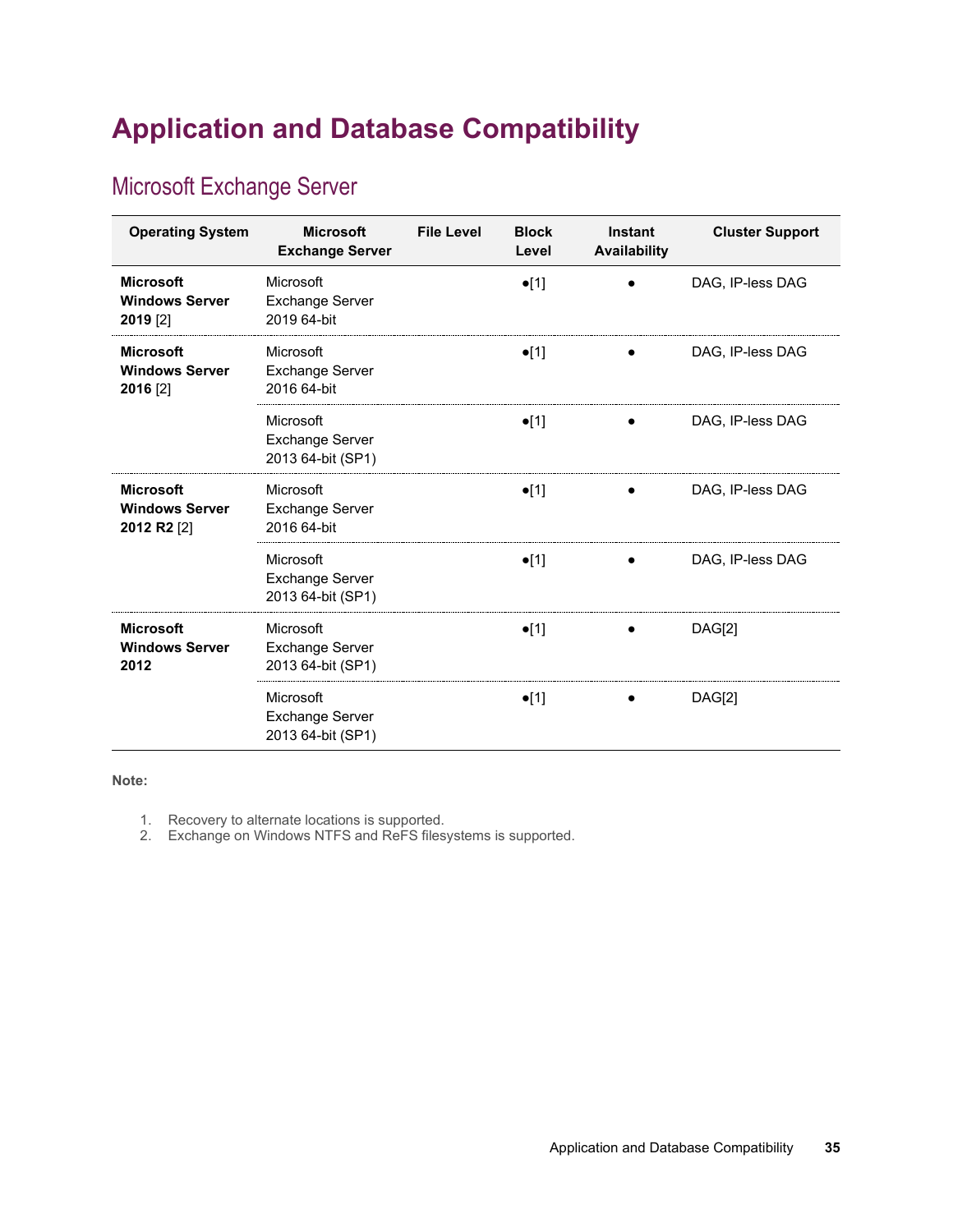# <span id="page-35-0"></span>Micro Focus GroupWise

DPX Block Data Protection is **not** available for Novell GroupWise. Micro Focus Open Enterprise Server must be the 64-bit version.

| <b>Operating System</b>                                                      | <b>Micro Focus</b><br><b>GroupWise</b>   | <b>File</b><br>Level | <b>Block</b><br>Level | Instant<br>Availability | <b>Cluster</b><br><b>Support</b> |
|------------------------------------------------------------------------------|------------------------------------------|----------------------|-----------------------|-------------------------|----------------------------------|
| <b>Micro Focus</b><br><b>Open Enterprise Server</b><br>(OES) 2018 SP1        | Micro Focus GroupWise<br>2018 SP1        | $\bullet$ [1]        |                       |                         |                                  |
| <b>Micro Focus</b><br><b>Open Enterprise Server</b><br>(OES) 2015            | Micro Focus GroupWise<br>2018            | $\bullet$ [1]        |                       |                         |                                  |
|                                                                              | Micro Focus GroupWise<br>2014 [2,4]      | $\bullet$ [1]        |                       |                         |                                  |
| <b>Micro Focus</b><br><b>Open Enterprise Server</b><br>(OES) 2015 SP1        | Micro Focus GroupWise<br>2014 R2 SP1 [2] | $\bullet$ [1]        |                       |                         |                                  |
| <b>Micro Focus</b><br><b>Open Enterprise Server</b><br>(OES) 11 SP1 or later | Micro Focus GroupWise<br>2014 [2,3]      | $\bullet$ [1]        |                       |                         |                                  |

**Note:**

- 1. GroupWise cluster is not supported.
- 2. GroupWise is supported through TSAFS using the ENABLEGW switch. See <u>Novell Knowledgebase</u> [7010095.](http://www.novell.com/support/kb/doc.php?id=7010095)
- 3. Qualified up to GroupWise 2014 SP1 on OES 11 SP2.
- 4. Qualified up to GroupWise 2014 SP2 and Groupwise 2014 R2 SP1 on OES 2015.

### <span id="page-35-1"></span>IBM Lotus Notes/Domino

DPX Block Data Protection is **not** available for IBM Lotus Notes / Domino.

| <b>Operating System</b>                            | Lotus Notes / Domino                                      | File<br>Level | <b>Block</b><br>Level | Instant<br>Availability | <b>Cluster</b><br><b>Support</b> |
|----------------------------------------------------|-----------------------------------------------------------|---------------|-----------------------|-------------------------|----------------------------------|
| <b>Microsoft Windows</b><br>Server 2012 R2 x64     | Lotus Notes / Domino Server<br>$9.0 \times 64$ -bit [2,3] | $\bullet$ [1] |                       |                         |                                  |
| <b>Microsoft Windows</b><br><b>Server 2012 x64</b> | Lotus Notes / Domino Server<br>$9.0 \times 64$ -bit [2,3] | $\bullet$ [1] |                       |                         |                                  |

**Note:**

- 1. Database restore and point-in-time restore are supported; mail-level restore is not supported.
- 2. Qualified up to Lotus Domino 9.0.1 FP4.
- 3. Qualified up to Lotus Domino 9.0.1 FP5.

#### **36** Catalogic DPX 4.8.0 Compatibility Guide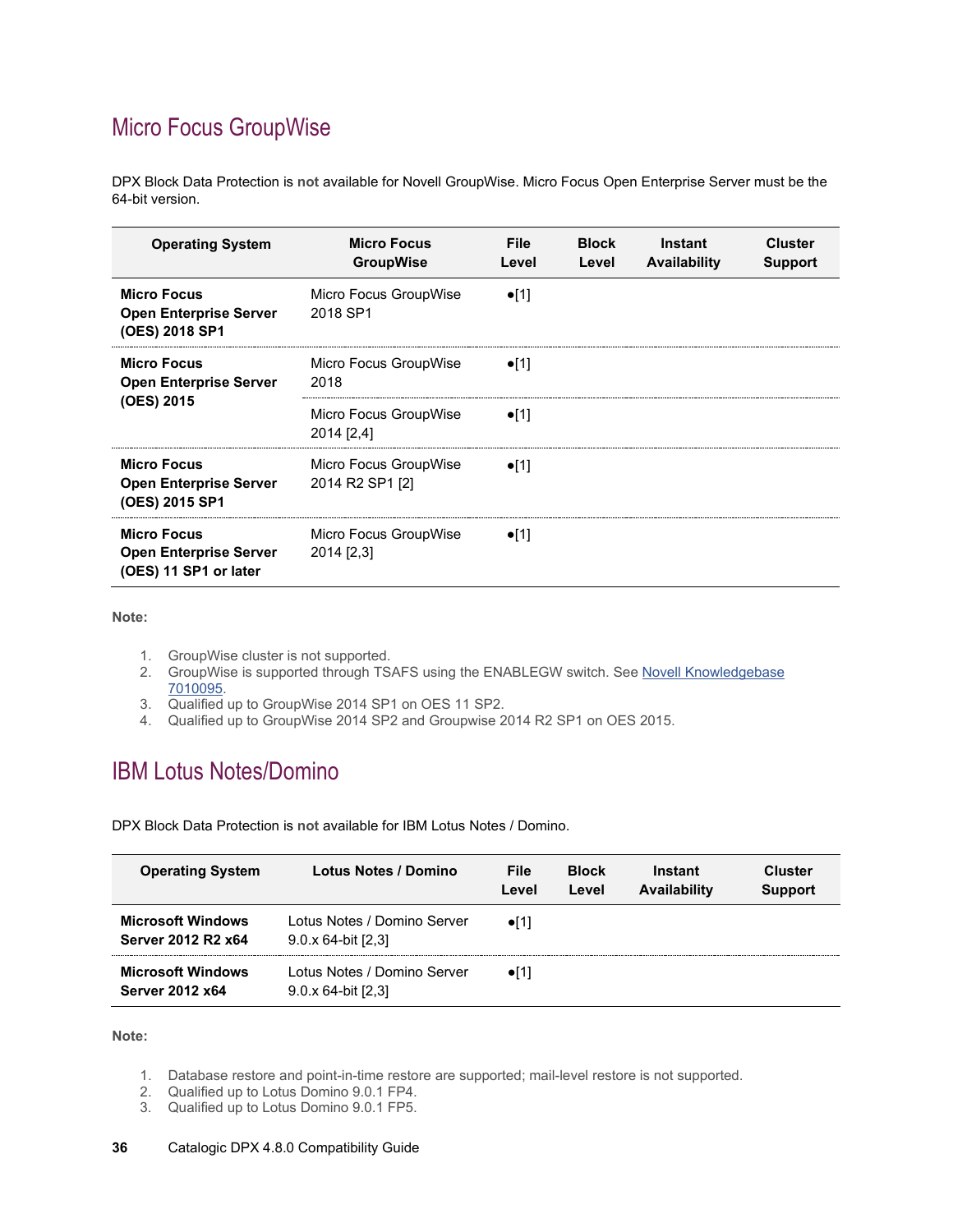| <b>Operating System</b>                            | <b>Microsoft SharePoint</b>                                                                                                                                      | <b>File</b><br>Level | <b>Block</b><br>Level | Instant<br>Availability | <b>Cluster</b><br><b>Support</b> |
|----------------------------------------------------|------------------------------------------------------------------------------------------------------------------------------------------------------------------|----------------------|-----------------------|-------------------------|----------------------------------|
| <b>Microsoft Windows</b><br>Server 2016            | Microsoft SharePoint<br>Server 2016<br>Feature Pack 1<br>(Dec. 2016)<br>Microsoft SharePoint<br>Server 2013<br><b>SharePoint Foundation</b><br>2013 64-bit (SP1) |                      | $\bullet$ [1,2,3]     |                         |                                  |
| <b>Microsoft Windows</b><br>Server 2012 R2 x64     | Microsoft SharePoint Server<br>2016 Feature Pack 1<br>(Dec. 2016)<br>Microsoft SharePoint Server<br>2013<br>Microsoft SharePoint<br>Foundation 2013 64-bit (SP1) |                      | $\bullet$ [1,2,3]     |                         |                                  |
| <b>Microsoft Windows</b><br><b>Server 2012 x64</b> | Microsoft SharePoint Server<br>2013<br>Microsoft SharePoint<br>Foundation 2013 64-bit (SP1)                                                                      |                      | $\bullet$ [1,2]       |                         |                                  |

### <span id="page-36-0"></span>Microsoft SharePoint

- 1. In a farm configuration, SQL Server can be any supported configurations (please refer to compatibility information for SQL Server).
- 2. SharePoint 2013 with SQL 2012 AlwaysOn Availability Groups is supported.
- 3. Qualified up to SharePoint 2013 SP1 with SQL 2014 SP1 AlwaysOn Availability Groups.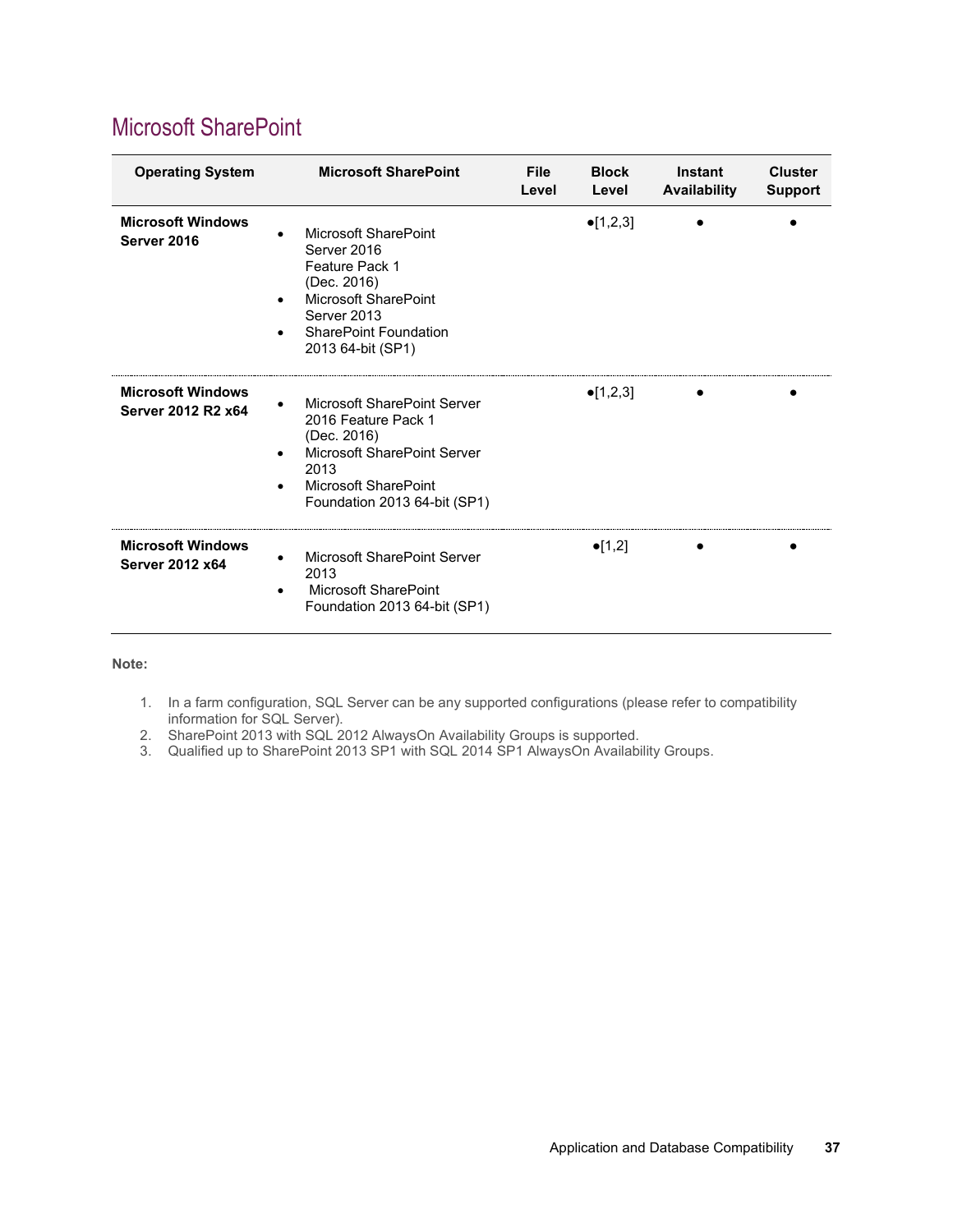## <span id="page-37-0"></span>Microsoft SQL Server

Microsoft SQL Server Standard and Enterprise editions are supported. Microsoft SQL Server Express is not supported.

| <b>Operating System</b>                               | <b>Microsoft SQL Server</b>                          | <b>File</b><br>Level | <b>Block</b><br>Level | Instant<br><b>Availability</b> | <b>Cluster</b><br><b>Support</b> |
|-------------------------------------------------------|------------------------------------------------------|----------------------|-----------------------|--------------------------------|----------------------------------|
| <b>Microsoft Windows</b><br>Server 2019               | Microsoft SQL Server<br>2019                         |                      | $\bullet$ [3,9]       |                                | $\bullet$ [1]                    |
| <b>Microsoft Windows</b><br>Server 2016 [8]           | Microsoft SQL Server<br>2017                         |                      | $\bullet$ [3,9]       |                                | $\bullet$ [1]                    |
|                                                       | Microsoft SQL Server<br>2016                         |                      | $\bullet$ [3,9]       |                                | $\bullet$ [1]                    |
| <b>Microsoft Windows</b><br>Server 2012 R2 x64        | Microsoft SOI Server<br>2016 (SP0 or later) [6]      |                      | $\bullet$ [3,9]       |                                | $\bullet$ [1]                    |
|                                                       | Microsoft SQL Server<br>2014 (SP0 or later) [5,]     | $\bullet$ [2]        | $\bullet$ [8,9]       |                                | $\bullet$ [1]                    |
|                                                       | Microsoft SQL Server<br>2012 (SP1 or later)<br>[4,7] | $\bullet$ [2]        | $\bullet$ [9]         |                                | $\bullet$ [1]                    |
| <b>Microsoft Windows</b><br><b>Server</b><br>2012 x64 | Microsoft SQL Server<br>2014 (SP0 or later)          | $\bullet$ [2]        | $\bullet$ [9]         |                                | $\bullet$ [1]                    |
|                                                       | Microsoft SQL Server<br>2012 (SP1 or later)          | $\bullet$ [2]        | $\bullet$ [9]         |                                | $\bullet$ [1]                    |

- 1. DPX supports both Active/Active and Active/Passive clusters.
- 2. SQL AlwaysOn Availability Groups are not supported.
- 3. For block-level protection, SQL AlwaysOn Availability Groups is supported.
- 4. Qualified up to SQL 2012 SP2 on Windows Server 2012 R2.
- 5. Qualified up to SQL 2014 SP2 on Windows Server 2012 R2.
- 6. Qualified up to SQL 2016 with AlwaysOn Availability Groups on Windows Server 2012 R2 with CSV configuration. For issues related to SQL and CSV combination, refer to "Additional Considerations for CSV in DPX" under "Clustered Shared Volumes" of Reference Guide.
- 7. Qualified up to SQL 2012 SP3 on Windows Server 2012 R2.
- 8. SQL 2016 ReFS is supported on Windows Server 2016.
- 9. AlwaysOn Availability Groups are supported.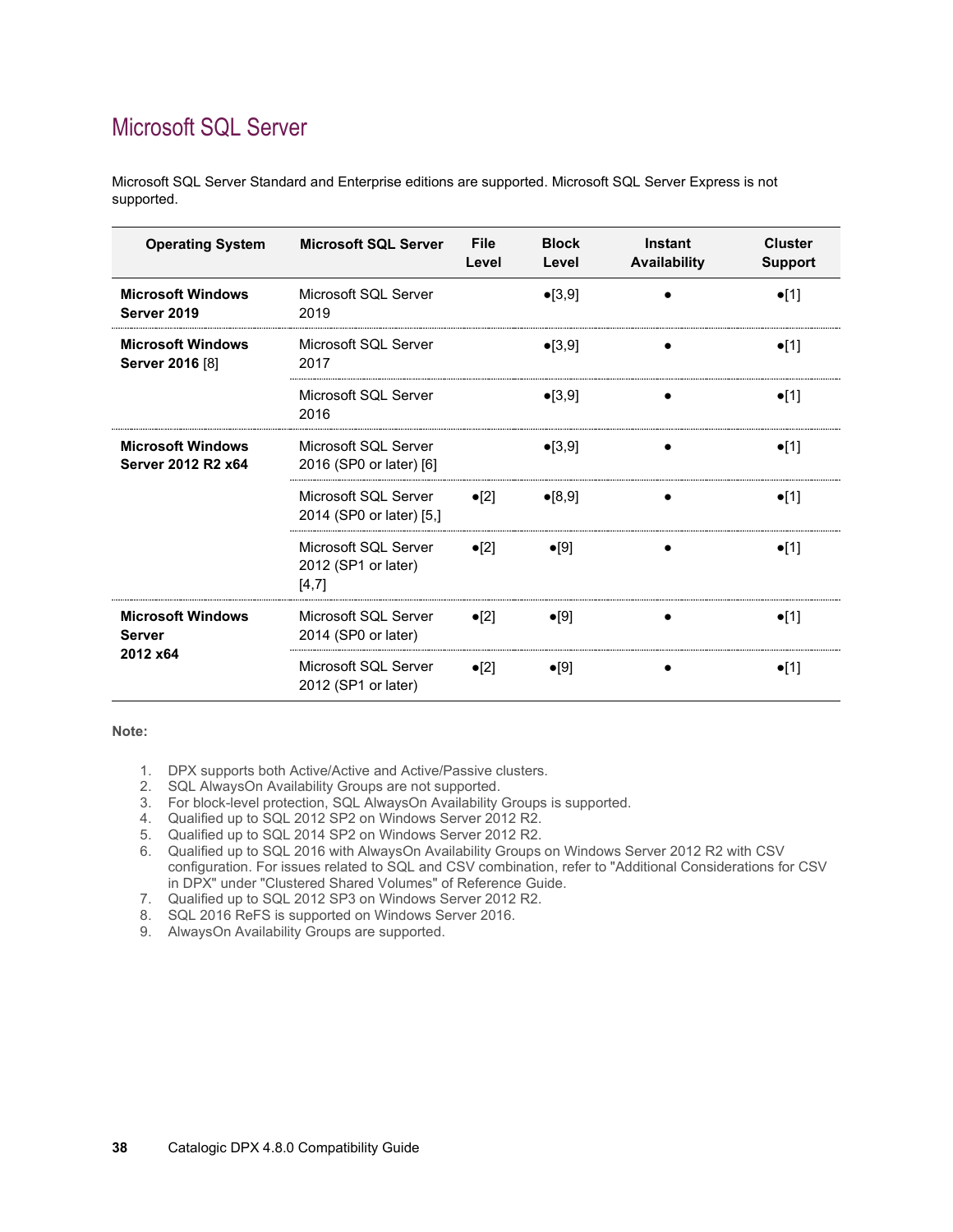# <span id="page-38-0"></span>Oracle Database

DPX Block Data Protection for Oracle is for single-node standalone Oracle instances only. Advanced storage features such as Oracle ASM are currently not supported.

| <b>Operating System</b>                                            | <b>Oracle Version</b>                     | <b>File</b><br>Level | <b>Block</b><br>Level | <b>Instant</b><br><b>Availability</b> | <b>Cluster</b><br><b>Support</b> |
|--------------------------------------------------------------------|-------------------------------------------|----------------------|-----------------------|---------------------------------------|----------------------------------|
| CentOS Linux 7.5 x64                                               | Oracle 12c 64-bit                         | $\bullet$ [2]        |                       |                                       |                                  |
| Oracle Linux 7.3 x64                                               | Oracle 12c 64-bit                         | $\bullet$ [2]        |                       |                                       |                                  |
| Oracle Linux 7.2 x64                                               | Oracle 12c 64-bit[6]                      | $\bullet$ [2]        |                       |                                       |                                  |
| Oracle Linux 7.1 x64                                               | Oracle 12c 64-bit<br>Oracle 11g R2 64-bit | $\bullet$ [2]        |                       |                                       |                                  |
| Oracle Linux 6.8 x64                                               |                                           | $\bullet$ [2]        |                       |                                       |                                  |
| Red Hat Enterprise Linux 7.4 x64                                   | Oracle 12c 64-bit                         | $\bullet$ [2]        |                       |                                       |                                  |
| Red Hat Enterprise Linux 7.3 x64                                   | Oracle 12c 64-bit                         | $\bullet$ [2]        |                       |                                       |                                  |
| Red Hat Enterprise Linux 7.2, 7.1, Oracle 12c 64-bit[6]<br>7.0 x64 |                                           | $\bullet$ [2]        |                       |                                       |                                  |
| Red Hat Enterprise Linux 6.9, 6.8, Oracle 12c 64-bit[6]<br>6.7 x64 |                                           | $\bullet$ [2]        |                       |                                       |                                  |
| SUSE Linux Enterprise 15 x64<br>(SP1)                              | Oracle 12c 64-bit[6]                      | $\bullet$ [2]        |                       |                                       |                                  |
| <b>SUSE Linux Enterprise 12 x64</b><br>(SP1, SP2)                  | Oracle 12c 64-bit[6]                      | $\bullet$ [2]        |                       |                                       |                                  |
| SUSE Linux Enterprise 12 x64                                       | Oracle 12c 64-bit[6]                      | $\bullet$ [2]        |                       |                                       |                                  |
| <b>SUSE Linux Enterprise 11 x64</b><br>(SP4)                       | Oracle 12c 64-bit<br>[4, 5]               | $\bullet$ [2]        |                       |                                       |                                  |
| <b>SUSE Linux Enterprise 11 x64</b><br>(SP3, SP2)                  | Oracle 12c 64-bit                         | $\bullet$ [2]        |                       |                                       | $\bullet$ [3]                    |
| <b>SUSE Linux Enterprise 11 x64</b><br>(SP2, SP1)                  | Oracle 11g R2,<br>11g R1 64-bit           | $\bullet$ [2]        |                       |                                       | $\bullet$ [3]                    |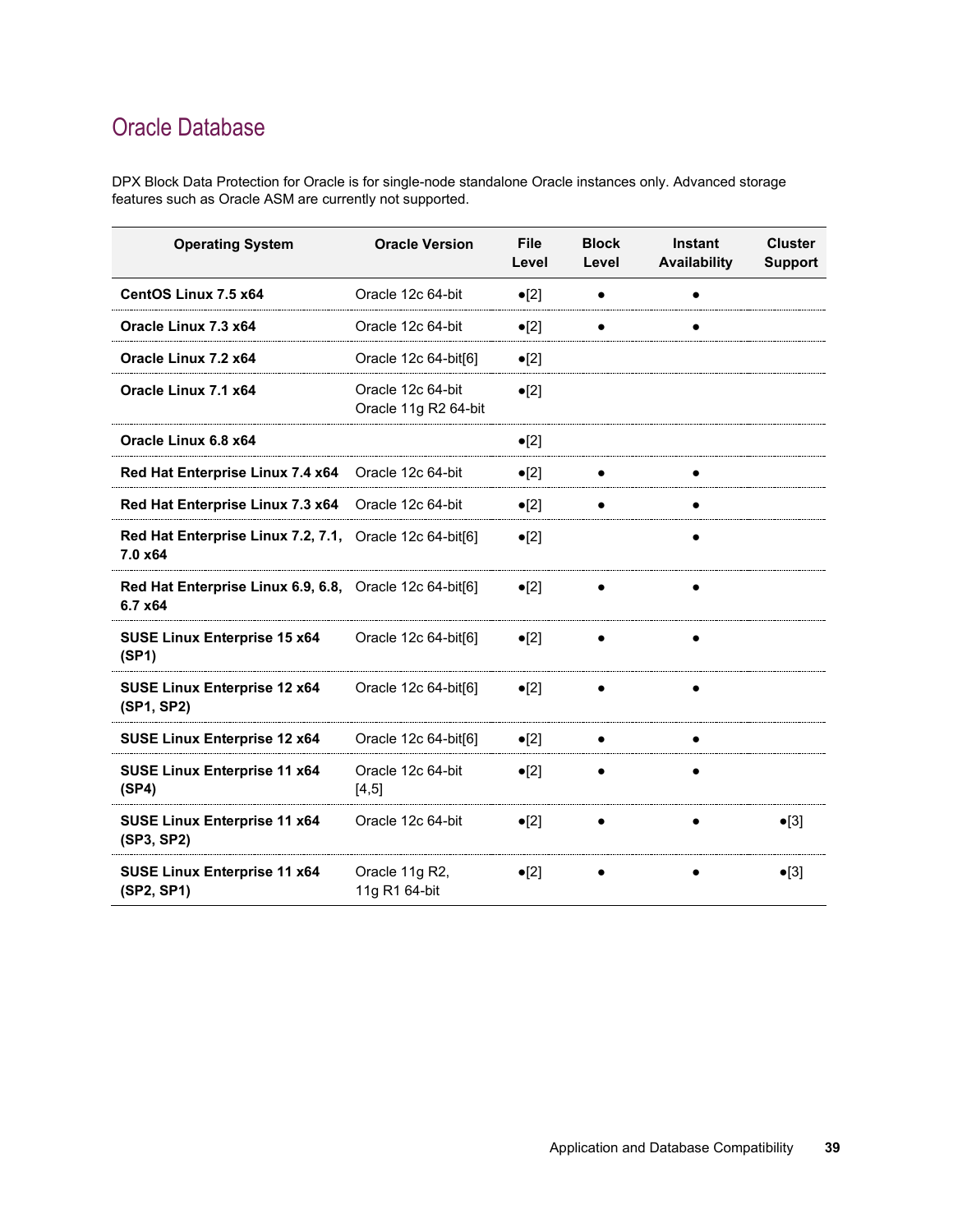#### (Continue)

| <b>Operating System</b>                                                | <b>Oracle Version</b>                    | <b>File</b><br>Level | <b>Block</b><br>Level | Instant<br>Availability | <b>Cluster</b><br><b>Support</b> |
|------------------------------------------------------------------------|------------------------------------------|----------------------|-----------------------|-------------------------|----------------------------------|
| <b>Microsoft Windows Server 2019</b>                                   | Oracle 12c,<br>12c R <sub>2</sub> 64-bit | $\bullet$ [2]        |                       |                         |                                  |
| <b>Microsoft Windows Server 2016</b>                                   | Oracle 12c.<br>12c R <sub>2</sub> 64-bit | $\bullet$ [2]        |                       |                         |                                  |
| <b>Microsoft Windows Server 2012</b><br>R <sub>2</sub> x <sub>64</sub> | Oracle 12c.<br>12c R <sub>2</sub> 64-bit | $\bullet$ [2]        |                       |                         |                                  |
| <b>Microsoft Windows Server 2012</b><br>x64                            | Oracle 12c.<br>$12c$ R $264$ -bit        | $\bullet$ [2]        |                       |                         |                                  |

#### **Note:**

- 1. OCFS2 is supported.
- 2. Supported through RMAN. RMAN verification is not supported.
- 3. For DPX file-level backup only. Cluster is supported through Oracle RMAN. Oracle RAC is only supported via file-level RMAN interface.
- 4. Qualified up to Oracle 12.1.0.2.0.
- 5. Qualified up to Oracle 12.2.0.1.
- 6. Qualified up to Oracle 11.2.0.4.

## <span id="page-39-0"></span>SAP HANA

DPX Block Data Protection is **not** available for SAP HANA.

| <b>Operating System</b>                           | <b>SAP HANA</b>     | <b>Basic Client Multitenant</b> | Instant<br>Availability | <b>Cluster</b><br><b>Support</b> |
|---------------------------------------------------|---------------------|---------------------------------|-------------------------|----------------------------------|
| <b>SUSE Linux Enterprise Server</b><br>12 x64 SP4 | SAP HANA<br>2.0 SP4 |                                 |                         |                                  |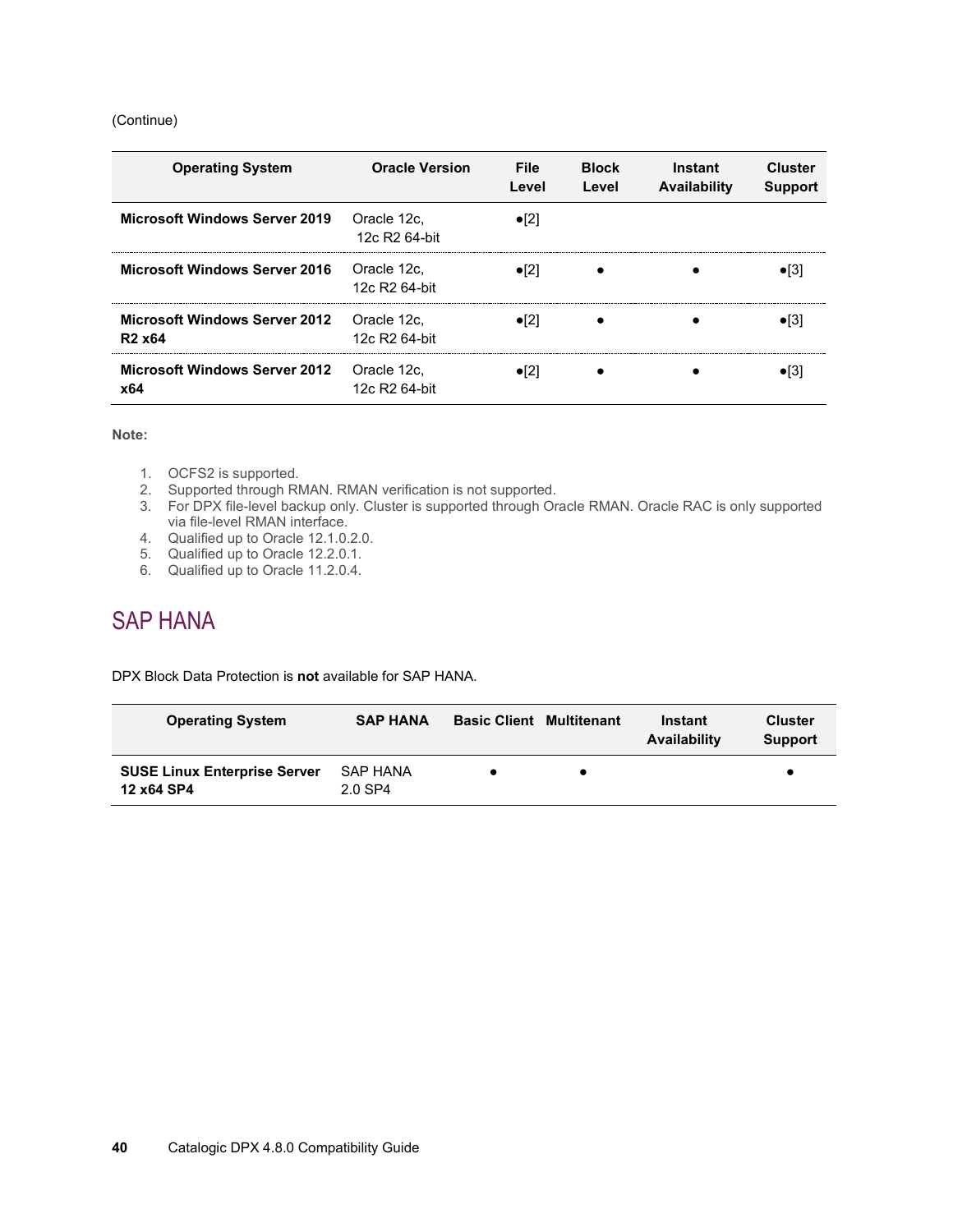## <span id="page-40-0"></span>SAP R/3

DPX Block Data Protection is **not** available for SAP R/3.

| <b>Operating System</b>                           | <b>Database</b>                      | SAP R/3 | File<br>Level | <b>Block</b><br>Level | Instant<br>Availability | <b>Cluster</b><br><b>Support</b> |
|---------------------------------------------------|--------------------------------------|---------|---------------|-----------------------|-------------------------|----------------------------------|
| <b>Microsoft Windows</b><br><b>Server 2012 R2</b> | Oracle Database [1] SAP R/3 7.x, 6.x |         | $\bullet$     |                       |                         |                                  |
| <b>Microsoft Windows</b><br>Server 2012           | Oracle Database [1] SAP R/3 7.x, 6.x |         | $\bullet$     |                       |                         |                                  |

**Note:**

1. Database versions have to be supported by DPX. Please refer to compatibility information for Oracle, DB2 or SQL Server. SAP R/3 on Oracle is supported through BRBACKUP and BRRESTORE interfaces. SAP R/3 on DB2 or SQL Server is supported through corresponding database backup.

### <span id="page-40-1"></span>IBM Db2

DPX Block Data Protection is **not** available for IBM Db2.

| <b>Operating System</b>                                       | <b>DB2 Version</b>                   | <b>File</b><br>Level | <b>Block</b><br>Level | Instant<br>Availability | Cluster<br><b>Support</b> |
|---------------------------------------------------------------|--------------------------------------|----------------------|-----------------------|-------------------------|---------------------------|
| <b>AIX 7.1</b>                                                | DB2 UDB EE / EEE v9.7<br>64-bit      |                      |                       |                         |                           |
| <b>Red Hat Enterprise Linux</b><br>7.2, 7.1 x64               | DB2 UDB EE / EEE v10.x<br>64-bit [4] |                      |                       |                         |                           |
| <b>SUSE Linux Enterprise Server</b><br>12 x64 (SP1)           | DB2 UDB EE / EEE v10.x<br>64-bit [5] |                      |                       |                         |                           |
| <b>SUSE Linux Enterprise Server</b><br>11 x64 (SP4, SP3, SP2) | DB2 UDB EE / EEE v10.x<br>64-bit [2] |                      |                       |                         |                           |
| <b>SUSE Linux Enterprise Server</b><br>11 x64 (SP1)           | DB2 UDB EE / EEE v9.7<br>64-bit      |                      |                       |                         |                           |
|                                                               | DB2 UDB EE / EEE v9.5<br>64-bit      |                      |                       |                         |                           |
| Windows Server 2012 R2 x64                                    | DB2 UDB EE / EEE v9.7<br>64-bit      | $\bullet$ [5]        |                       |                         |                           |

- 1. Qualified up to DB2 v10.5 FP7.
- 2. Qualified up to DB2 v10.5 FP6 on V7.2.
- 3. Qualified up to DB2 v10.5 FP7 on V12 SP1.